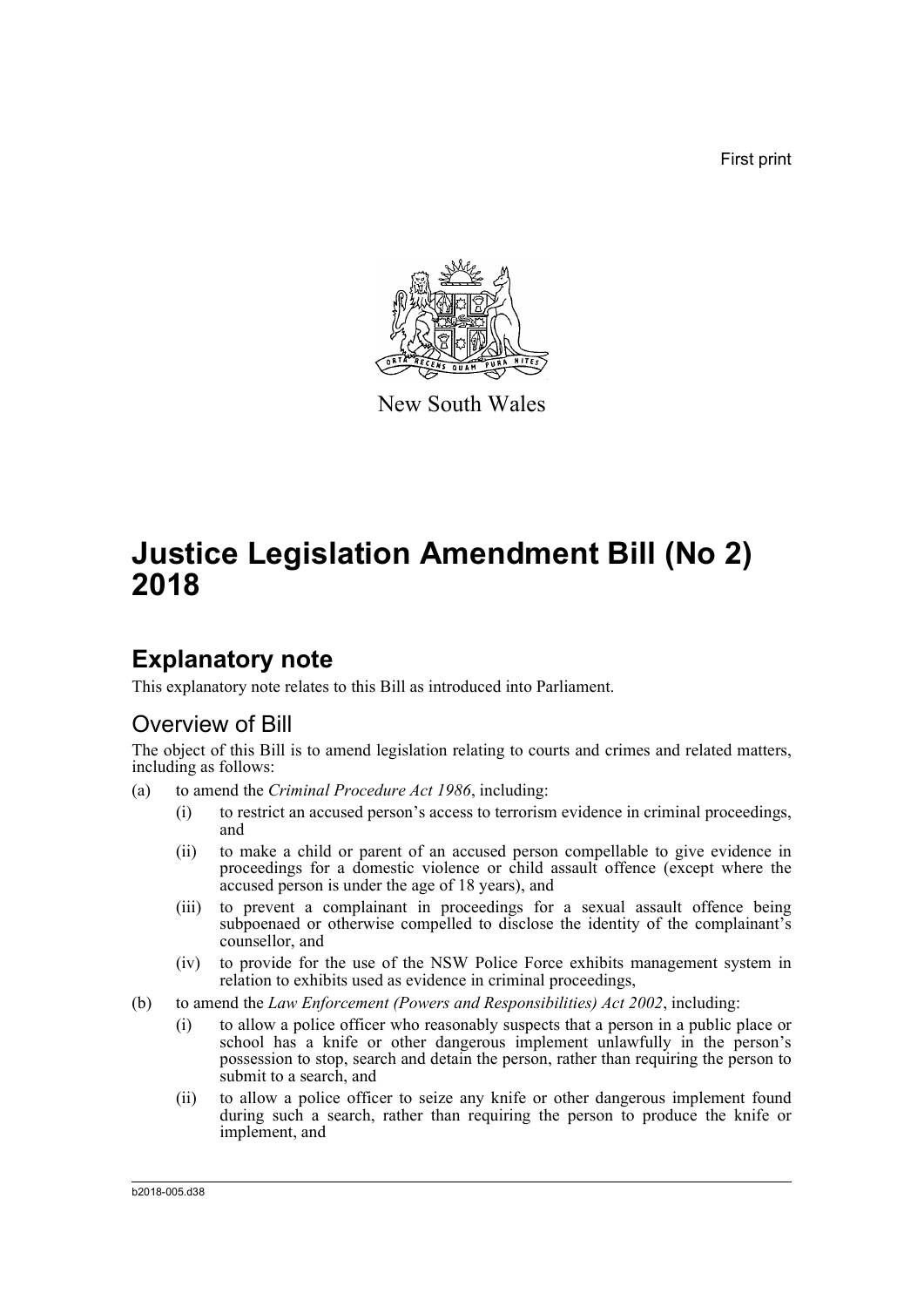- (iii) to clarify that a police officer is not required to repeat a warning relating to a move on direction to each person in a group in a public place if the warning and direction are given to the whole group, and
- (iv) to provide that any time taken for a person arrested for the offence of assault causing death to undertake a breath test or breath analysis or to provide a blood or urine sample is not to be included in the 6-hour investigation period during which the person can be detained by police,
- (c) to amend the *Mental Health (Forensic Provisions) Act 1990*, including:
	- (i) to provide that correctional officers and juvenile justice officers may exercise the same functions as they have in respect of inmates and detainees when transporting a defendant to a mental health facility for a mental health assessment, including by using reasonable force, and
	- (ii) to enable a defendant who has been detained for a mental health assessment to be taken to a police station after the assessment for a police officer to decide whether or not to grant the defendant bail, instead of being taken before a Magistrate,
- (d) to amend the *Crimes (Sentencing Procedure) Amendment (Sentencing Options) Act 2017* (an Act that, on its commencement, will abolish certain sentencing options and establish new ones), including:
	- (i) to specify when an assessment report (being a report about an offender prepared by a community corrections officer or juvenile justice officer) is required or may be requested by a sentencing court, and
	- (ii) to enable the regulations to prescribe the maximum number of hours of community service work that may be imposed as a condition of an intensive correction order or community correction order, and
	- (iii) to enable the regulations to prescribe the minimum period that a community service work condition can be in force in relation to the number of hours of community service work specified in the condition, and
	- (iv) to prevent an intensive correction order being made, or a supervision or community service work condition being imposed, in respect of an offender who resides outside New South Wales, unless the offender resides in an approved State or Territory, and
	- (v) to provide that, subject to arrangements between Juvenile Justice NSW and Corrective Services NSW, the supervision of an offender in the community may be carried out by a community corrections officer or a juvenile justice officer without an application being made to the sentencing court to vary the order,
- (e) to amend the *Terrorism (High Risk Offenders) Act 2017*, including:
	- (i) to make further provision for dealing with information that is terrorism intelligence in Supreme Court proceedings under the Act, and
	- (ii) to allow information or documents to be withdrawn from consideration by the Court if the Court is not satisfied that they are terrorism intelligence or subject to public interest immunity, and
	- (iii) to make it clear that terrorism intelligence includes information that may adversely affect the operations of intelligence agencies, and
	- (iv) to make it clear that the Act does not abrogate public interest immunity,
- (f) to amend the *Government Information (Public Access) Act 2009* to provide for a conclusive presumption under the Act that there is an overriding public interest against disclosure of information contained in any document prepared for the High Risk Offenders Assessment Committee established by the *Crimes (High Risk Offenders) Act 2006*,
- (g) to amend the *Crimes Act 1900*, in relation to offences relating to child abuse material, voyeurism and recording or distributing intimate images, to clarify that the private parts of a female person, or a transgender or intersex person identifying as female, include the breasts whether or not the breasts are sexually developed,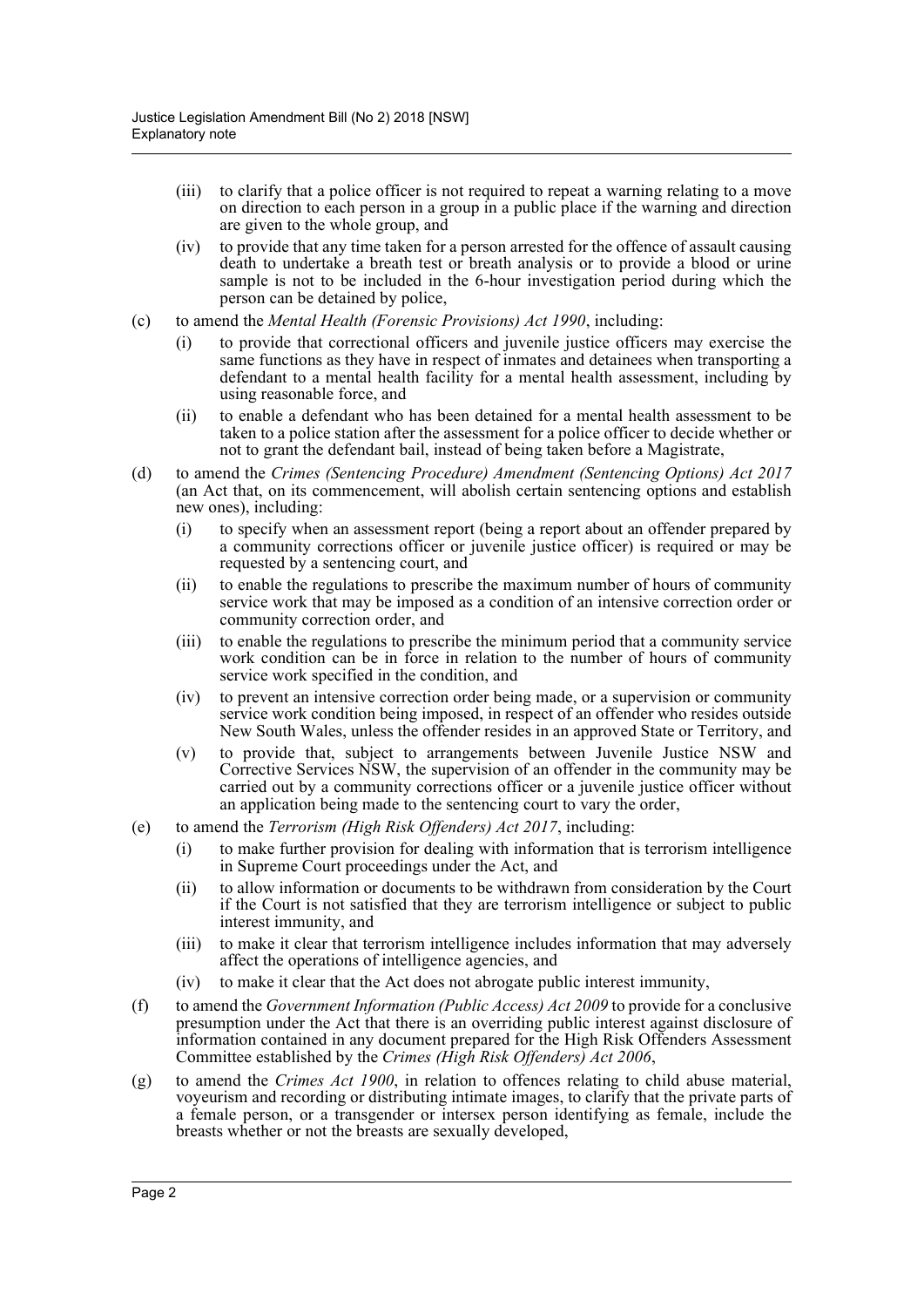- (h) to amend the *Crimes (Sentencing Procedure) Act 1999* to include a person working at a hospital as an example of a victim who is vulnerable because of the victim's occupation. A vulnerable victim is an aggravating factor to be taken into account in sentencing,
- (i) to amend the *Children (Criminal Proceedings) Act 1987* to provide that, subject to arrangements between Juvenile Justice NSW and Corrective Services NSW, the supervision of a child or young person who is on a good behaviour bond or probation may be carried out by a juvenile justice officer or a community corrections officer without an application being made to the Children's Court to vary the bond or probation,
- (j) to amend the *Succession Act 2006* to enable the Supreme Court:
	- (i) to grant interim administration of an estate, while an application for a family provision order or notional estate order is pending, to any person the Supreme Court considers appropriate, rather than only to the person applying for the order, and
	- (ii) to decide the appropriate level of representation for interested parties in proceedings relating to an application to make, alter or revoke a will of a person who lacks testamentary capacity,
- (k) to amend the *Supreme Court Act 1970* to clarify the powers of the Court of Appeal, when quashing a determination of a lower court, to make an order finally disposing of a matter rather than remitting the matter to the lower court,
- (l) to amend the *Criminal Assets Recovery Act 1990* to enable the Supreme Court to make a restraining order in respect of property belonging to a defendant that the defendant should have disclosed during proceedings relating to an assets forfeiture order, proceeds assessment order or unexplained wealth order against the defendant's property,
- (m) to amend the *Court Suppression and Non-publication Orders Act 2010* to provide that a court may make a suppression order or non-publication order to avoid causing undue distress or embarrassment to a defendant in criminal proceedings involving an offence of a sexual nature only if there are exceptional circumstances,
- (n) to amend the *Crimes (Domestic and Personal Violence) Act 2007* to provide that proceedings relating to an apprehended violence order against a child are to be held in closed court,
- (o) to amend the *Guardianship Act 1987* to provide that the Public Guardian and the NSW Trustee and Guardian are parties to proceedings in the NSW Civil and Administrative Tribunal (*NCAT*) relating to a review of an appointment of an enduring guardian and that the Public Guardian is a party to NCAT proceedings relating to a review of a guardianship order,
- (p) to amend the *Powers of Attorney Act 2003* to provide that the NSW Trustee and Guardian is a party to proceedings in the Supreme Court or NCAT relating to a review of an enduring power of attorney,
- (q) to amend the *Young Offenders Act 1997* to allow statistical information about warnings, cautions and conferences given to children under the Act to be disclosed to the Attorney General and certain persons employed in the Department of Justice and to be included in reports to Parliament,
- (r) to make other minor, consequential and law revision amendments.

# Outline of provisions

**Clause 1** sets out the name (also called the short title) of the proposed Act.

**Clause 2** provides for the commencement of the proposed Act.

**Clause 3** makes it clear that the explanatory notes contained in Schedules 1 and 2 do not form part of the proposed Act.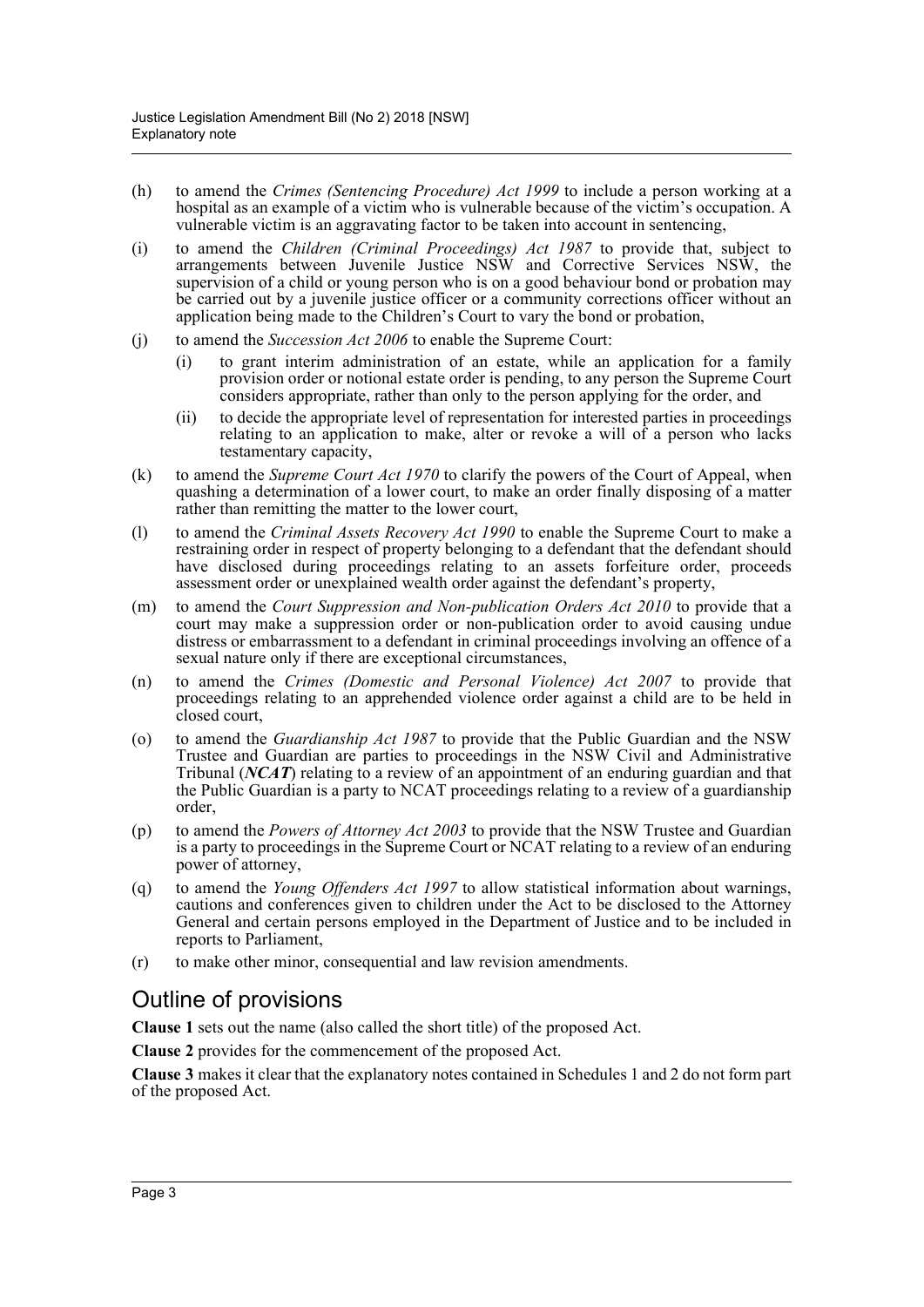# **Schedule 1 Principal amendments**

Schedule 1 makes amendments to the following Acts:

- (a) *Children (Criminal Proceedings) Act 1987*,
- (b) *Children (Detention Centres) Act 1987*,
- (c) *Court Suppression and Non-publication Orders Act 2010*,
- (d) *Crimes Act 1900*,
- (e) *Crimes (Administration of Sentences) Act 1999*,
- (f) *Crimes (Domestic and Personal Violence) Act 2007*,
- (g) *Crimes (Sentencing Procedure) Act 1999*,
- (h) *Crimes (Sentencing Procedure) Amendment (Sentencing Options) Act 2017*,
- (i) *Criminal Assets Recovery Act 1990*,
- (j) *Criminal Procedure Act 1986*,
- (k) *Criminal Records Act 1991*,
- (l) *Drug Misuse and Trafficking Act 1985*,
- (m) *Government Information (Public Access) Act 2009*,
- (n) *Guardianship Act 1987*,
- (o) *Industrial Relations Act 1996*,
- (p) *Land and Environment Court Act 1979*,
- (q) *Law Enforcement (Powers and Responsibilities) Act 2002*,
- (r) *Mental Health (Forensic Provisions) Act 1990*,
- (s) *Powers of Attorney Act 2003*,
- (t) *Succession Act 2006*,
- (u) *Supreme Court Act 1970*,
- (v) *Terrorism (High Risk Offenders) Act 2017*,
- (w) *Young Offenders Act 1997*.

The amendments to each Act are explained in detail in the explanatory note relating to the Act concerned set out in Schedule 1.

# **Schedule 2 Consequential and statute law revision amendments**

Schedule 2 makes consequential and statute law revision amendments to the following Acts and Regulations:

- (a) *Children (Community Service Orders) Act 1987*,
- (b) *Court Security Act 2005*,
- (c) *Crimes Act 1900*,
- (d) *Crimes (Domestic and Personal Violence) Act 2007*,
- (e) *Crimes (Forensic Procedures) Act 2000*,
- (f) *Criminal Procedure Act 1986*,
- (g) *Criminal Procedure Regulation 2017*,
- (h) *Evidence Act 1995*,
- (i) *Gaming and Liquor Administration Act 2007*,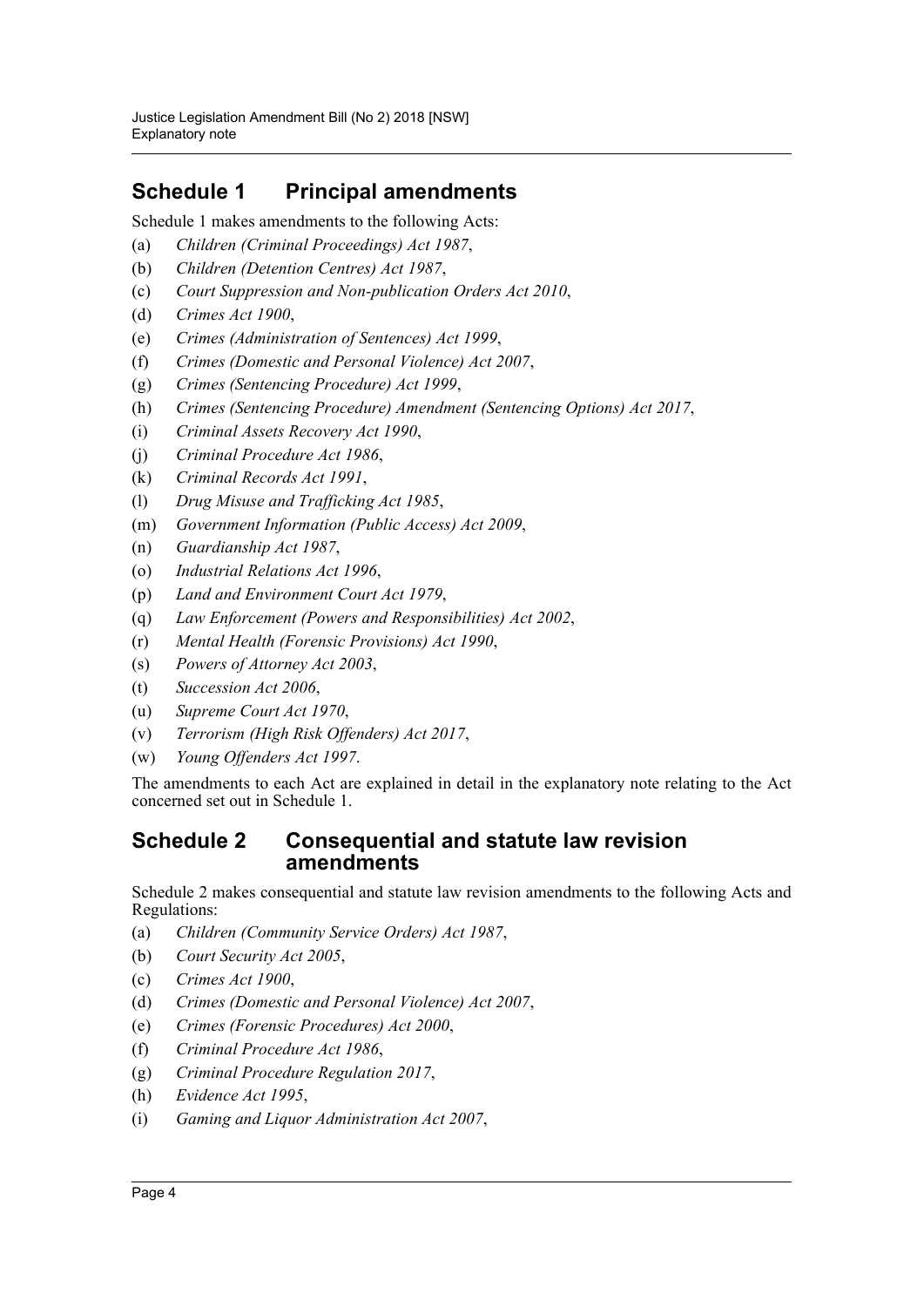- (j) *Law Enforcement (Powers and Responsibilities) Act 2002*,
- (k) *Law Enforcement (Powers and Responsibilities) Regulation 2016*,
- (l) *Local Government Act 1993*,
- (m) *Mental Health (Forensic Provisions) Regulation 2017*.

The amendments to each Act and Regulation are explained in detail in the explanatory note relating to the Act or Regulation concerned set out in Schedule 2.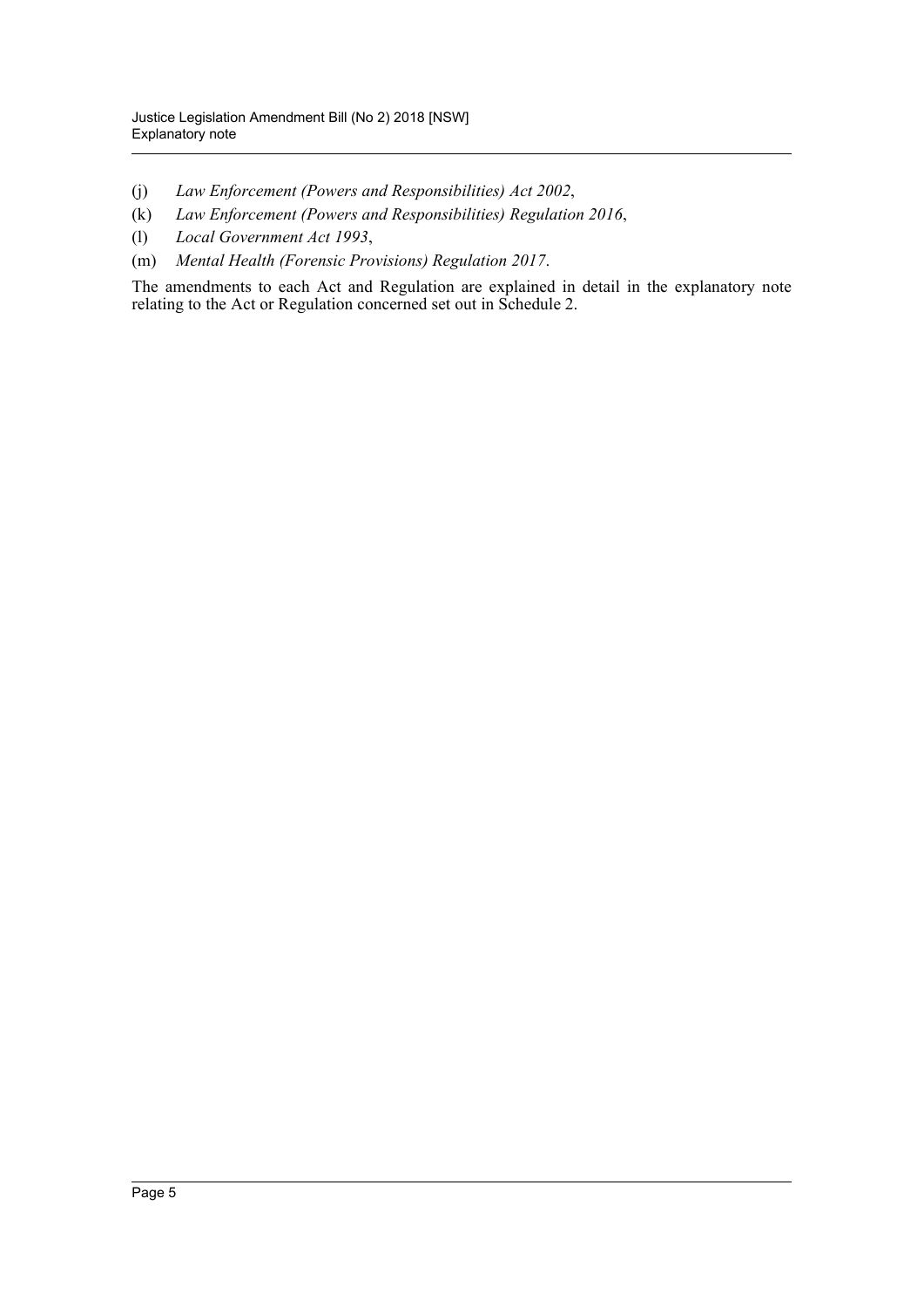First print



New South Wales

# **Justice Legislation Amendment Bill (No 2) 2018**

# **Contents**

|                   |   |                                                   | Page |
|-------------------|---|---------------------------------------------------|------|
|                   |   | Name of Act                                       | 2    |
|                   |   | Commencement                                      | ◠    |
|                   | 3 | <b>Explanatory notes</b>                          | ົ    |
| Schedule 1        |   | <b>Principal amendments</b>                       |      |
| <b>Schedule 2</b> |   | Consequential and statute law revision amendments | 30   |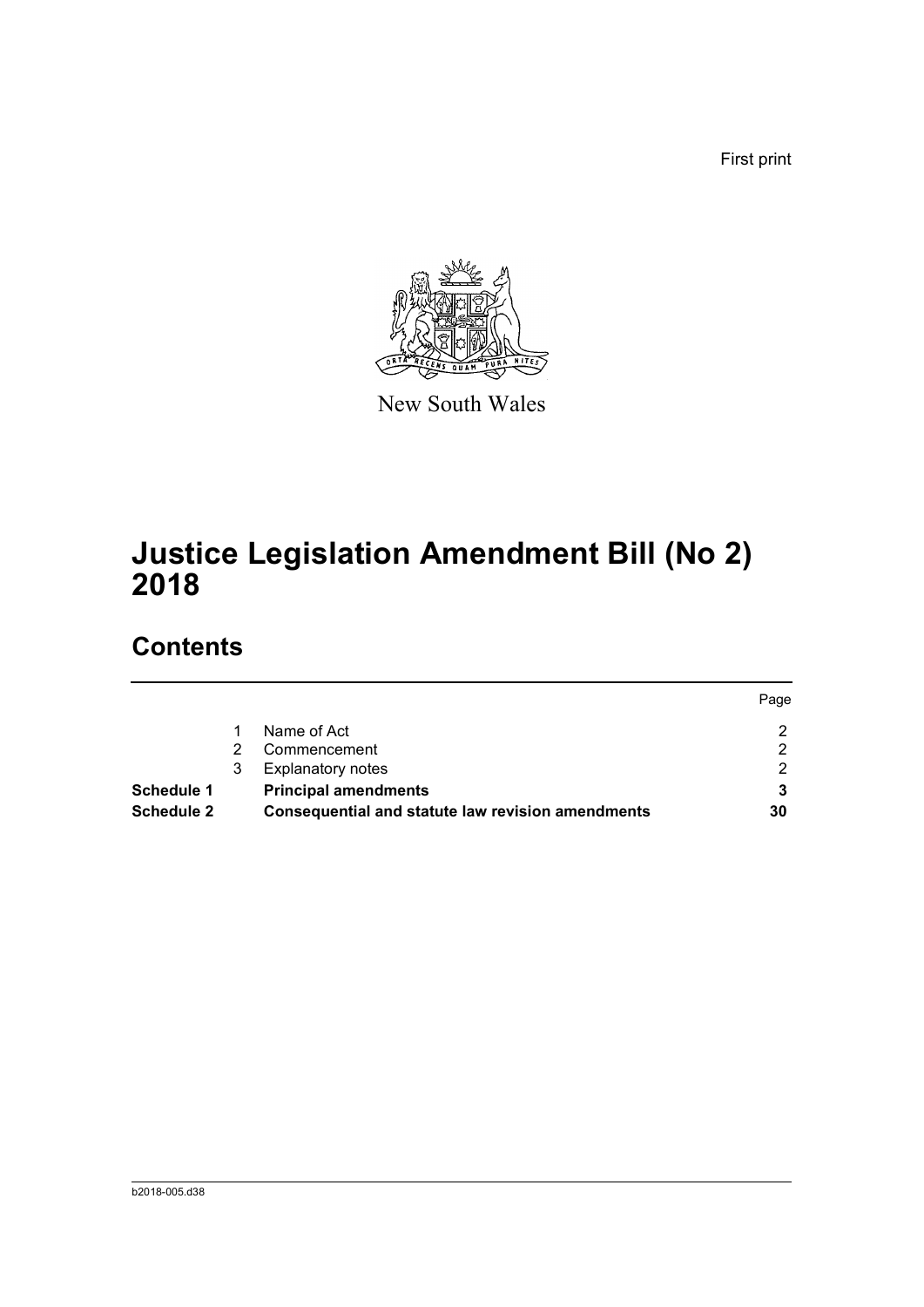

New South Wales

# **Justice Legislation Amendment Bill (No 2) 2018**

No , 2018

# **A Bill for**

An Act to amend various Acts and Regulations relating to courts and crimes and other related matters.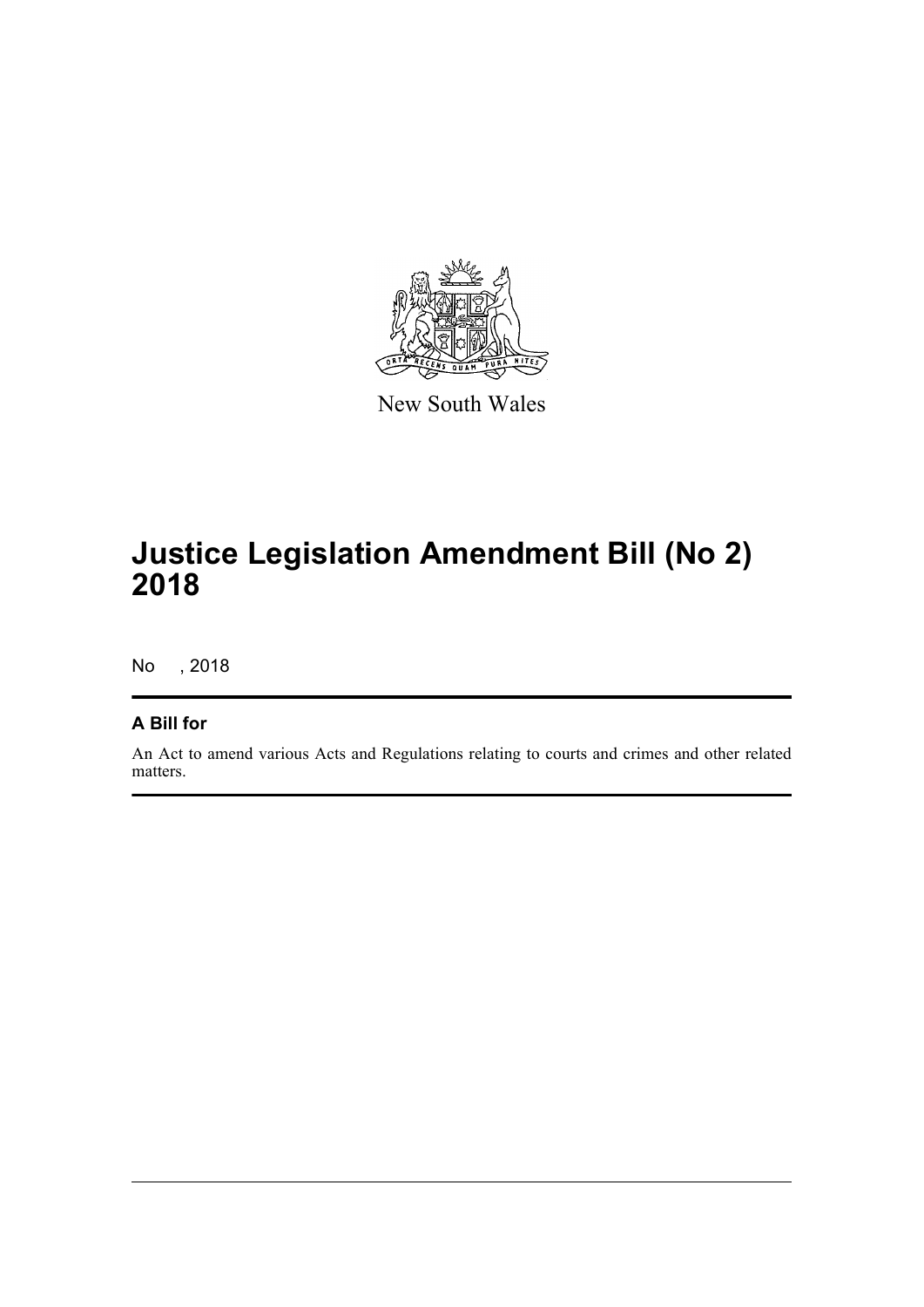Justice Legislation Amendment Bill (No 2) 2018 [NSW]

<span id="page-7-2"></span><span id="page-7-1"></span><span id="page-7-0"></span>

|   |     | The Legislature of New South Wales enacts:                                                                                                      |                |
|---|-----|-------------------------------------------------------------------------------------------------------------------------------------------------|----------------|
| 1 |     | <b>Name of Act</b>                                                                                                                              | $\overline{2}$ |
|   |     | This Act is the Justice Legislation Amendment Act (No 2) 2018.                                                                                  | 3              |
|   |     | <b>Commencement</b>                                                                                                                             | 4              |
|   | (1) | This Act commences on the date of assent to this Act, except as provided by this<br>section.                                                    | 5<br>6         |
|   | (2) | Schedule 1.10 [14], 1.14, 1.16, 1.17 [1]–[4] and [8], 1.18 [1]–[4], 1.19 and 1.20<br>commence on a day or days to be appointed by proclamation. | 7<br>8         |
| 3 |     | <b>Explanatory notes</b>                                                                                                                        | 9              |
|   |     | The matter appearing under the heading "Explanatory note" in Schedules 1 and 2<br>does not form part of this Act.                               | 10<br>11       |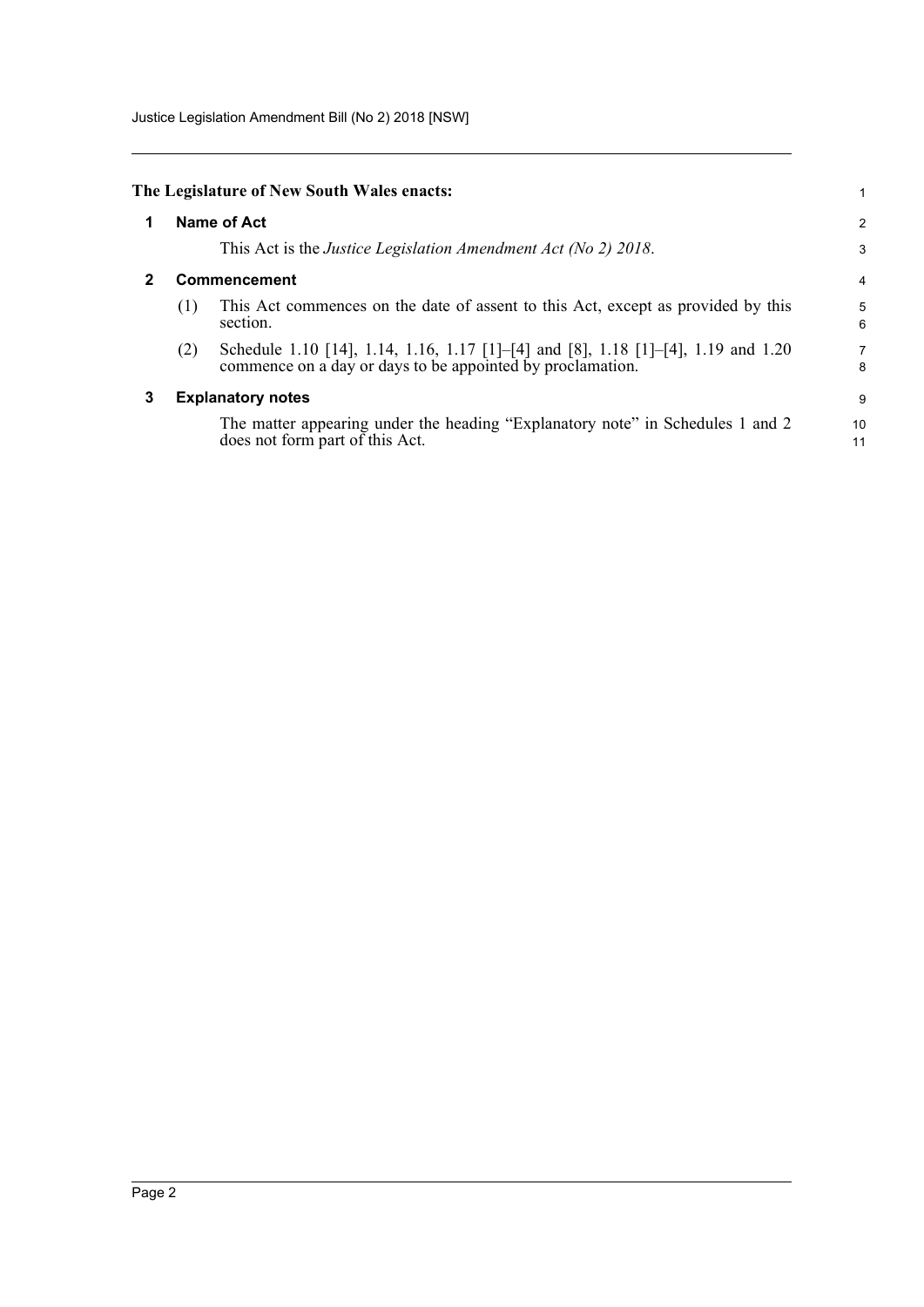<span id="page-8-0"></span>

|       | <b>Schedule 1</b>           | <b>Principal amendments</b>                                                                                                                                                                                                                                                                                                                                                                                                                                                                                                                                                                                                       | 1                                                    |
|-------|-----------------------------|-----------------------------------------------------------------------------------------------------------------------------------------------------------------------------------------------------------------------------------------------------------------------------------------------------------------------------------------------------------------------------------------------------------------------------------------------------------------------------------------------------------------------------------------------------------------------------------------------------------------------------------|------------------------------------------------------|
| 1.1   |                             | Children (Criminal Proceedings) Act 1987 No 55                                                                                                                                                                                                                                                                                                                                                                                                                                                                                                                                                                                    | $\overline{2}$                                       |
|       | <b>Section 33 Penalties</b> |                                                                                                                                                                                                                                                                                                                                                                                                                                                                                                                                                                                                                                   | $\mathsf 3$                                          |
|       |                             | Insert after section $33(6)$ :                                                                                                                                                                                                                                                                                                                                                                                                                                                                                                                                                                                                    | 4                                                    |
|       | (7)                         | The functions of a juvenile justice officer in relation to the supervision of a<br>person who has entered into a good behaviour bond or been released on<br>probation under this section may be exercised by a community corrections<br>officer (within the meaning of the Crimes (Administration of Sentences) Act<br>1999), and the functions of a community corrections officer in relation to the<br>supervision of any such person may be exercised by a juvenile justice officer,<br>in accordance with any arrangements between Juvenile Justice NSW and<br>Corrective Services NSW.                                       | 5<br>6<br>$\overline{7}$<br>8<br>9<br>10<br>11<br>12 |
|       | <b>Explanatory note</b>     |                                                                                                                                                                                                                                                                                                                                                                                                                                                                                                                                                                                                                                   | 13                                                   |
|       | the bond or probation.      | The proposed amendment provides that the functions of a juvenile justice officer in relation to the<br>supervision of a person who has entered into a good behaviour bond or been released on probation<br>may be exercised by a community corrections officer and, similarly, that the functions of a community<br>corrections officer may be exercised by a juvenile justice officer, in accordance with any arrangements<br>between Juvenile Justice NSW and Corrective Services NSW. This enables the type of officer<br>supervising a person to be changed without an application being made to the Children's Court to vary | 14<br>15<br>16<br>17<br>18<br>19<br>20               |
| 1.2   |                             | <b>Children (Detention Centres) Act 1987 No 57</b>                                                                                                                                                                                                                                                                                                                                                                                                                                                                                                                                                                                | 21                                                   |
| [1]   |                             | <b>Section 40 Application of Part</b>                                                                                                                                                                                                                                                                                                                                                                                                                                                                                                                                                                                             | 22                                                   |
|       | Omit section $40(2)$ .      |                                                                                                                                                                                                                                                                                                                                                                                                                                                                                                                                                                                                                                   | 23                                                   |
| $[2]$ | <b>Section 40 (3)</b>       |                                                                                                                                                                                                                                                                                                                                                                                                                                                                                                                                                                                                                                   | 24                                                   |
|       |                             | Omit "Despite subsection (2), this Part continues to apply to a juvenile offender".                                                                                                                                                                                                                                                                                                                                                                                                                                                                                                                                               | 25                                                   |
|       |                             | Insert instead "This Part also applies to a juvenile offender".                                                                                                                                                                                                                                                                                                                                                                                                                                                                                                                                                                   | 26                                                   |
| $[3]$ | Section 40 (3) (a1)         |                                                                                                                                                                                                                                                                                                                                                                                                                                                                                                                                                                                                                                   | 27                                                   |
|       |                             | Insert after section 40 $(3)$ (a):                                                                                                                                                                                                                                                                                                                                                                                                                                                                                                                                                                                                | 28                                                   |
|       | <b>Explanatory note</b>     | the offender is detained in a detention centre (whether or not the<br>$\left( a1\right)$<br>offender has reached the age of 18 years), or                                                                                                                                                                                                                                                                                                                                                                                                                                                                                         | 29<br>30<br>31                                       |
|       |                             | Item [3] of the proposed amendments provides that an offender who is over the age of 18 years and<br>detained in a detention centre and who becomes eligible for parole is to be dealt with under the<br>juvenile parole provisions of the Children (Detention Centres) Act 1987, rather than the adult parole<br>provisions under the Crimes (Administration of Sentences) Act 1999. Items [1] and [2] are<br>consequential amendments.                                                                                                                                                                                          | 32<br>33<br>34<br>35<br>36                           |
| 1.3   |                             | Court Suppression and Non-publication Orders Act 2010 No 106                                                                                                                                                                                                                                                                                                                                                                                                                                                                                                                                                                      | 37                                                   |
| [1]   |                             | Section 8 Grounds for making an order                                                                                                                                                                                                                                                                                                                                                                                                                                                                                                                                                                                             | 38                                                   |
|       |                             | Insert after section $8(2)$ :                                                                                                                                                                                                                                                                                                                                                                                                                                                                                                                                                                                                     | 39                                                   |
|       | (3)                         | Despite subsection $(1)$ $(d)$ , a court may make a suppression order or<br>non-publication order on the grounds that the order is necessary to avoid<br>causing undue distress or embarrassment to a defendant in criminal<br>proceedings involving an offence of a sexual nature only if there are<br>exceptional circumstances.                                                                                                                                                                                                                                                                                                | 40<br>41<br>42<br>43<br>44                           |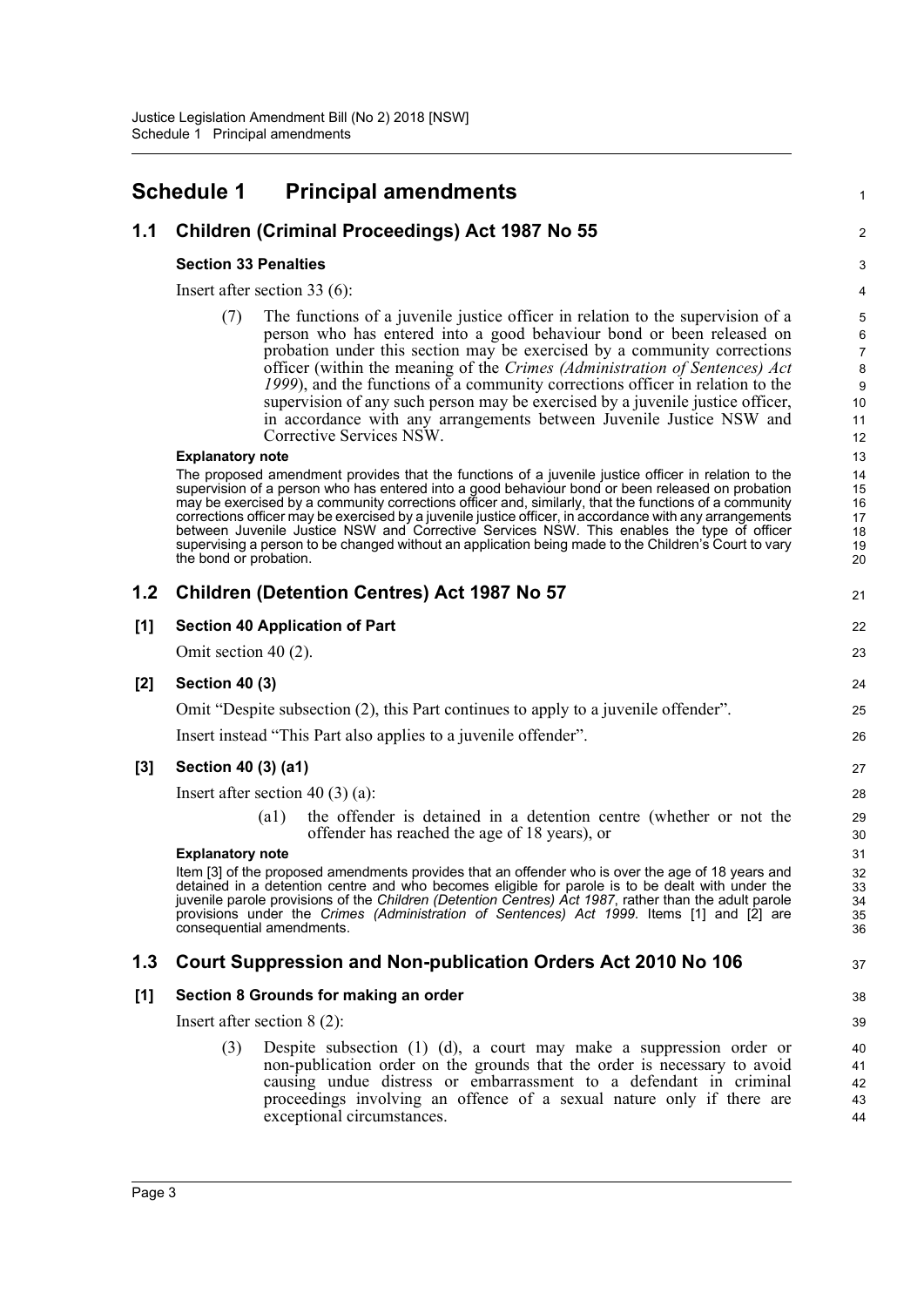| $[2]$ | Schedule 1 Savings, transitional and other provisions                                                                                                                                                                                                                                                                                                                                          | 1                               |
|-------|------------------------------------------------------------------------------------------------------------------------------------------------------------------------------------------------------------------------------------------------------------------------------------------------------------------------------------------------------------------------------------------------|---------------------------------|
|       | Omit clause 1 (1). Insert instead:                                                                                                                                                                                                                                                                                                                                                             | $\overline{2}$                  |
|       | The regulations may contain provisions of a savings or transitional nature<br>(1)<br>consequent on the enactment of this Act or any Act that amends this Act.                                                                                                                                                                                                                                  | $\ensuremath{\mathsf{3}}$<br>4  |
|       | <b>Explanatory note</b>                                                                                                                                                                                                                                                                                                                                                                        | $\sqrt{5}$                      |
|       | Item [1] of the proposed amendments provides that a court may make a suppression order or<br>non-publication order to avoid causing undue distress or embarrassment to a defendant in criminal<br>proceedings involving an offence of a sexual nature only if there are exceptional circumstances.<br>Item [2] enables savings and transitional regulations to be made as a consequence of any | 6<br>$\boldsymbol{7}$<br>8<br>9 |
|       | amendments to the Act.                                                                                                                                                                                                                                                                                                                                                                         | 10                              |
| 1.4   | Crimes Act 1900 No 40                                                                                                                                                                                                                                                                                                                                                                          | 11                              |
| [1]   | Section 91FB Child abuse material-meaning                                                                                                                                                                                                                                                                                                                                                      | 12                              |
|       | Insert ", whether bare or covered by underwear" after "anal area" in section 91FB (4) (a).                                                                                                                                                                                                                                                                                                     | 13                              |
| $[2]$ | Section 91FB (4) (b)                                                                                                                                                                                                                                                                                                                                                                           | 14                              |
|       | Insert ", or transgender or intersex person identifying as female, whether or not the breasts<br>are sexually developed" after "person".                                                                                                                                                                                                                                                       | 15<br>16                        |
| $[3]$ | <b>Section 91I Definitions</b>                                                                                                                                                                                                                                                                                                                                                                 | 17                              |
|       | Insert ", whether or not the breasts are sexually developed" after "as female" in<br>paragraph (b) of the definition of <i>private parts</i> in section 91I (1).                                                                                                                                                                                                                               | 18<br>19                        |
| [4]   | <b>Section 91N Definitions</b>                                                                                                                                                                                                                                                                                                                                                                 | 20                              |
|       | Insert ", whether or not the breasts are sexually developed" after "as female" in<br>paragraph (b) of the definition of <i>private parts</i> in section $91N(1)$ .                                                                                                                                                                                                                             | 21<br>22                        |
| [5]   | <b>Section 193A Definitions</b>                                                                                                                                                                                                                                                                                                                                                                | 23                              |
|       | Insert after paragraph (a) of the definition of <b><i>serious offence</i></b> :                                                                                                                                                                                                                                                                                                                | 24                              |
|       | an offence against a law of the Commonwealth that may be prosecuted<br>$\left( a1\right)$<br>on indictment, or                                                                                                                                                                                                                                                                                 | 25<br>26                        |
|       | <b>Explanatory note</b>                                                                                                                                                                                                                                                                                                                                                                        | 27                              |
|       | Items [2]-[4] of the proposed amendments make it clear that the breasts of a female person, or<br>transgender or intersex person identifying as female, are private parts whether or not the breasts are<br>sexually developed.                                                                                                                                                                | 28<br>29<br>30                  |
|       | Items [1] and [2] amend the definition of <i>private parts</i> in relation to child abuse material offences to<br>make it consistent with the definition used in offences relating to voyeurism and recording intimate<br>images by providing that:                                                                                                                                            | 31<br>32<br>33                  |
|       | a person's genital and anal areas are private parts whether bare or covered by underwear, and<br>(a)                                                                                                                                                                                                                                                                                           | 34                              |
|       | the breasts of a transgender or intersex person identifying as female are private parts.<br>(b)                                                                                                                                                                                                                                                                                                | 35                              |
|       | Item [5] provides that a Commonwealth indictable offence is a serious offence for the purposes of<br>money laundering offences.                                                                                                                                                                                                                                                                | 36<br>37                        |
| 1.5   | Crimes (Administration of Sentences) Act 1999 No 93                                                                                                                                                                                                                                                                                                                                            | 38                              |
| [1]   | <b>Section 3 Interpretation</b>                                                                                                                                                                                                                                                                                                                                                                | 39                              |
|       | Insert "or any person (however described) who is authorised by the Commissioner to be in                                                                                                                                                                                                                                                                                                       | 40                              |
|       | charge of the correctional centre" after "in charge of the correctional centre" in the<br>definition of <i>governor</i> in section $3(1)$ .                                                                                                                                                                                                                                                    | 41<br>42                        |
|       |                                                                                                                                                                                                                                                                                                                                                                                                |                                 |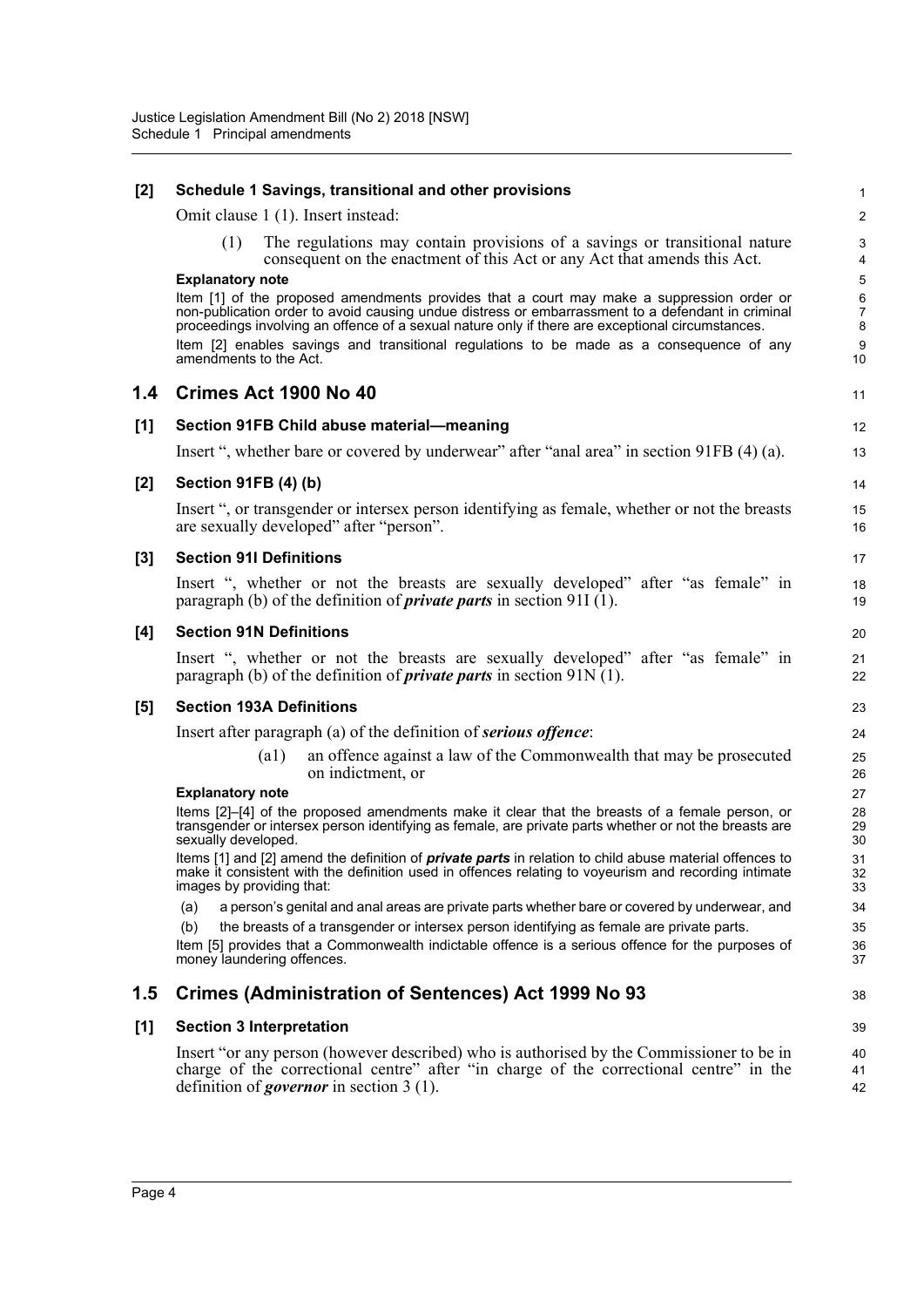| [2]   |                                  |     | Section 165 Parole Authority may reinstate revoked intensive correction order                                                                                                                                                                                                                                                                                                                    | 1                                |
|-------|----------------------------------|-----|--------------------------------------------------------------------------------------------------------------------------------------------------------------------------------------------------------------------------------------------------------------------------------------------------------------------------------------------------------------------------------------------------|----------------------------------|
|       |                                  |     | Omit "must" from section 165 (3). Insert instead "may".                                                                                                                                                                                                                                                                                                                                          | $\overline{c}$                   |
| $[3]$ |                                  |     | Section 256B Information to be provided to victims                                                                                                                                                                                                                                                                                                                                               | 3                                |
|       |                                  |     | Insert after section $256B(1)$ (f):                                                                                                                                                                                                                                                                                                                                                              | 4                                |
|       |                                  | (g) | a decision by the Commissioner to issue a local leave permit in respect<br>of the offender,                                                                                                                                                                                                                                                                                                      | $\mathbf 5$<br>6                 |
|       |                                  | (h) | the exercise, by the Governor, of the prerogative of mercy in respect of<br>the offender.                                                                                                                                                                                                                                                                                                        | $\overline{7}$<br>8              |
| [4]   | <b>Section 256B (1A)</b>         |     |                                                                                                                                                                                                                                                                                                                                                                                                  | 9                                |
|       | Insert after section $256B(1)$ : |     |                                                                                                                                                                                                                                                                                                                                                                                                  | 10                               |
|       | (1A)                             |     | In addition, the Commissioner may provide the following information to a<br>victim of a high risk offender (within the meaning of section 271A) whose<br>name is recorded in the Victims Register, if requested to do so by the victim<br>or at the Commissioner's discretion:                                                                                                                   | 11<br>12<br>13<br>14             |
|       |                                  | (a) | if the offender is the subject of an extended supervision order under the<br>Crimes (High Risk Offenders) Act 2006 or the Terrorism (High Risk<br><i>Offenders) Act 2017</i> —the release of the offender from custody at the<br>commencement of the extended supervision order or the return of the<br>offender to custody following a failure to comply with the requirements<br>of the order, | 15<br>16<br>17<br>18<br>19<br>20 |
|       |                                  | (b) | if the offender is the subject of a continuing detention order under the<br>Crimes (High Risk Offenders) Act 2006 or the Terrorism (High Risk<br><i>Offenders) Act 2017</i> —the expiry of the order and the release of the<br>offender from custody.                                                                                                                                            | 21<br>22<br>23<br>24             |
|       | <b>Explanatory note</b>          |     |                                                                                                                                                                                                                                                                                                                                                                                                  | 25                               |
|       | of the centre.                   |     | Item [1] of the proposed amendments provides that a governor of a correctional centre includes a<br>person authorised by the Commissioner of Corrective Services (the Commissioner) to be in charge                                                                                                                                                                                              | 26<br>27<br>28                   |
|       |                                  |     | Item [2] provides that the State Parole Authority may refer an offender for a suitability assessment<br>before reinstating a revoked intensive correction order, rather than being required to do so.                                                                                                                                                                                            | 29<br>30                         |
|       | of mercy.                        |     | Item [3] provides that the Commissioner may notify a victim of an offender if the offender has been<br>issued with a local leave permit or is to be released because the Governor exercises the prerogative                                                                                                                                                                                      | 31<br>32<br>33                   |
|       |                                  |     | Item [4] provides that the Commissioner may notify a victim of a high risk offender who is subject to<br>an extended supervision order or continuing detention order under the Crimes (High Risk Offenders)<br>Act 2006 or the Terrorism (High Risk Offenders) Act 2017 if the offender is released from custody or<br>returned to custody for failing to comply with an order.                  | 34<br>35<br>36<br>37             |
| 1.6   |                                  |     | <b>Crimes (Domestic and Personal Violence) Act 2007 No 80</b>                                                                                                                                                                                                                                                                                                                                    | 38                               |
|       |                                  |     | Section 41 Measures to protect children in proceedings                                                                                                                                                                                                                                                                                                                                           | 39                               |
|       |                                  |     | Insert after section 41 $(1)$ (e):                                                                                                                                                                                                                                                                                                                                                               | 40                               |
|       |                                  | (f) | proceedings in which an apprehended violence order is sought or<br>proposed to be made against a child,                                                                                                                                                                                                                                                                                          | 41<br>42                         |
|       |                                  | (g) | proceedings in relation to an application for the variation or revocation<br>of an apprehended violence order made against a child.                                                                                                                                                                                                                                                              | 43<br>44                         |
|       | <b>Explanatory note</b>          |     |                                                                                                                                                                                                                                                                                                                                                                                                  | 45                               |
|       |                                  |     | The proposed amendment provides that proceedings relating to an apprehended violence order<br>against a child are to be held in closed court, as is currently the case for proceedings in which a child<br>is a witness or a protected person.                                                                                                                                                   | 46<br>47<br>48                   |
|       |                                  |     |                                                                                                                                                                                                                                                                                                                                                                                                  |                                  |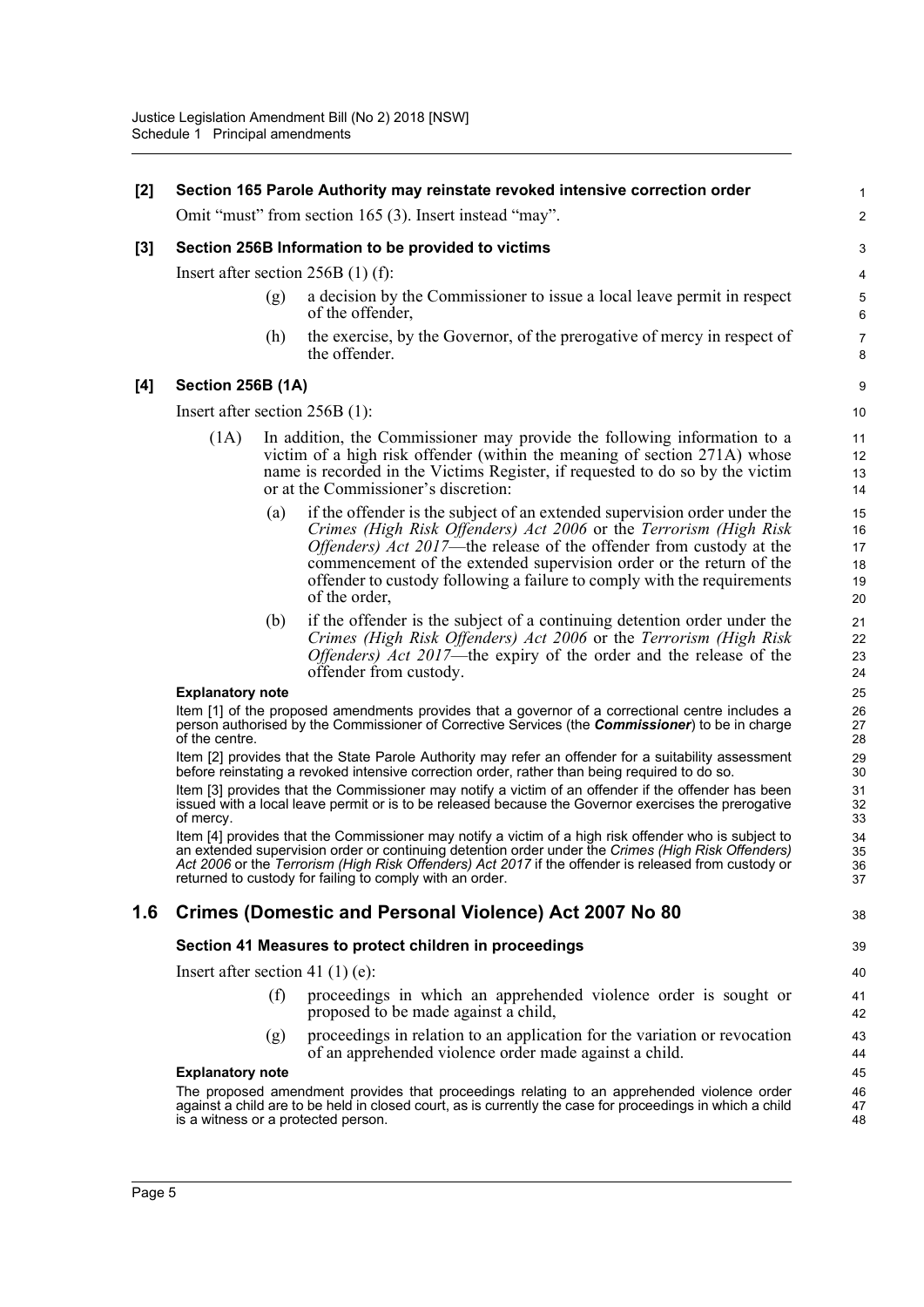| 1.7   |                                                      |                                         | <b>Crimes (Sentencing Procedure) Act 1999 No 92</b>                                                                                                                                                                                                                                                          | $\mathbf{1}$                                    |
|-------|------------------------------------------------------|-----------------------------------------|--------------------------------------------------------------------------------------------------------------------------------------------------------------------------------------------------------------------------------------------------------------------------------------------------------------|-------------------------------------------------|
|       |                                                      |                                         | Section 21A Aggravating, mitigating and other factors in sentencing                                                                                                                                                                                                                                          | $\boldsymbol{2}$                                |
|       | section 21A $(2)$ $(1)$ .<br><b>Explanatory note</b> |                                         | Insert "person working at a hospital (other than a health worker)," after "such as a" in                                                                                                                                                                                                                     | $\mathsf 3$<br>$\overline{4}$<br>$\overline{5}$ |
|       |                                                      | sentencing if the victim is vulnerable. | The proposed amendment includes a person working at a hospital as an example of a victim who is<br>vulnerable because of the victim's occupation. It is an aggravating factor to be taken into account in                                                                                                    | 6<br>$\overline{7}$<br>8                        |
| 1.8   | 2017 No 53                                           |                                         | <b>Crimes (Sentencing Procedure) Amendment (Sentencing Options) Act</b>                                                                                                                                                                                                                                      | 9<br>10                                         |
| [1]   | amendments                                           |                                         | Schedule 1 Amendment of Crimes (Sentencing Procedure) Act 1999 No 92-principal                                                                                                                                                                                                                               | 11<br>12                                        |
|       |                                                      |                                         | Omit proposed section 17C $(1)$ (b) in Schedule 1 [17]. Insert instead:                                                                                                                                                                                                                                      | 13                                              |
|       |                                                      | (b)                                     | such a request may be made at the following times only:                                                                                                                                                                                                                                                      | 14                                              |
|       |                                                      | (i)                                     | after finding an offender guilty of an offence and before a<br>sentence is imposed,                                                                                                                                                                                                                          | 15<br>16                                        |
|       |                                                      | (i)                                     | during sentencing proceedings after a sentence of imprisonment<br>has been imposed on the offender,                                                                                                                                                                                                          | 17<br>18                                        |
|       |                                                      | (iii)                                   | during proceedings to impose, vary or revoke an additional or<br>further condition on a community correction order or conditional<br>release order that has been made in respect of the offender,                                                                                                            | 19<br>20<br>21                                  |
|       |                                                      | (iv)                                    | during proceedings to correct a sentencing error in accordance<br>with section 43,                                                                                                                                                                                                                           | 22<br>23                                        |
|       |                                                      | (v)                                     | during proceedings to re-sentence an offender after a court has<br>revoked the offender's community correction order or<br>conditional release order.                                                                                                                                                        | 24<br>25<br>26                                  |
| $[2]$ |                                                      |                                         | Schedule 1 [17], proposed section 17D (1A)                                                                                                                                                                                                                                                                   | 27                                              |
|       |                                                      |                                         | Insert after proposed section $17D(1)$ :                                                                                                                                                                                                                                                                     | 28                                              |
|       | (1A)                                                 |                                         | However, the sentencing court is not required to obtain an assessment report<br>(except if required under subsection $(2)$ or $(4)$ ) if it is satisfied that there is<br>sufficient information before it to justify the making of an intensive correction<br>order without obtaining an assessment report. | 29<br>30<br>31<br>32                            |
| $[3]$ |                                                      |                                         | Schedule 1 [29], proposed section 69 (1) (a)                                                                                                                                                                                                                                                                 | 33                                              |
|       |                                                      |                                         | Omit "the assessment report referred to in section 17D (1) relating".                                                                                                                                                                                                                                        | 34                                              |
|       |                                                      |                                         | Insert instead "any assessment report obtained in relation".                                                                                                                                                                                                                                                 | 35                                              |
| [4]   |                                                      |                                         | Schedule 1 [29], proposed section 69 (1) (b)                                                                                                                                                                                                                                                                 | 36                                              |
|       |                                                      |                                         | Omit "such evidence from a community corrections officer as".                                                                                                                                                                                                                                                | 37                                              |
|       | before the court that".                              |                                         | Insert instead "evidence from a community corrections officer and any other information                                                                                                                                                                                                                      | 38<br>39                                        |
| $[5]$ |                                                      |                                         | Schedule 1 [29], proposed section 69 (3)                                                                                                                                                                                                                                                                     | 40                                              |
|       |                                                      | Insert after proposed section $69(2)$ : |                                                                                                                                                                                                                                                                                                              | 41                                              |
|       | (3)                                                  |                                         | The sentencing court may not make an intensive correction order in respect of<br>an offender who resides, or intends to reside, in another State or Territory,                                                                                                                                               | 42<br>43                                        |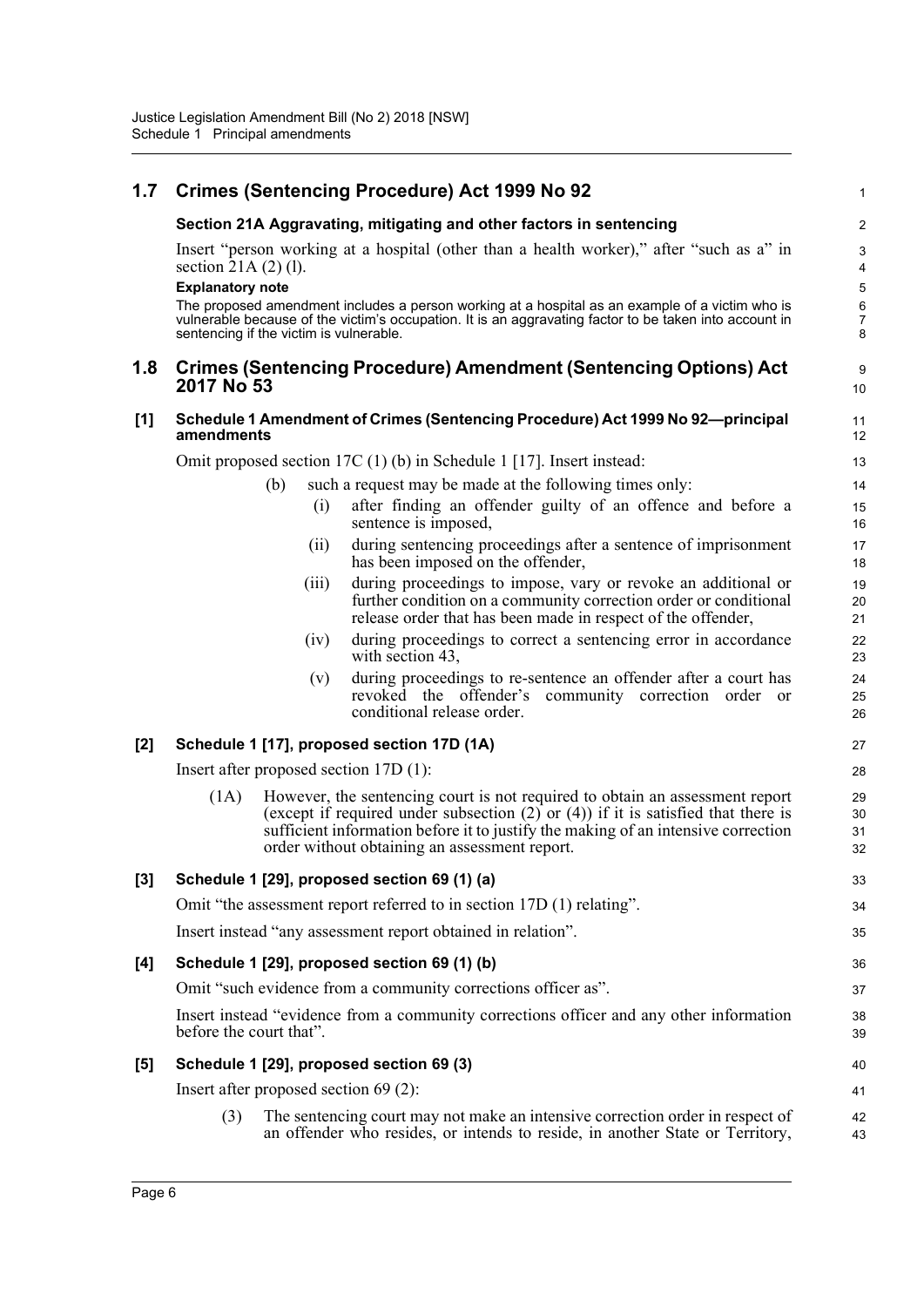unless the State or Territory is declared by the regulations to be an approved jurisdiction.

1 2

25 26 27

### **[6] Schedule 1 [29], proposed section 73A (1A) and (1B)**

Insert after proposed section 73A (1):

- (1A) Despite subsection (1), the sentencing court is not required to impose an additional condition if the court is satisfied there are exceptional circumstances.
- (1B) The sentencing court must make a record of its reasons for not imposing an additional condition. The failure of the sentencing court to do so does not invalidate the sentence.

### **[7] Schedule 1 [29], proposed section 73A (2) (d)**

Insert "or the number of hours prescribed by the regulations in respect of the class of offences to which the relevant offence belongs, whichever is the lesser" after "750 hours".

### **[8] Schedule 1 [29], proposed section 73A (5)**

Insert after proposed section 73A (4):

(5) The period during which a community service work condition requiring the performance of a specified number of hours of community service work is in force must not be less than the period prescribed by the regulations in respect of the specified number of hours of community service work.

#### **[9] Schedule 1 [31], proposed section 89 (2) (b)**

Insert "or the number of hours prescribed by the regulations in respect of the class of offences to which the relevant offence belongs, whichever is the lesser" after "500 hours".

### **[10] Schedule 1 [31], proposed section 89 (2) (g) (i)**

Omit "or (iii)".

#### **[11] Schedule 1 [31], proposed section 89 (2) (g) (iii)**

Omit "or" from the end of proposed section 89 (2) (g) (ii) and omit proposed section  $89(2)(g)(iii)$ .

#### **[12] Schedule 1 [31], proposed section 89 (2A)**

Insert after proposed section 89 (2):

(2A) The functions of a community corrections officer under a supervision condition may be exercised by a juvenile justice officer and the functions of a juvenile justice officer under a supervision condition may be exercised by a community corrections officer, in accordance with any arrangements between Corrective Services NSW and Juvenile Justice NSW.

#### **[13] Schedule 1 [31], proposed section 89 (4A)–(4C)**

Insert after the note to proposed section 89 (4):

(4A) The sentencing court may not impose a supervision condition on a community correction order in respect of an offender who resides, or intends to reside, in another State or Territory, unless the State or Territory is declared by the regulations to be an approved jurisdiction.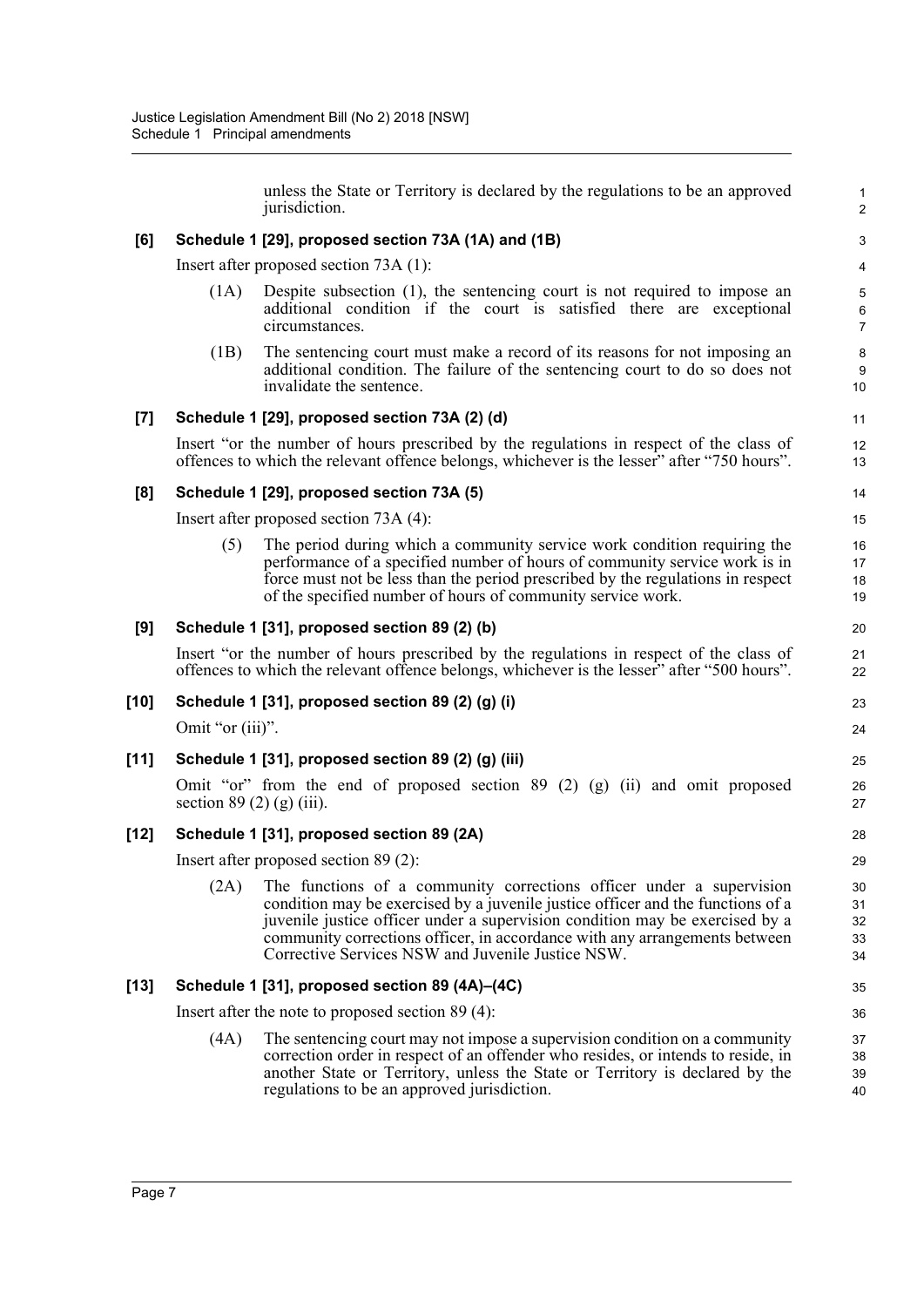|        | (4B)                             |     | The sentencing court may not impose a community service work condition on<br>a community correction order in respect of an offender who resides, or intends<br>to reside, in another State or Territory, unless:                                                                                                                                                           | $\mathbf{1}$<br>$\sqrt{2}$<br>3 |
|--------|----------------------------------|-----|----------------------------------------------------------------------------------------------------------------------------------------------------------------------------------------------------------------------------------------------------------------------------------------------------------------------------------------------------------------------------|---------------------------------|
|        |                                  | (a) | the court is satisfied that the offender is able and willing to travel to New<br>South Wales to complete the community service work, or                                                                                                                                                                                                                                    | $\pmb{4}$<br>$\sqrt{5}$         |
|        |                                  | (b) | the State or Territory is declared by the regulations to be an approved<br>jurisdiction.                                                                                                                                                                                                                                                                                   | $\,6\,$<br>$\overline{7}$       |
|        | (4C)                             |     | The period during which a community service work condition requiring the<br>performance of a specified number of hours of community service work is in<br>force must not be less than the period prescribed by the regulations in respect<br>of the specified number of hours of community service work.                                                                   | 8<br>9<br>10<br>11              |
| [14]   |                                  |     | Schedule 1 [31], proposed section 99 (2) (e) (i)                                                                                                                                                                                                                                                                                                                           | 12                              |
|        | Omit "or (iii)".                 |     |                                                                                                                                                                                                                                                                                                                                                                            | 13                              |
| $[15]$ |                                  |     | Schedule 1 [31], proposed section 99 (2) (e) (iii)                                                                                                                                                                                                                                                                                                                         | 14                              |
|        | section 99 $(2)$ $(e)$ $(iii)$ . |     | Omit "or" from the end of proposed section $99(2)$ (e) (ii) and omit proposed                                                                                                                                                                                                                                                                                              | 15<br>16                        |
| [16]   |                                  |     | Schedule 1 [31], proposed section 99 (2A)                                                                                                                                                                                                                                                                                                                                  | 17                              |
|        |                                  |     | Insert after proposed section 99 (2):                                                                                                                                                                                                                                                                                                                                      | 18                              |
|        | (2A)                             |     | The functions of a community corrections officer under a supervision<br>condition may be exercised by a juvenile justice officer and the functions of a<br>juvenile justice officer under a supervision condition may be exercised by a<br>community corrections officer, in accordance with any arrangements between<br>Corrective Services NSW and Juvenile Justice NSW. | 19<br>20<br>21<br>22<br>23      |
| $[17]$ |                                  |     | Schedule 1 [31], proposed section 99 (3A)                                                                                                                                                                                                                                                                                                                                  | 24                              |
|        |                                  |     | Insert after proposed section 99 (3):                                                                                                                                                                                                                                                                                                                                      | 25                              |
|        | (3A)                             |     | The sentencing court may not impose a supervision condition on a conditional<br>release order in respect of an offender who resides, or intends to reside, in<br>another State or Territory, unless the State or Territory is declared by the<br>regulations to be an approved jurisdiction.                                                                               | 26<br>27<br>28<br>29            |
| $[18]$ | and transitional provisions      |     | Schedule 2 Amendment of Crimes (Sentencing Procedure) Act 1999 No 92-savings                                                                                                                                                                                                                                                                                               | 30<br>31                        |
|        |                                  |     | Insert after proposed clause 74 (7):                                                                                                                                                                                                                                                                                                                                       | 32                              |
|        | (8)                              |     | Section 89 (2A) as inserted by the amending Act applies to a good behaviour<br>bond to which this clause applies.                                                                                                                                                                                                                                                          | 33<br>34                        |
| [19]   |                                  |     | Schedule 2, proposed clause 75 (8)                                                                                                                                                                                                                                                                                                                                         | 35                              |
|        |                                  |     | Insert after proposed clause 75 (7):                                                                                                                                                                                                                                                                                                                                       | 36                              |
|        | (8)                              |     | Section 99 (2A) as inserted by the amending Act applies to a good behaviour<br>bond to which this clause applies.                                                                                                                                                                                                                                                          | 37<br>38                        |
| [20]   |                                  |     | Schedule 3 Amendment of Crimes (Administration of Sentences) Act 1999 No 93                                                                                                                                                                                                                                                                                                | 39                              |
|        |                                  |     | Insert after proposed section 81A $(3)$ in Schedule 3 [5]:                                                                                                                                                                                                                                                                                                                 | 40                              |
|        | (4)                              |     | However, the Parole Authority is not required to impose a replacement<br>additional condition if the Parole Authority is satisfied there are exceptional<br>circumstances.                                                                                                                                                                                                 | 41<br>42<br>43                  |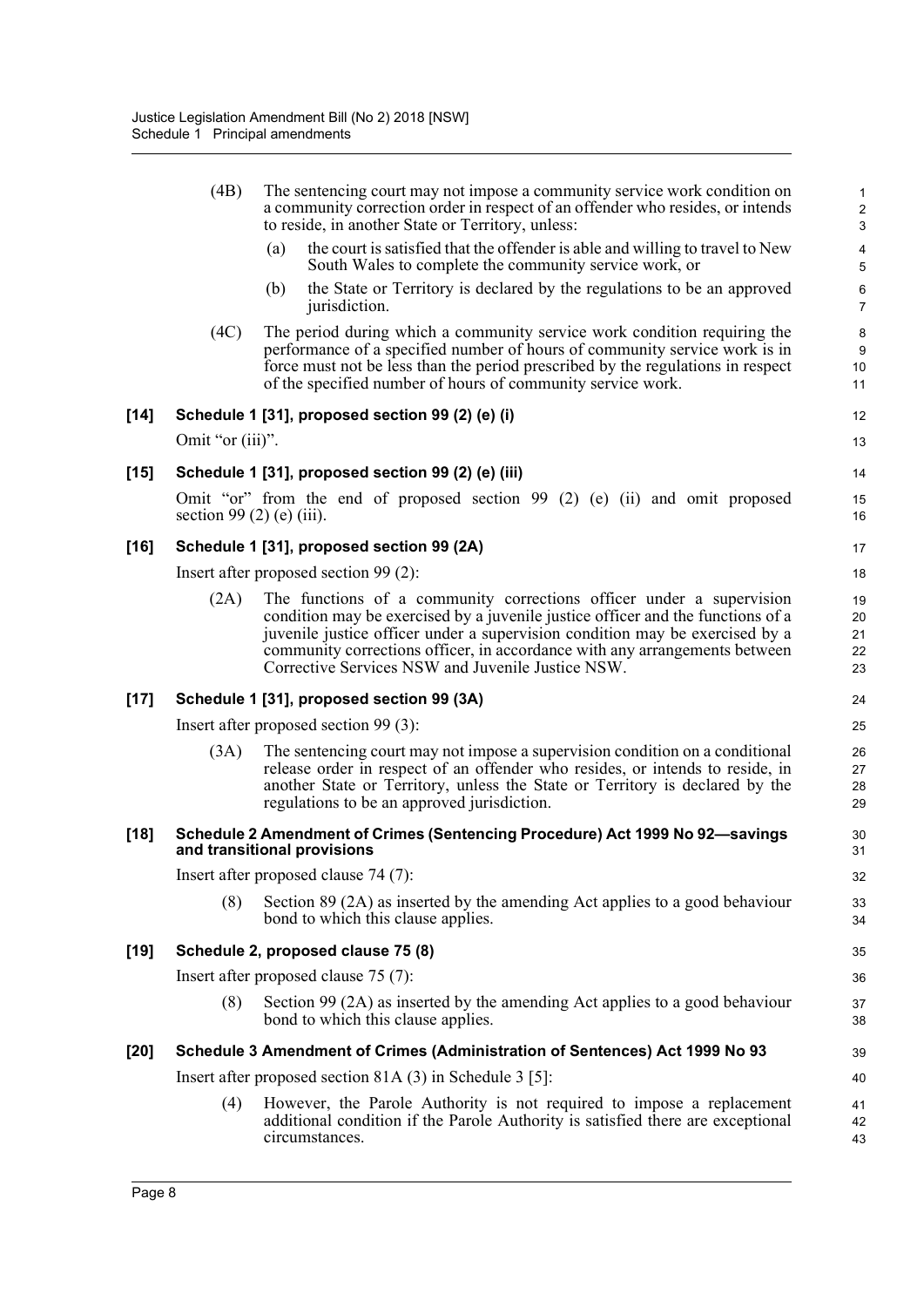#### **Explanatory note**

Items [1]–[19] of the proposed amendments amend the *Crimes (Sentencing Procedure) Act 1999*, which is proposed to be amended by uncommenced provisions of the *Crimes (Sentencing Procedure) Amendment (Sentencing Options) Act 2017*.

Item [1] provides that the sentencing court may request an assessment report on an offender at any time during sentencing proceedings before a sentence is imposed and at other specified times during proceedings.

Item [2] provides that the sentencing court is not required to obtain an assessment report before making an intensive correction order if the court has sufficient information before it. Item [3] is a consequential amendment.

Item [4] enables a sentencing court that is deciding whether to make an intensive correction order to have regard to any evidence it considers necessary for that purpose, not only evidence from a community corrections officer.

Item [5] provides that an intensive correction order may not be made in respect of an interstate offender, unless the State or Territory is an approved jurisdiction under the regulations.

Item [6] provides that the sentencing court is not required to impose an additional condition on an intensive correction order if there are exceptional circumstances. The sentencing court is required to make a record of its reasons for not imposing an additional condition.

Items [7] and [9] enable the regulations to prescribe the number of hours of community service work that may be imposed as a condition of an intensive correction order or community correction order.

Item [8] provides that the period during which a community service work condition requiring the performance of a specified number of hours of community service work is in force for an intensive correction order must not be less than the period prescribed by the regulations in respect of the specified number of hours. Item [13] makes a similar amendment in relation to community service work conditions on community correction orders.

Item [12] provides that the functions of a community corrections officer under a supervision condition imposed on a community correction order may be exercised by a juvenile justice officer and, similarly, that the functions of a juvenile justice officer may be exercised by a community corrections officer, in accordance with any arrangements between Corrective Services NSW and Juvenile Justice NSW.This enables the type of officer supervising an offender to be changed without an application being made to the sentencing court to vary the supervision condition. Items [10] and [11] are consequential amendments. Items [14]–[16] make the same amendments in relation to a supervision condition imposed on a conditional release order and items [18] and [19] make the same amendments in relation to supervision under existing orders.

Item [13] provides that the sentencing court may not impose a supervision condition on a community correction order in relation to an interstate offender, unless the State or Territory is an approved jurisdiction under the regulations. The amendment also provides that the sentencing court may not impose a community service work condition for an interstate offender, unless the offender is able and willing to travel to New South Wales to complete the work or resides in an approved jurisdiction.

Item [17] provides that a sentencing court may not impose a supervision condition on a conditional release order in respect of an interstate offender, unless the State or Territory is approved under the regulations.

Item [20] amends the *Crimes (Administration of Sentences) Act 1999* to provide that the State Parole Authority is not required to impose an additional condition on an intensive correction order to replace a revoked additional condition if there are exceptional circumstances.

# **1.9 Criminal Assets Recovery Act 1990 No 23**

#### **[1] Section 10A Proceedings for restraining orders**

Insert at the end of section  $10A(5)(a)(iii)$ :

or

(iv) the person has not disclosed an interest in property in evidence or a warranty or other representation given or made by the person in proceedings relating to an application for an assets forfeiture order, proceeds assessment order or unexplained wealth order, or examination proceedings under this Act, and the interest to which the application relates is capable of being the subject of an order under section 31A or 31B because of that non-disclosure,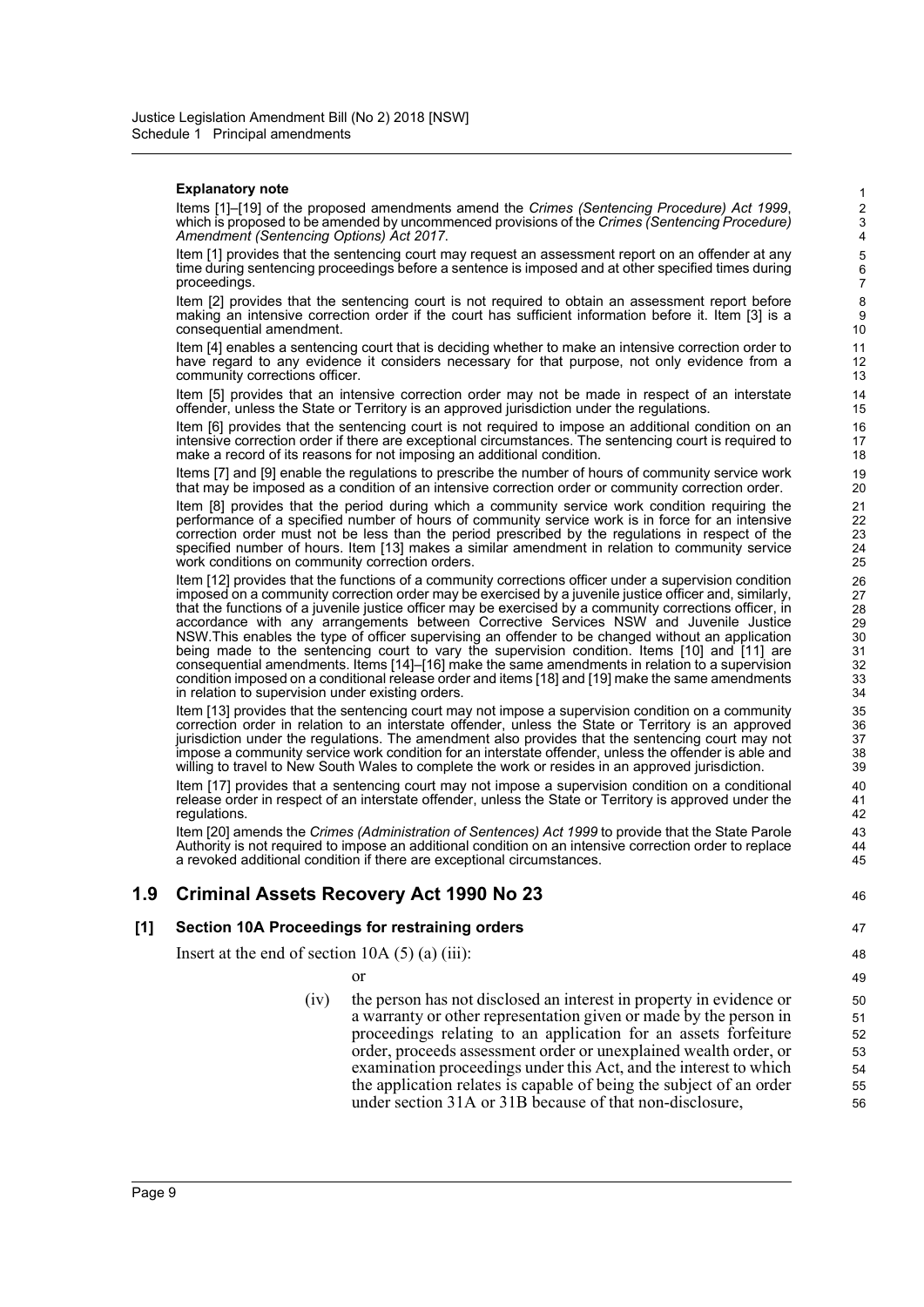# **[2] Section 10D Duration of restraining orders**

Insert at the end of section 10D (1) (d):

, or

(e) there is an application for an order under section 31A in respect of the interest pending before the Supreme Court, or

26

44 45 46

(f) there is an unsatisfied order under section 31B in force against the person whose non-disclosure formed the basis of the restraining order or there is an application for such an order pending before the Supreme Court.

### **[3] Section 20 Effect on restraining order of refusal to make confiscation order**

Omit "in respect of interests in property to which the restraining order relates or a proceeds assessment order or unexplained wealth order" from section 20 (1).

Insert instead "or an order under section 31A in respect of interests in property to which the restraining order relates or a proceeds assessment order, an unexplained wealth order or an order under section 31B".

#### **Explanatory note**

Item [1] of the proposed amendments provides that the Supreme Court may make a restraining order in respect of a person's interest in property that is capable of being the subject of an assets forfeiture order, proceeds assessment order or unexplained wealth order because the person did not disclose the interest during proceedings in which the New South Wales Crime Commission was seeking such an order in the same way as a restraining order can be made in respect of a person's interest in property that was disclosed.

Item [2] specifies how long a restraining order made in respect of an undisclosed interest in property remains in force.

Item [3] is a consequential amendment.

# **1.10 Criminal Procedure Act 1986 No 209**

#### **[1] Section 275A**

Insert after the heading to Part 2 of Chapter 6:

#### **275A NSW Police Force exhibits management system**

In any criminal proceedings, the production of one or more exhibit detail sheets certified by a member of the NSW Police Force to have been issued under the authority of the NSW Police Force exhibits management system, and relating to the whole or part of an exhibit identified in the sheets, is prima facie evidence of the dealings with that exhibit that are listed in the sheets, without proof of the signature or appointment of the person purporting to sign the sheets.

#### **[2] Section 279 Compellability of family members to give evidence in certain proceedings**

Omit section 279 (1) (a) (not including the note). Insert instead:

(a) a reference to a member of the accused person's family means the spouse or de facto partner of the accused person or a parent (within the meaning of the *Evidence Act 1995*) or child (within the meaning of that Act) of the accused person, and

# **[3] Section 279 (1) (c)** Omit "the spouse of an accused person".

Insert instead "a member of an accused person's family".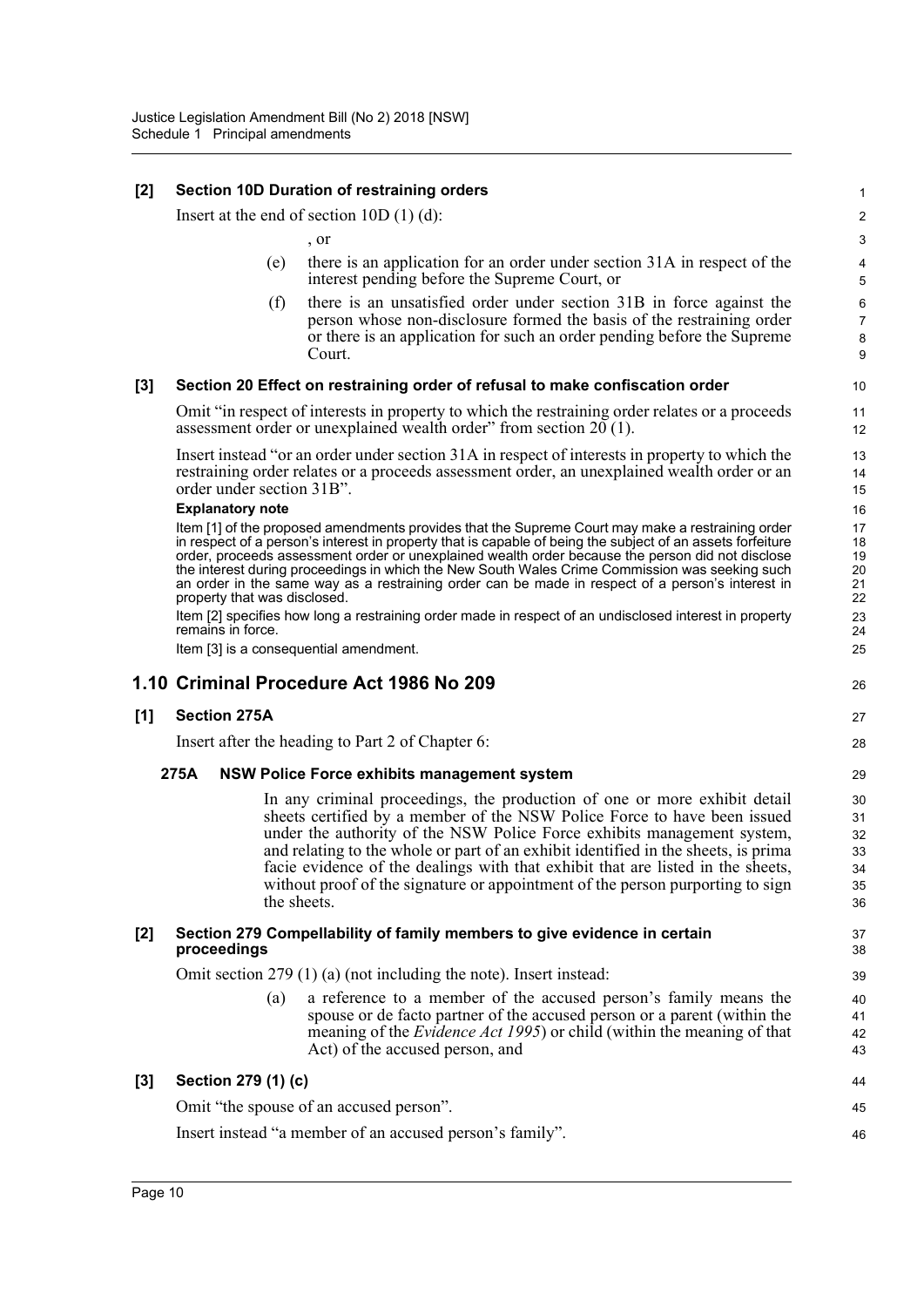| [4]    | Section 279 (1) (c)     |                                                                                                                                                                                                                                                                                                          | $\mathbf 1$          |
|--------|-------------------------|----------------------------------------------------------------------------------------------------------------------------------------------------------------------------------------------------------------------------------------------------------------------------------------------------------|----------------------|
|        |                         | Omit "the spouse" where secondly occurring.                                                                                                                                                                                                                                                              | $\overline{2}$       |
|        |                         | Insert instead "a member of the accused person's family".                                                                                                                                                                                                                                                | 3                    |
| $[5]$  |                         | Section 279 (2) and (3)                                                                                                                                                                                                                                                                                  | 4                    |
|        |                         | Omit "The spouse of an accused person" wherever occurring.                                                                                                                                                                                                                                               | 5                    |
|        |                         | Insert instead "A member of an accused person's family".                                                                                                                                                                                                                                                 | 6                    |
| [6]    | Section 279 (2) (a)     |                                                                                                                                                                                                                                                                                                          | $\overline{7}$       |
|        |                         | Omit "the spouse". Insert instead "a member of the accused person's family".                                                                                                                                                                                                                             | 8                    |
| $[7]$  |                         | Section 279 (2) (b) (ii)                                                                                                                                                                                                                                                                                 | 9                    |
|        |                         | Omit "of the accused person and the spouse".                                                                                                                                                                                                                                                             | 10                   |
|        |                         | Insert instead "(within the meaning of the <i>Evidence Act 1995</i> ) of the accused person".                                                                                                                                                                                                            | 11                   |
| [8]    | <b>Section 279 (2A)</b> |                                                                                                                                                                                                                                                                                                          | 12                   |
|        |                         | Insert after section $279(2)$ :                                                                                                                                                                                                                                                                          | 13                   |
|        | (2A)                    | This section does not make a member of an accused person's family (other<br>than the accused person's spouse) compellable to give evidence in<br>proceedings for a domestic violence offence committed on a member of the<br>accused person's family if the accused person is under the age of 18 years. | 14<br>15<br>16<br>17 |
| [9]    | <b>Section 279 (3)</b>  |                                                                                                                                                                                                                                                                                                          | 18                   |
|        |                         | Omit "the spouse". Insert instead "the family member".                                                                                                                                                                                                                                                   | 19                   |
| [10]   | <b>Section 279 (4)</b>  |                                                                                                                                                                                                                                                                                                          | 20                   |
|        |                         | Omit "the spouse of an accused person".                                                                                                                                                                                                                                                                  | 21                   |
|        |                         | Insert instead "a member of an accused person's family".                                                                                                                                                                                                                                                 | 22                   |
| $[11]$ | Section 279 (4) (a)     |                                                                                                                                                                                                                                                                                                          | 23                   |
|        |                         | Omit "that spouse". Insert instead "that family member".                                                                                                                                                                                                                                                 | 24                   |
| [12]   | Section 279 (4) (b)     |                                                                                                                                                                                                                                                                                                          | 25                   |
|        |                         | Omit "the spouse". Insert instead "the family member".                                                                                                                                                                                                                                                   | 26                   |
| $[13]$ |                         | Section 279 (5), (6) and (8)                                                                                                                                                                                                                                                                             | 27                   |
|        |                         | Omit "the spouse of an accused person" wherever occurring.                                                                                                                                                                                                                                               | 28                   |
|        |                         | Insert instead "a member of an accused person's family".                                                                                                                                                                                                                                                 | 29                   |
| $[14]$ | Chapter 6, Part 2B      |                                                                                                                                                                                                                                                                                                          | 30                   |
|        |                         | Insert after Part 2A of Chapter 6:                                                                                                                                                                                                                                                                       | 31                   |
|        |                         | <b>Part 2B Terrorism evidence</b>                                                                                                                                                                                                                                                                        | 32                   |
|        | 281G                    | <b>Definitions</b>                                                                                                                                                                                                                                                                                       | 33                   |
|        | (1)                     | In this Part:                                                                                                                                                                                                                                                                                            | 34                   |
|        |                         | accused person, criminal investigation, criminal proceedings<br>and<br><i>prosecuting authority</i> have the same meanings as in Part $2A$ of this Chapter.                                                                                                                                              | 35<br>36             |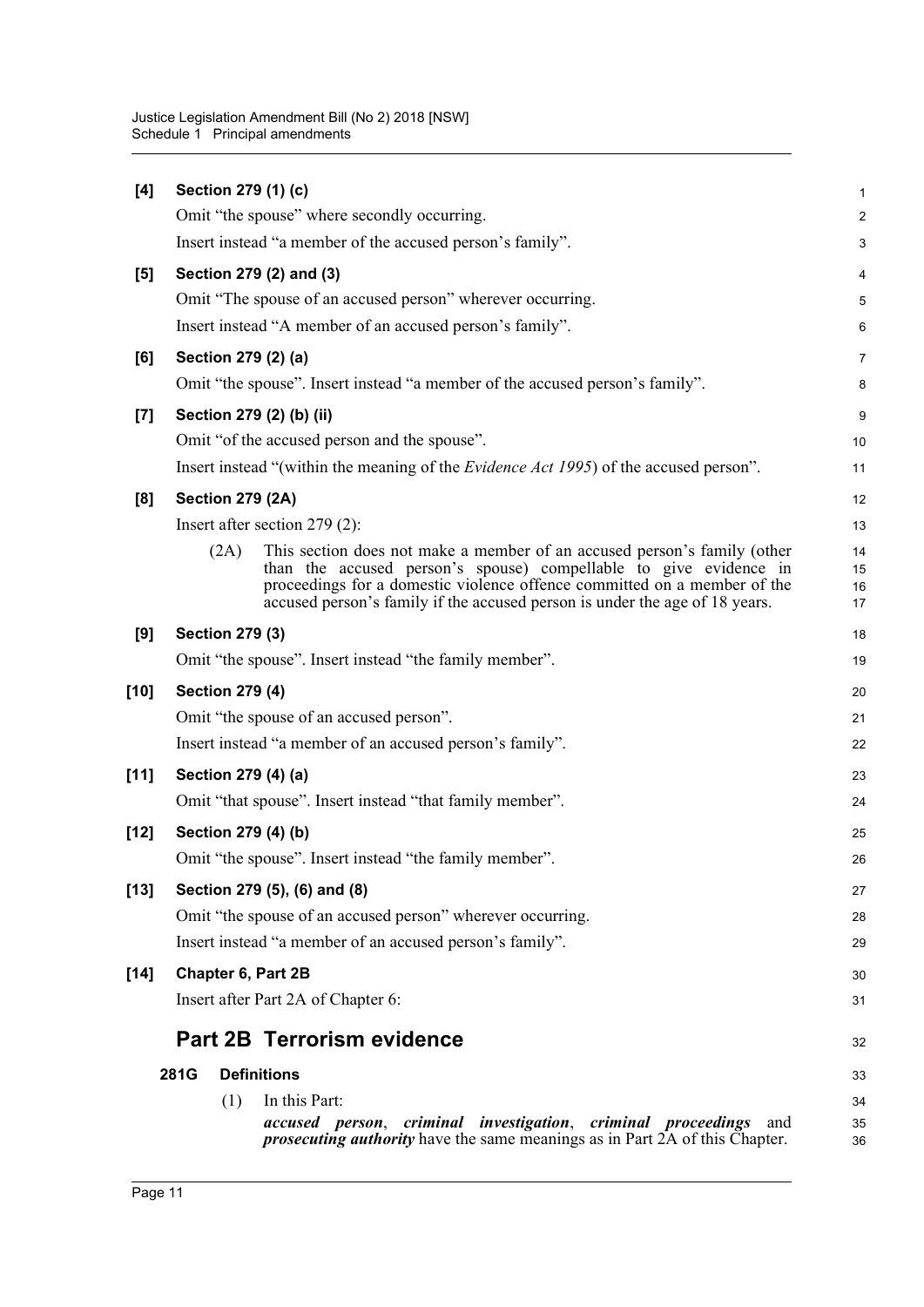*Commonwealth Criminal Code* means the Criminal Code set out in the Schedule to the *Criminal Code Act 1995* of the Commonwealth. *designated terrorism evidence* means any thing that is designated as terrorism evidence by a prosecuting authority, as identified in a terrorism evidence notice. *publish* means disseminate or provide access to one or more persons by means of the internet, radio, television or other media. *terrorism evidence* means any thing that contains or displays material that: (a) advocates support for engaging in any terrorist acts or violent extremism, or (b) relates to planning or preparing for, or engaging in, any terrorist acts or violent extremism, or (c) advocates joining or associating with a terrorist organisation. *terrorism evidence notice* means a notice under this Part that identifies a thing as terrorism evidence. *terrorist act* has the same meaning as in Part 5.3 of the Commonwealth Criminal Code. *terrorist organisation* has the same meaning as in Division 102 of Part 5.3 of the Commonwealth Criminal Code. *unrepresented accused person* means an accused person who is not represented by an Australian legal practitioner. (2) In this Part: (a) a reference to an *accused person* does not include a reference to an Australian legal practitioner representing the accused person, and (b) a reference to a *prosecuting authority* does include a reference to an Australian legal practitioner representing the prosecuting authority. **281H Accused person not entitled to copy of terrorism evidence** (1) A prosecuting authority is not required and cannot be required (whether by subpoena or any other procedure), in or in connection with any criminal investigation or criminal proceedings, to give an accused person a copy of any thing designated by the prosecuting authority as terrorism evidence. (2) A prosecuting authority may designate a thing as terrorism evidence only if the prosecuting authority reasonably considers the thing to be terrorism evidence. (3) This section applies despite anything to the contrary in this or any other Act, or any other law. **281I Procedure for dealing with terrorism evidence** (1) If, but for this Part, a prosecuting authority would be required, in or in connection with any criminal investigation or criminal proceedings, to give to an accused person any thing designated by the prosecuting authority as terrorism evidence, the prosecuting authority must: (a) identify the thing that has been designated as terrorism evidence in a written notice (a *terrorism evidence notice*), and (b) serve the notice on: (i) in the case of an unrepresented accused person—the accused person, or (ii) in the case of an accused person represented by an Australian legal practitioner—the Australian legal practitioner. 1 2 3 4 5 6 7 8 9 10 11 12 13 14 15 16 17 18 19 20 21 22 23 24 25 26 27 28 29 30 31 32 33 34 35 36 37 38 39 40 41 42 43 44 45 46 47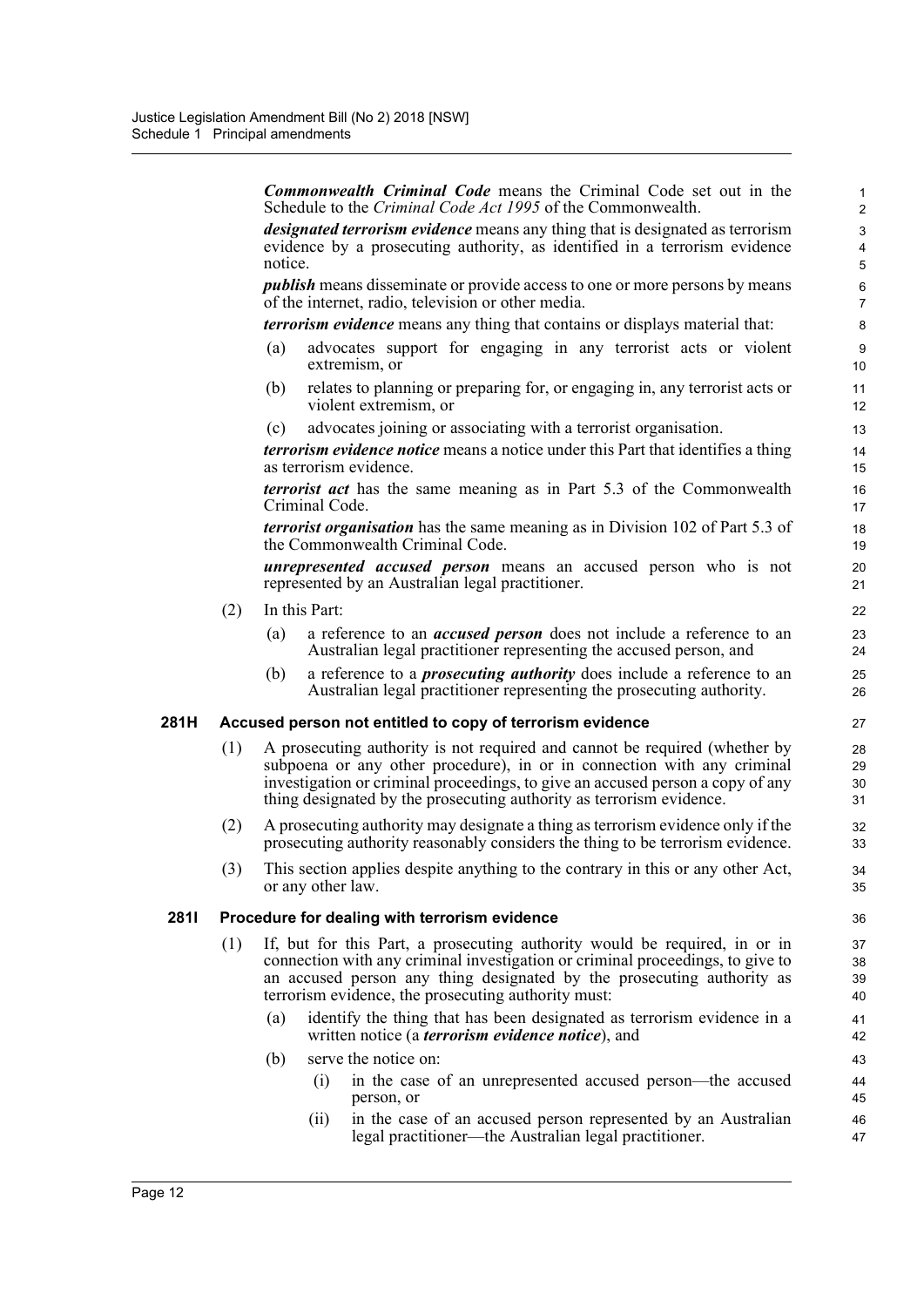| (2)<br>A terrorism evidence notice must also contain the following information:<br>(a)<br>that the prosecuting authority is not required to, and will not, give the<br>accused person a copy of designated terrorism evidence,<br>that an unrepresented accused person may view or listen to the<br>(b)<br>designated terrorism evidence at a place nominated by the prosecuting<br>authority and under the supervision of the prosecuting authority,<br>(c)<br>the name and contact details of the person responsible for arranging for<br>the unrepresented accused person to view or listen to the designated<br>terrorism evidence on behalf of the prosecuting authority,<br>(d)<br>that the prosecuting authority will give an Australian legal practitioner<br>representing the accused person a copy of the designated terrorism<br>evidence but the Australian legal practitioner is not to allow the accused<br>person to view or listen to the evidence except under the supervision of<br>the Australian legal practitioner,<br>that it is an offence for an accused person to be in possession of<br>(e)<br>designated terrorism evidence and for an Australian legal practitioner to<br>give possession of designated terrorism evidence to the accused person.<br>281J<br>Return of designated terrorism evidence<br>(1)<br>A prosecuting authority may also serve a terrorism evidence notice in respect<br>of evidence that it has provided to the accused person (including by subpoena<br>or any other procedure) in or in connection with a criminal investigation or<br>criminal proceedings that it later designates as terrorism evidence.<br>(2)<br>The notice is to identify the thing that has been designated as terrorism<br>evidence, and is to be served on the accused person or the Australian legal<br>practitioner who represents the accused person, in the same way as a notice<br>under section 281I.<br>(3)<br>A terrorism evidence notice that is served under this section must also contain<br>the following information:<br>that the accused person must return the designated terrorism evidence,<br>(a)<br>if it is in the person's possession, to the prosecuting authority within the<br>period of time specified in the notice (not being less than 7 days after<br>the notice is served on the accused person),<br>that an unrepresented accused person may, after having returned the<br>(b)<br>designated terrorism evidence, view or listen to the evidence at a place<br>nominated by the prosecuting authority and under the supervision of the<br>prosecuting authority,<br>(c)<br>the name and contact details of the person responsible for arranging for<br>the unrepresented accused person to view or listen to the designated<br>terrorism evidence on behalf of the prosecuting authority,<br>(d)<br>that an Australian legal practitioner representing an accused person may<br>retain the designated terrorism evidence but is not to allow the accused<br>person to view or listen to the designated terrorism evidence except |  |  |                              |
|------------------------------------------------------------------------------------------------------------------------------------------------------------------------------------------------------------------------------------------------------------------------------------------------------------------------------------------------------------------------------------------------------------------------------------------------------------------------------------------------------------------------------------------------------------------------------------------------------------------------------------------------------------------------------------------------------------------------------------------------------------------------------------------------------------------------------------------------------------------------------------------------------------------------------------------------------------------------------------------------------------------------------------------------------------------------------------------------------------------------------------------------------------------------------------------------------------------------------------------------------------------------------------------------------------------------------------------------------------------------------------------------------------------------------------------------------------------------------------------------------------------------------------------------------------------------------------------------------------------------------------------------------------------------------------------------------------------------------------------------------------------------------------------------------------------------------------------------------------------------------------------------------------------------------------------------------------------------------------------------------------------------------------------------------------------------------------------------------------------------------------------------------------------------------------------------------------------------------------------------------------------------------------------------------------------------------------------------------------------------------------------------------------------------------------------------------------------------------------------------------------------------------------------------------------------------------------------------------------------------------------------------------------------------------------------------------------------------------------------------------------------------------------------------------------------------------------------------------------------------------------------------------------------------------------------------------------------------------------------------------------------------------------------------------------------------------------------------|--|--|------------------------------|
|                                                                                                                                                                                                                                                                                                                                                                                                                                                                                                                                                                                                                                                                                                                                                                                                                                                                                                                                                                                                                                                                                                                                                                                                                                                                                                                                                                                                                                                                                                                                                                                                                                                                                                                                                                                                                                                                                                                                                                                                                                                                                                                                                                                                                                                                                                                                                                                                                                                                                                                                                                                                                                                                                                                                                                                                                                                                                                                                                                                                                                                                                                |  |  | 1                            |
|                                                                                                                                                                                                                                                                                                                                                                                                                                                                                                                                                                                                                                                                                                                                                                                                                                                                                                                                                                                                                                                                                                                                                                                                                                                                                                                                                                                                                                                                                                                                                                                                                                                                                                                                                                                                                                                                                                                                                                                                                                                                                                                                                                                                                                                                                                                                                                                                                                                                                                                                                                                                                                                                                                                                                                                                                                                                                                                                                                                                                                                                                                |  |  | $\overline{\mathbf{c}}$<br>3 |
|                                                                                                                                                                                                                                                                                                                                                                                                                                                                                                                                                                                                                                                                                                                                                                                                                                                                                                                                                                                                                                                                                                                                                                                                                                                                                                                                                                                                                                                                                                                                                                                                                                                                                                                                                                                                                                                                                                                                                                                                                                                                                                                                                                                                                                                                                                                                                                                                                                                                                                                                                                                                                                                                                                                                                                                                                                                                                                                                                                                                                                                                                                |  |  | 4<br>5<br>6                  |
|                                                                                                                                                                                                                                                                                                                                                                                                                                                                                                                                                                                                                                                                                                                                                                                                                                                                                                                                                                                                                                                                                                                                                                                                                                                                                                                                                                                                                                                                                                                                                                                                                                                                                                                                                                                                                                                                                                                                                                                                                                                                                                                                                                                                                                                                                                                                                                                                                                                                                                                                                                                                                                                                                                                                                                                                                                                                                                                                                                                                                                                                                                |  |  | 7<br>8<br>9                  |
|                                                                                                                                                                                                                                                                                                                                                                                                                                                                                                                                                                                                                                                                                                                                                                                                                                                                                                                                                                                                                                                                                                                                                                                                                                                                                                                                                                                                                                                                                                                                                                                                                                                                                                                                                                                                                                                                                                                                                                                                                                                                                                                                                                                                                                                                                                                                                                                                                                                                                                                                                                                                                                                                                                                                                                                                                                                                                                                                                                                                                                                                                                |  |  | 10<br>11<br>12<br>13<br>14   |
|                                                                                                                                                                                                                                                                                                                                                                                                                                                                                                                                                                                                                                                                                                                                                                                                                                                                                                                                                                                                                                                                                                                                                                                                                                                                                                                                                                                                                                                                                                                                                                                                                                                                                                                                                                                                                                                                                                                                                                                                                                                                                                                                                                                                                                                                                                                                                                                                                                                                                                                                                                                                                                                                                                                                                                                                                                                                                                                                                                                                                                                                                                |  |  | 15<br>16<br>17               |
|                                                                                                                                                                                                                                                                                                                                                                                                                                                                                                                                                                                                                                                                                                                                                                                                                                                                                                                                                                                                                                                                                                                                                                                                                                                                                                                                                                                                                                                                                                                                                                                                                                                                                                                                                                                                                                                                                                                                                                                                                                                                                                                                                                                                                                                                                                                                                                                                                                                                                                                                                                                                                                                                                                                                                                                                                                                                                                                                                                                                                                                                                                |  |  | 18                           |
|                                                                                                                                                                                                                                                                                                                                                                                                                                                                                                                                                                                                                                                                                                                                                                                                                                                                                                                                                                                                                                                                                                                                                                                                                                                                                                                                                                                                                                                                                                                                                                                                                                                                                                                                                                                                                                                                                                                                                                                                                                                                                                                                                                                                                                                                                                                                                                                                                                                                                                                                                                                                                                                                                                                                                                                                                                                                                                                                                                                                                                                                                                |  |  | 19<br>20<br>21<br>22         |
|                                                                                                                                                                                                                                                                                                                                                                                                                                                                                                                                                                                                                                                                                                                                                                                                                                                                                                                                                                                                                                                                                                                                                                                                                                                                                                                                                                                                                                                                                                                                                                                                                                                                                                                                                                                                                                                                                                                                                                                                                                                                                                                                                                                                                                                                                                                                                                                                                                                                                                                                                                                                                                                                                                                                                                                                                                                                                                                                                                                                                                                                                                |  |  | 23<br>24<br>25<br>26         |
|                                                                                                                                                                                                                                                                                                                                                                                                                                                                                                                                                                                                                                                                                                                                                                                                                                                                                                                                                                                                                                                                                                                                                                                                                                                                                                                                                                                                                                                                                                                                                                                                                                                                                                                                                                                                                                                                                                                                                                                                                                                                                                                                                                                                                                                                                                                                                                                                                                                                                                                                                                                                                                                                                                                                                                                                                                                                                                                                                                                                                                                                                                |  |  | 27<br>28                     |
|                                                                                                                                                                                                                                                                                                                                                                                                                                                                                                                                                                                                                                                                                                                                                                                                                                                                                                                                                                                                                                                                                                                                                                                                                                                                                                                                                                                                                                                                                                                                                                                                                                                                                                                                                                                                                                                                                                                                                                                                                                                                                                                                                                                                                                                                                                                                                                                                                                                                                                                                                                                                                                                                                                                                                                                                                                                                                                                                                                                                                                                                                                |  |  | 29<br>30<br>31<br>32         |
|                                                                                                                                                                                                                                                                                                                                                                                                                                                                                                                                                                                                                                                                                                                                                                                                                                                                                                                                                                                                                                                                                                                                                                                                                                                                                                                                                                                                                                                                                                                                                                                                                                                                                                                                                                                                                                                                                                                                                                                                                                                                                                                                                                                                                                                                                                                                                                                                                                                                                                                                                                                                                                                                                                                                                                                                                                                                                                                                                                                                                                                                                                |  |  | 33<br>34<br>35<br>36         |
|                                                                                                                                                                                                                                                                                                                                                                                                                                                                                                                                                                                                                                                                                                                                                                                                                                                                                                                                                                                                                                                                                                                                                                                                                                                                                                                                                                                                                                                                                                                                                                                                                                                                                                                                                                                                                                                                                                                                                                                                                                                                                                                                                                                                                                                                                                                                                                                                                                                                                                                                                                                                                                                                                                                                                                                                                                                                                                                                                                                                                                                                                                |  |  | 37<br>38<br>39               |
| under the supervision of the Australian legal practitioner,                                                                                                                                                                                                                                                                                                                                                                                                                                                                                                                                                                                                                                                                                                                                                                                                                                                                                                                                                                                                                                                                                                                                                                                                                                                                                                                                                                                                                                                                                                                                                                                                                                                                                                                                                                                                                                                                                                                                                                                                                                                                                                                                                                                                                                                                                                                                                                                                                                                                                                                                                                                                                                                                                                                                                                                                                                                                                                                                                                                                                                    |  |  | 40<br>41<br>42<br>43         |
| that it is an offence for an accused person to be in possession of<br>(e)<br>designated terrorism evidence and for an Australian legal practitioner to<br>give possession of designated terrorism evidence to the accused person.                                                                                                                                                                                                                                                                                                                                                                                                                                                                                                                                                                                                                                                                                                                                                                                                                                                                                                                                                                                                                                                                                                                                                                                                                                                                                                                                                                                                                                                                                                                                                                                                                                                                                                                                                                                                                                                                                                                                                                                                                                                                                                                                                                                                                                                                                                                                                                                                                                                                                                                                                                                                                                                                                                                                                                                                                                                              |  |  | 44<br>45<br>46               |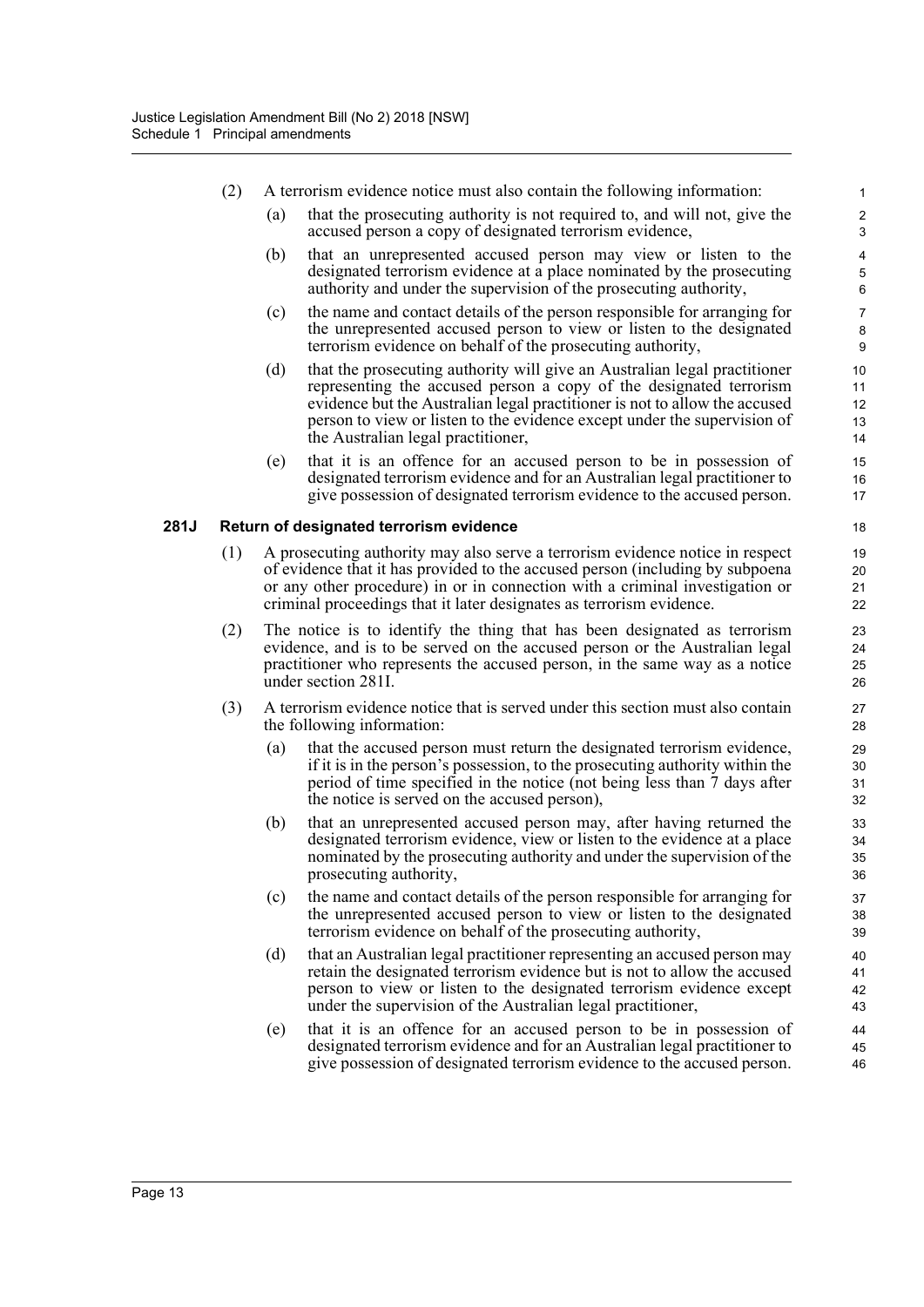#### **281K Procedures for giving access to designated terrorism evidence to unrepresented accused person**

(1) After receiving a terrorism evidence notice, an unrepresented accused person may give the prosecuting authority a written notice (an *access request notice*) that indicates that the unrepresented accused person requires access to the designated terrorism evidence.

- (2) The prosecuting authority must, as soon as practicable after receiving an access request notice, give the unrepresented accused person reasonable access to the designated terrorism evidence so as to enable them to view or listen to (but not copy) the evidence. This may require access to be given on more than one occasion.
- (3) The prosecuting authority may require any such access to take place subject to such conditions as the prosecuting authority considers appropriate to ensure that there is no unauthorised reproduction or circulation of the designated terrorism evidence and that its integrity is protected.
- (4) Without limiting subsection (3), the prosecuting authority may require any such access to take place under the supervision of the prosecuting authority or a person assisting the prosecuting authority.
- (5) A person who is given access to designated terrorism evidence by a prosecuting authority under this section must not, without the authority of the prosecuting authority:
	- (a) copy, or permit a person to copy, the designated terrorism evidence, or
	- (b) give the designated terrorism evidence to another person, or
	- (c) remove the designated terrorism evidence from the custody of the prosecuting authority, or
	- (d) publish the designated terrorism evidence.

Maximum penalty: 100 penalty units or imprisonment for 2 years, or both.

# **281L Improper copying or circulation of designated terrorism evidence**

- (1) A person who has possession of designated terrorism evidence and who knows, or ought reasonably to know, that it is designated terrorism evidence, must not copy, or permit a person to copy, the evidence, give possession of the evidence to another person or publish the evidence except:
	- (a) for the legitimate purposes of a criminal investigation or criminal proceedings, or
	- (b) if the person is a public official, in the proper exercise of the person's public official functions (including any functions relating to education or training).

Maximum penalty: 100 penalty units or imprisonment for 2 years, or both.

- (2) The exceptions provided for by subsection  $(1)$  (a) and (b) do not authorise:
	- (a) an Australian legal practitioner representing an accused person to give possession of designated terrorism evidence to the accused person, except while the accused person is under the supervision of the Australian legal practitioner, or
	- (b) an accused person to copy, or to permit a person to copy, or to publish any designated terrorism evidence or to give possession of any designated terrorism evidence to any other person other than an Australian legal practitioner representing the person or the prosecuting authority.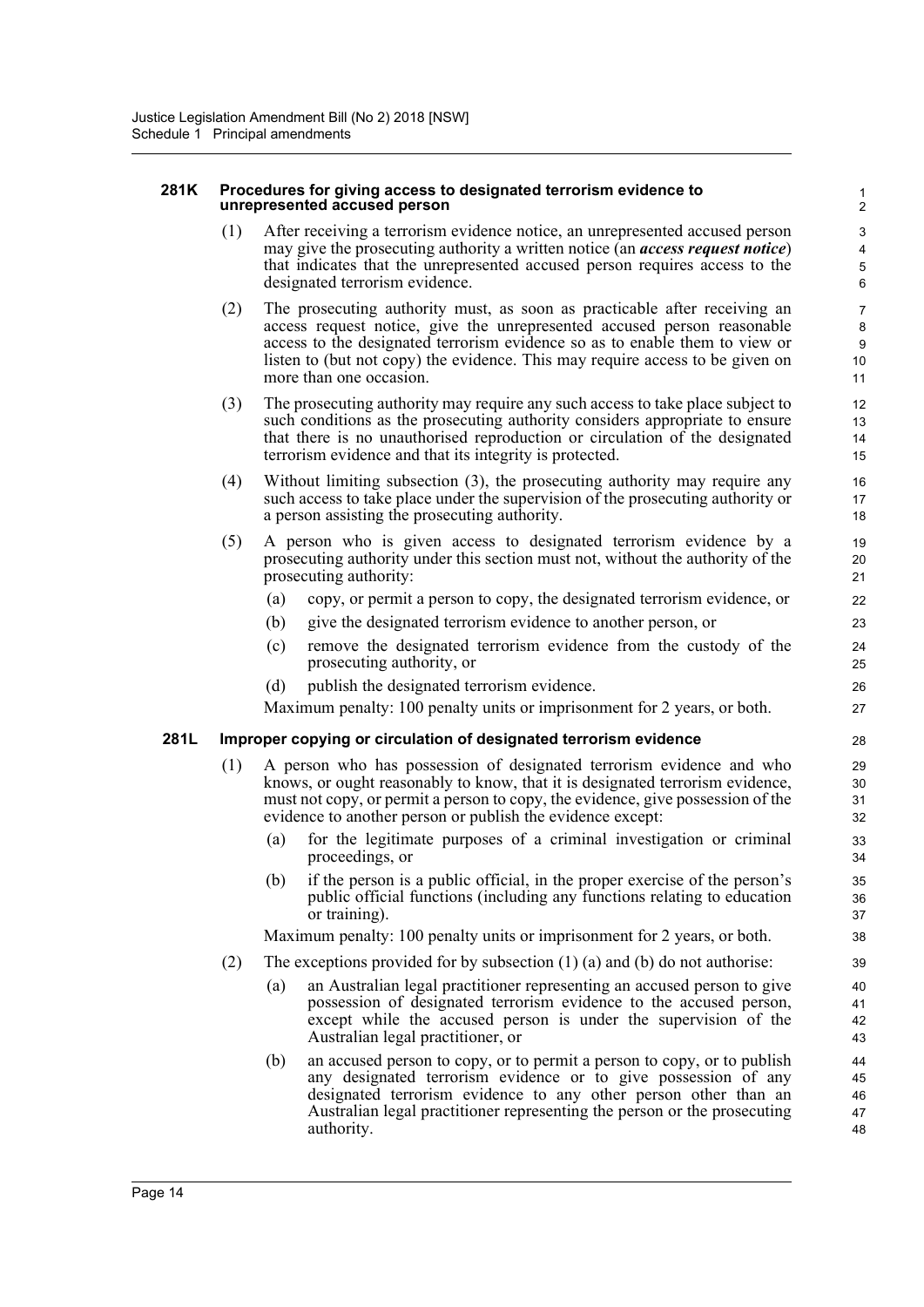*public official* means a public official (within the meaning of the *Independent Commission Against Corruption Act 1988*) who has possession of designated terrorism evidence as a result of the exercise of, or an opportunity that arose in the exercise of, public official functions in or in connection with a criminal investigation or criminal proceedings.

38 39

### **281M Accused person not to possess designated terrorism evidence**

- (1) An accused person who knows, or ought reasonably to know, that evidence is designated terrorism evidence must not be in possession of that evidence, except while under the supervision of:
	- (a) in the case of an unrepresented accused person—the prosecuting authority or a person assisting the prosecuting authority, or
	- (b) in the case of an accused person represented by an Australian legal practitioner—the Australian legal practitioner.

Maximum penalty: 100 penalty units or imprisonment for 2 years, or both.

- (2) This section does not apply to designated terrorism evidence that is in the possession of an accused person if:
	- (a) a terrorism evidence notice has been served on the accused person requiring the person to return the designated terrorism evidence to the prosecuting authority, and
	- (b) the period within which the designated terrorism evidence must be returned has not ended.

#### **281N Prosecuting authority entitled to retain possession of terrorism evidence during criminal proceedings**

- (1) If, during any criminal proceedings, an unrepresented accused person is given terrorism evidence, or a copy of terrorism evidence, by the prosecuting authority in the proceedings, the court must, on application by the prosecuting authority, direct the unrepresented accused person to return the terrorism evidence or copy to the custody of the prosecuting authority at or before the end of each day during which the proceedings are heard.
- (2) At the completion of any criminal proceedings in which terrorism evidence is tendered by the prosecuting authority, or terrorism evidence given to the unrepresented accused person by the prosecuting authority is tendered by the unrepresented accused person, the court must, on application by the prosecuting authority, direct that the terrorism evidence, and any copies of the terrorism evidence made for the purposes of the proceedings, be returned to the custody of the prosecuting authority.

# **[15] Section 298A**

Insert after section 298:

# **298A Victim cannot be required to identify counsellor**

(1) A person cannot seek to compel (whether by subpoena or any other procedure) a victim or alleged victim of a sexual assault offence to produce a document or give evidence that would disclose the identity of the victim or alleged victim's counsellor in, or in connection with, criminal proceedings or preliminary criminal proceedings.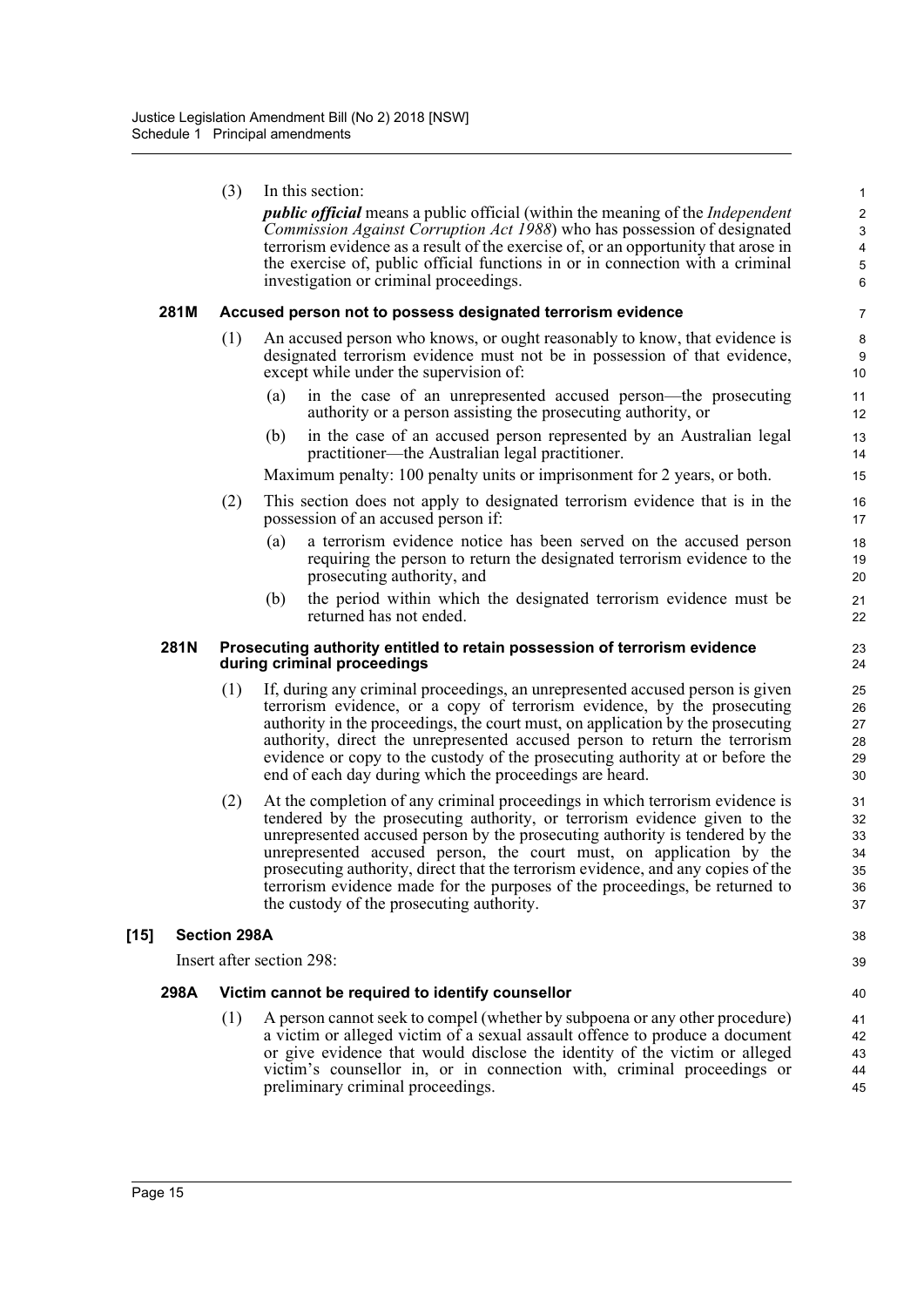|        | (2)                     | In this section:                                                                                                                                                                                                                                                                                                                                                                                                                                                                                                                                                                                                                                                                                                                                                                      | 1                                            |
|--------|-------------------------|---------------------------------------------------------------------------------------------------------------------------------------------------------------------------------------------------------------------------------------------------------------------------------------------------------------------------------------------------------------------------------------------------------------------------------------------------------------------------------------------------------------------------------------------------------------------------------------------------------------------------------------------------------------------------------------------------------------------------------------------------------------------------------------|----------------------------------------------|
|        |                         | <b><i>counsellor</i></b> of a victim or alleged victim of a sexual assault offence means a<br>counsellor (within the meaning of section $296(4)$ ) to whom or by whom a<br>counselling communication that is a protected confidence is made.                                                                                                                                                                                                                                                                                                                                                                                                                                                                                                                                          | $\overline{\mathbf{c}}$<br>3<br>4            |
| $[16]$ |                         | Schedule 2 Savings, transitional and other provisions                                                                                                                                                                                                                                                                                                                                                                                                                                                                                                                                                                                                                                                                                                                                 | 5                                            |
|        |                         | Omit "to continue" from clause 84 (7).                                                                                                                                                                                                                                                                                                                                                                                                                                                                                                                                                                                                                                                                                                                                                | 6                                            |
| $[17]$ |                         | Schedule 2, clause 92 (3)                                                                                                                                                                                                                                                                                                                                                                                                                                                                                                                                                                                                                                                                                                                                                             | 7                                            |
|        |                         | Insert after clause $92(2)$ :                                                                                                                                                                                                                                                                                                                                                                                                                                                                                                                                                                                                                                                                                                                                                         | 8                                            |
|        | (3)                     | To avoid doubt, section 20 applies to an indictment presented at a pre-recorded<br>evidence hearing.                                                                                                                                                                                                                                                                                                                                                                                                                                                                                                                                                                                                                                                                                  | 9<br>10                                      |
| $[18]$ | <b>Schedule 2</b>       |                                                                                                                                                                                                                                                                                                                                                                                                                                                                                                                                                                                                                                                                                                                                                                                       | 11                                           |
|        |                         | Insert at the end of the Schedule, with appropriate Part and clause numbering:                                                                                                                                                                                                                                                                                                                                                                                                                                                                                                                                                                                                                                                                                                        | 12                                           |
|        | <b>Part</b>             | Provisions consequent on enactment of Justice<br><b>Legislation Amendment Act (No 2) 2018</b>                                                                                                                                                                                                                                                                                                                                                                                                                                                                                                                                                                                                                                                                                         | 13<br>14                                     |
|        |                         | <b>Definition</b>                                                                                                                                                                                                                                                                                                                                                                                                                                                                                                                                                                                                                                                                                                                                                                     | 15                                           |
|        |                         | In this Part, <i>amending Act</i> means the <i>Justice Legislation Amendment Act</i><br>(No 2) 2018.                                                                                                                                                                                                                                                                                                                                                                                                                                                                                                                                                                                                                                                                                  | 16<br>17                                     |
|        |                         | <b>Compellability of family members</b>                                                                                                                                                                                                                                                                                                                                                                                                                                                                                                                                                                                                                                                                                                                                               | 18                                           |
|        |                         | Section 279, as amended by the amending Act, does not apply in relation to<br>proceedings the hearing of which began before the section was amended.<br>Section 279, as in force before it was amended, continues to apply in relation<br>to such proceedings.                                                                                                                                                                                                                                                                                                                                                                                                                                                                                                                        | 19<br>20<br>21<br>22                         |
|        |                         | <b>Terrorism evidence</b>                                                                                                                                                                                                                                                                                                                                                                                                                                                                                                                                                                                                                                                                                                                                                             | 23                                           |
|        |                         | Part 2B of Chapter 6, as inserted by the amending Act, extends to a criminal<br>investigation or criminal proceedings commenced but not finally determined<br>before the commencement of that Part.                                                                                                                                                                                                                                                                                                                                                                                                                                                                                                                                                                                   | 24<br>25<br>26                               |
|        |                         | Sexual assault communications privilege                                                                                                                                                                                                                                                                                                                                                                                                                                                                                                                                                                                                                                                                                                                                               | 27                                           |
|        |                         | Section 298A, as inserted by the amending Act, extends to proceedings<br>commenced but not finally determined before the commencement of that<br>section.                                                                                                                                                                                                                                                                                                                                                                                                                                                                                                                                                                                                                             | 28<br>29<br>30                               |
|        | <b>Explanatory note</b> |                                                                                                                                                                                                                                                                                                                                                                                                                                                                                                                                                                                                                                                                                                                                                                                       | 31                                           |
|        |                         | Item [1] of the proposed amendments provides that an exhibit detail sheet that is issued under the<br>NSW Police Force exhibits management system and that is certified by a member of the NSW Police<br>Force is prima facie evidence of the dealings with the exhibit that are listed in the sheet.                                                                                                                                                                                                                                                                                                                                                                                                                                                                                 | 32<br>33<br>34                               |
|        |                         | Item [5] extends the current provision that compels the spouse or de facto partner of an accused<br>person to give evidence in proceedings for a domestic violence or child assault offence so that a<br>parent or child of an accused person is also compellable to give evidence in those proceedings.<br>Item [8] provides that family members of an accused person (other than the spouse) are not<br>compellable in domestic violence proceedings, if the accused person is under the age of 18 years.<br>They may still be compellable under the <i>Evidence Act 1995</i> . Items $[2]$ - $[4]$ , $[6]$ , $[7]$ and $[9]$ - $[13]$ are<br>consequential amendments.<br>Item [14] inserts a new scheme that restricts access to evidence in a criminal investigation or criminal | 35<br>36<br>37<br>38<br>39<br>40<br>41<br>42 |
|        |                         | proceedings that the prosecuting authority reasonably considers to be terrorism evidence.                                                                                                                                                                                                                                                                                                                                                                                                                                                                                                                                                                                                                                                                                             | 43                                           |
|        |                         | Proposed section 281G contains relevant definitions. A <i>prosecuting authority</i> means the Director of<br>Public Prosecutions, a police officer or other public official who is responsible for a criminal                                                                                                                                                                                                                                                                                                                                                                                                                                                                                                                                                                         | 44<br>45                                     |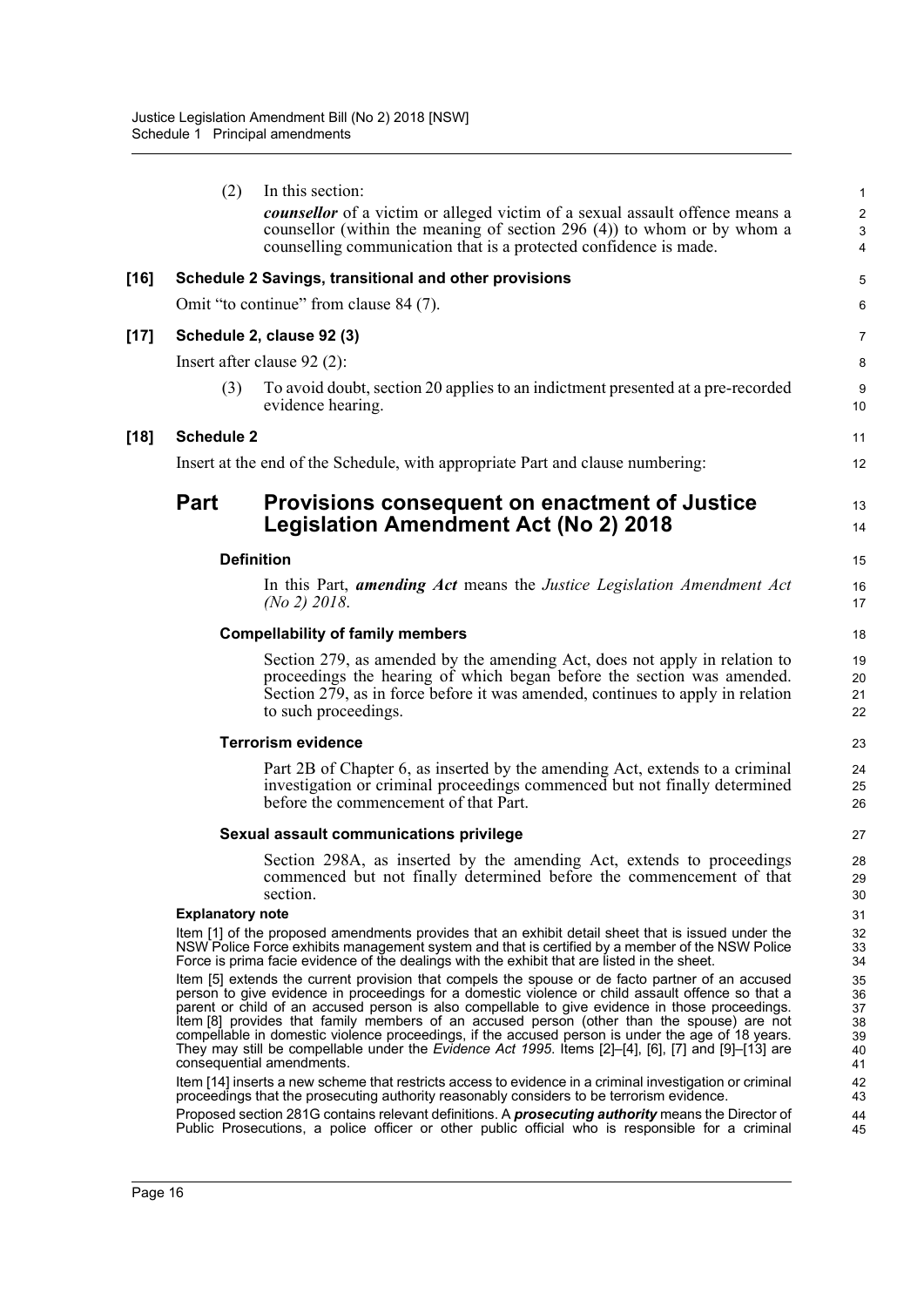investigation or criminal proceedings. *Terrorism evidence* means any thing that contains or displays material that:

- (a) advocates support for engaging in any terrorist acts or violent extremism, or
- (b) relates to planning or preparing for, or engaging in, any terrorist acts or violent extremism, or
- (c) advocates joining or associating with a terrorist organisation.

Proposed section 281H provides that a prosecuting authority is not required, in or in connection with a criminal investigation or criminal proceedings, to give evidence to an accused person that it designates as terrorism evidence. A prosecuting authority may designate a thing as terrorism evidence only if it reasonably considers it to be terrorism evidence.

Proposed section 281I requires a prosecuting authority to notify an unrepresented accused person, or the Australian legal practitioner representing an accused person, that evidence has been designated as terrorism evidence and will not be provided to the accused person. The notice must also specify how the unrepresented accused person may view the evidence under the supervision of the prosecuting authority and indicate that an accused person who is represented will be able to view the evidence under the supervision of the accused person's Australian legal practitioner, who will be given the evidence

Proposed section 281J enables a prosecuting authority to require an accused person to return any terrorism evidence in the accused person's possession that the prosecuting authority has later designated as terrorism evidence.

Proposed section 281K sets out how an unrepresented accused person will be given access to designated terrorism evidence. It will be an offence for a person who is given access to designated terrorism evidence by a prosecuting authority to copy or publish the evidence, to give the evidence to another person or to remove the evidence from the custody of the prosecuting authority. The maximum penalty is 100 penalty units or imprisonment for 2 years, or both.

Proposed section 281L makes it an offence for a person who has possession of designated terrorism evidence and who knows, or ought reasonably to know, it is designated terrorism evidence to copy or publish the evidence or to give the evidence to another person, except for the legitimate purposes of a criminal investigation or criminal proceedings or in the proper exercise of a public official's function. The maximum penalty is 100 penalty units or imprisonment for 2 years, or both. The proposed section makes it clear that an Australian legal practitioner is not permitted to give designated terrorism evidence to an accused person and that an accused person must not copy or publish designated terrorism evidence or give the evidence to any person except the accused person's Australian legal practitioner or the prosecuting authority.

Proposed section 281M makes it an offence for an accused person who knows, or ought reasonably to know, that evidence is designated terrorism evidence to be in possession of that evidence. The maximum penalty is 100 penalty units or imprisonment for 2 years, or both.

Proposed section 281N relates to terrorism evidence that has not been designated as terrorism evidence and that is given to an accused person or tendered to the court during criminal proceedings. The court must, on request by the prosecuting authority, require such evidence to be returned to the prosecuting authority at the end of each day of criminal proceedings or at the completion of the proceedings.

Item [15] amends the current prohibition on the disclosure of certain confidential sexual assault counselling communications to provide that a person cannot seek to compel (whether by subpoena or any other procedure) a victim of a sexual assault offence to disclose the identity of the victim's counsellor.

Items [16] and [17] amend provisions relating to a pilot scheme that enables a child who is a complainant or witness in child sexual assault proceedings to give evidence by means of a pre-recorded hearing. Item [16] clarifies that a child complainant or witness is able to give evidence by means of a pre-recorded hearing even if the child becomes an adult before the proceedings are finalised. Item [17] clarifies that an indictment presented at a pre-recorded hearing cannot be amended after it has been presented, except in certain circumstances.

Item [18] contains transitional provisions.

# **1.11 Criminal Records Act 1991 No 8**

#### **Section 7 Which convictions are capable of becoming spent?**

Insert after section 7 (4):

(5) A reference in this section to a prison sentence means, in the case of an aggregate sentence of imprisonment (within the meaning of the *Crimes (Sentencing Procedure) Act 1999*) imposed in respect of more than 1 offence, each prison sentence that would have been imposed for each offence had

59

1 2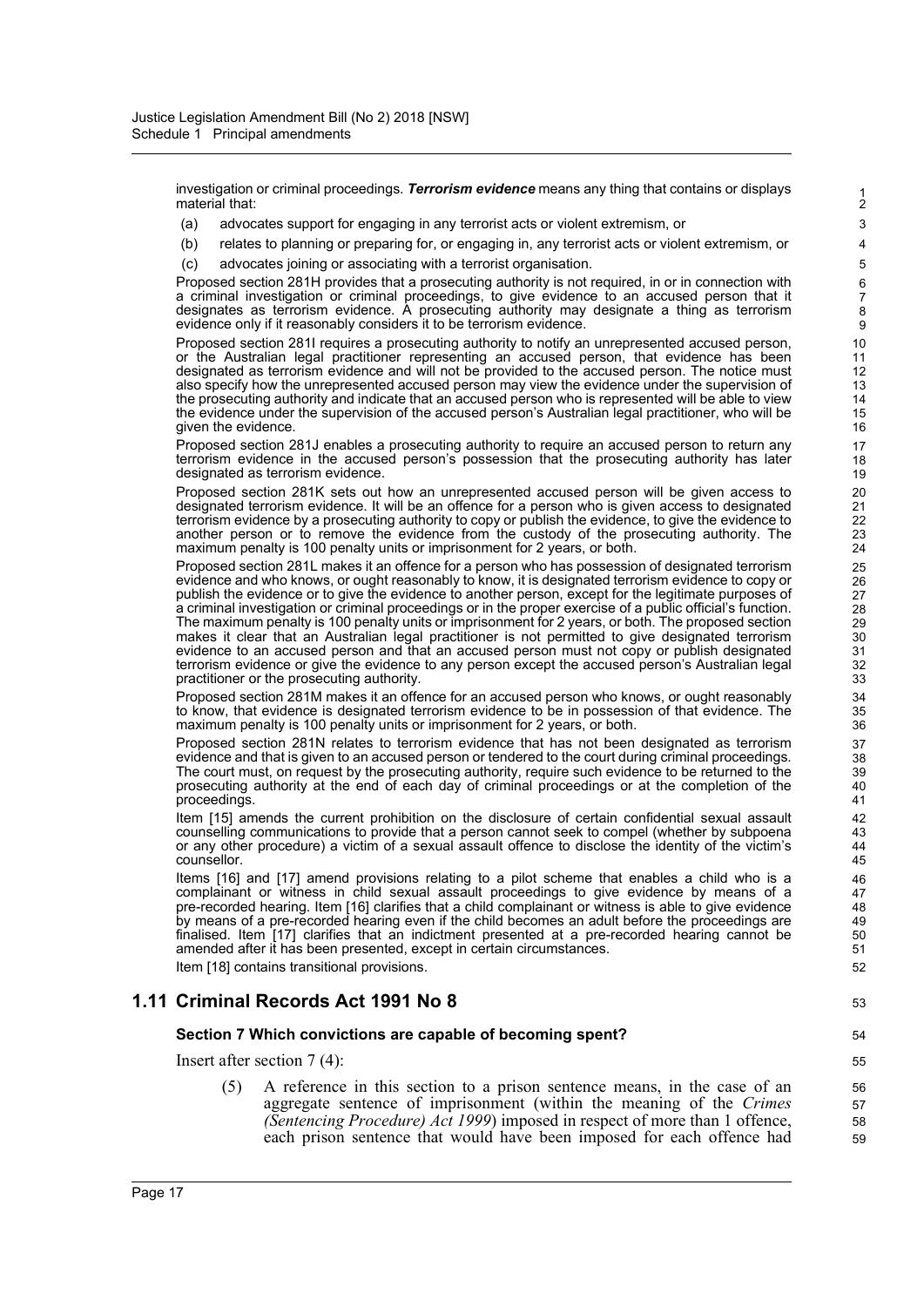|       | separate sentences been imposed instead of an aggregate sentence, as recorded<br>by the court that imposed the sentence.                                                                               | $\mathbf{1}$<br>$\overline{2}$ |
|-------|--------------------------------------------------------------------------------------------------------------------------------------------------------------------------------------------------------|--------------------------------|
|       | <b>Explanatory note</b>                                                                                                                                                                                | 3                              |
|       | The proposed amendment makes it clear that if an aggregate sentence is imposed on a person for a                                                                                                       | 4                              |
|       | series of offences, it is the individual prison sentences that would have been imposed for each offence                                                                                                | 5                              |
|       | that are to be used for the purpose of determining whether each of the person's convictions is capable<br>of becoming spent. Only prison sentences of 6 months or less are capable of becoming spent.  | $\,6$<br>$\overline{7}$        |
|       | 1.12 Drug Misuse and Trafficking Act 1985 No 226                                                                                                                                                       | 8                              |
| [1]   | <b>Section 39CA</b>                                                                                                                                                                                    | 9                              |
|       | Insert after section 39C:                                                                                                                                                                              | 10                             |
|       | <b>39CA</b><br><b>Testing of substances</b>                                                                                                                                                            | 11                             |
|       | After determining the quantity of a substance to which this Part applies, the                                                                                                                          | 12                             |
|       | identity of the substance may be determined on the basis of the testing and                                                                                                                            | 13                             |
|       | analysis of a representative sample of the substance in accordance with the                                                                                                                            | 14                             |
|       | regulations.                                                                                                                                                                                           | 15                             |
| $[2]$ | <b>Schedule 1</b>                                                                                                                                                                                      | 16                             |
|       | Insert "(excluding any exception listed under the matter relating to Tetrahydrocannabinol                                                                                                              | 17                             |
|       | and its alkyl homologues)" after "Cannabis leaf".                                                                                                                                                      | 18                             |
| $[3]$ | Schedule 3, heading                                                                                                                                                                                    | 19                             |
|       | Omit "and transitional". Insert instead ", transitional and other".                                                                                                                                    | 20                             |
| [4]   | Schedule 3, clause 4                                                                                                                                                                                   | 21                             |
|       | Insert after clause 3:                                                                                                                                                                                 | 22                             |
|       | 4<br><b>Testing of substances</b>                                                                                                                                                                      | 23                             |
|       | Section 39CA, as inserted by the Justice Legislation Amendment Act (No 2)                                                                                                                              | 24                             |
|       | 2018, extends to a substance to which Part 3A applies that was in the custody<br>of a member of the NSW Police Force on the commencement of that section.                                              | 25<br>26                       |
|       | <b>Explanatory note</b>                                                                                                                                                                                | 27                             |
|       | Item [1] of the proposed amendments provides that the identity of a substance that is in the custody                                                                                                   | 28                             |
|       | of the NSW Police Force (such as a prohibited plant or prohibited drug) may be determined by using                                                                                                     | 29                             |
|       | testing and analysis of a representative sample of the substance. Item [4] is a transitional provision<br>and item [3] is a consequential amendment.                                                   | 30<br>31                       |
|       | Item [2] is a law revision amendment consequent on an amendment made to the Drug Misuse and                                                                                                            | 32                             |
|       | Trafficking Act 1985 by Schedule 1.11 to the Justice Legislation Amendment Act (No 2) 2017. The                                                                                                        | 33                             |
|       | amendment makes it clear that certain hemp seed food products that have a low concentration of<br>tetrahydrocannabinol are not a prohibited drug, whether in the form of cannabis oil or cannabis leaf | 34<br>35                       |
|       | (which is defined to include cannabis seeds).                                                                                                                                                          | 36                             |
|       | 1.13 Government Information (Public Access) Act 2009 No 52                                                                                                                                             | 37                             |
|       | Schedule 1 Information for which there is conclusive presumption of overriding<br>public interest against disclosure                                                                                   | 38<br>39                       |
|       | Insert after clause 15:                                                                                                                                                                                | 40                             |
|       | 16<br>Information provided to High Risk Offenders Assessment Committee                                                                                                                                 | 41                             |
|       | It is to be conclusively presumed that there is an overriding public interest                                                                                                                          | 42                             |
|       | against disclosure of information contained in any document prepared for the                                                                                                                           | 43                             |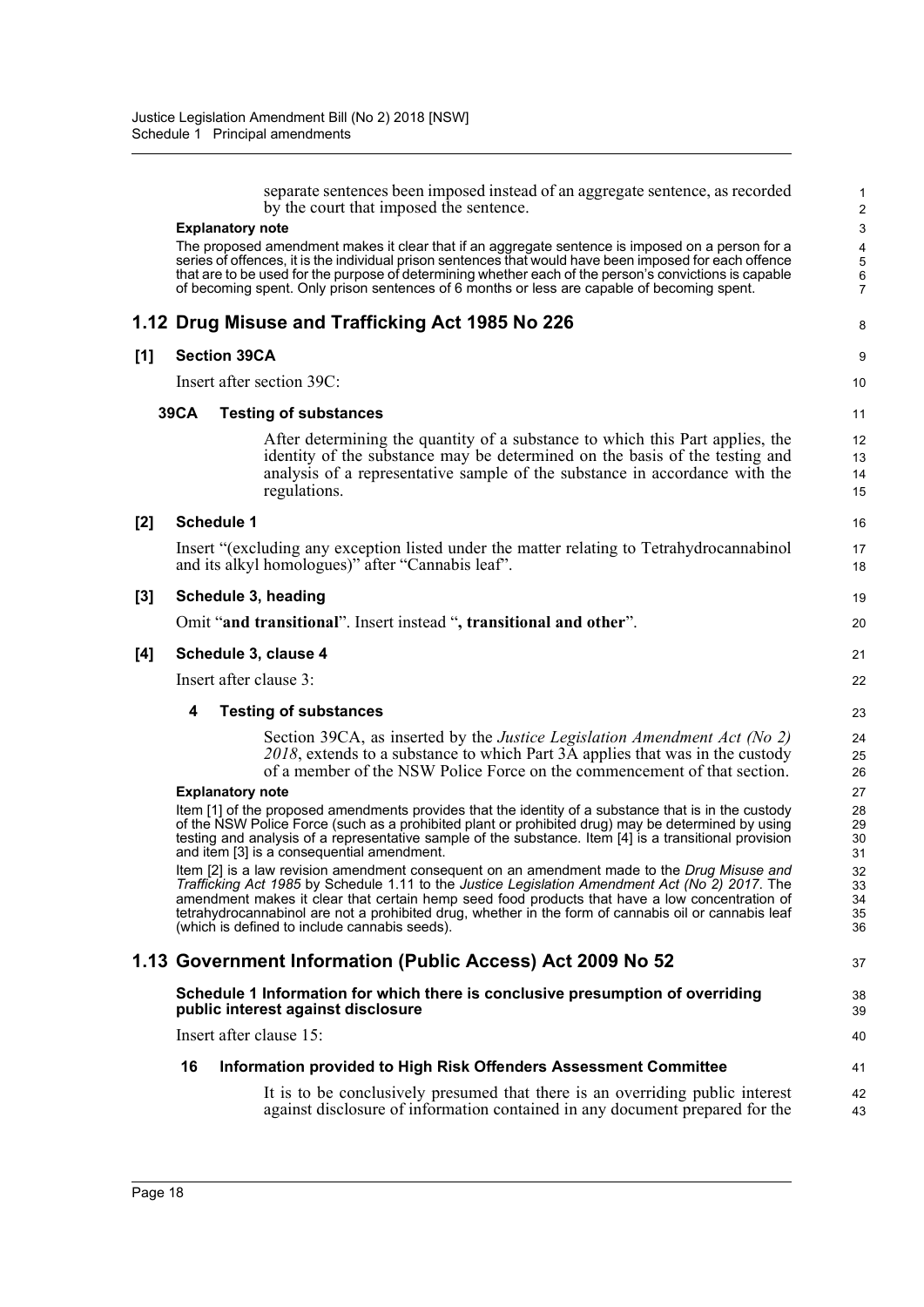|       | purposes of the High Risk Offenders Assessment Committee established by<br>the Crimes (High Risk Offenders) Act 2006 or any of its subcommittees.                                                                                                                                                                             | 1<br>$\overline{2}$  |
|-------|-------------------------------------------------------------------------------------------------------------------------------------------------------------------------------------------------------------------------------------------------------------------------------------------------------------------------------|----------------------|
|       | <b>Explanatory note</b>                                                                                                                                                                                                                                                                                                       | $\mathbf{3}$         |
|       | The proposed amendment provides for a conclusive presumption under the Government Information                                                                                                                                                                                                                                 | 4                    |
|       | (Public Access) Act 2009 that there is an overriding public interest against disclosure of information<br>contained in any document prepared for the purposes of the High Risk Offenders Assessment                                                                                                                           | 5<br>6               |
|       | Committee established by the Crimes (High Risk Offenders) Act 2006 or any of its subcommittees.                                                                                                                                                                                                                               | $\overline{7}$       |
|       | 1.14 Guardianship Act 1987 No 257                                                                                                                                                                                                                                                                                             | 8                    |
| [1]   | Section 3F Persons who are "parties" to proceedings under this Act                                                                                                                                                                                                                                                            | 9                    |
|       | Insert after section $3F(3)$ (e):                                                                                                                                                                                                                                                                                             | 10                   |
|       | (e1) the Public Guardian,                                                                                                                                                                                                                                                                                                     | 11                   |
| $[2]$ | Section 3F (4) (e1) and (e2)                                                                                                                                                                                                                                                                                                  | 12                   |
|       | Insert after section $3F(4)$ (e):                                                                                                                                                                                                                                                                                             | 13                   |
|       | the Public Guardian,<br>(e1)                                                                                                                                                                                                                                                                                                  | 14                   |
|       | the NSW Trustee,<br>(e2)                                                                                                                                                                                                                                                                                                      | 15                   |
|       | <b>Explanatory note</b>                                                                                                                                                                                                                                                                                                       | 16                   |
|       | Item [1] of the proposed amendments extends the list of persons who are parties to proceedings in                                                                                                                                                                                                                             | 17                   |
|       | the NSW Civil and Administrative Tribunal relating to a review of a guardianship order to include the<br>Public Guardian. Item [2] includes the Public Guardian and the NSW Trustee and Guardian as parties                                                                                                                   | 18<br>19             |
|       | to proceedings relating to a review of an appointment of an enduring guardian.                                                                                                                                                                                                                                                | 20                   |
|       | 1.15 Industrial Relations Act 1996 No 17                                                                                                                                                                                                                                                                                      | 21                   |
| [1]   | <b>Section 383 Procedure</b>                                                                                                                                                                                                                                                                                                  | 22                   |
|       | Insert ", the Civil Procedure Act 2005" after "Criminal Procedure Act 1986" in<br>section 383 (1).                                                                                                                                                                                                                            | 23<br>24             |
| $[2]$ | <b>Section 383 (1)</b>                                                                                                                                                                                                                                                                                                        | 25                   |
|       | Omit "(but not the Civil Procedure Act 2005)".                                                                                                                                                                                                                                                                                | 26                   |
|       | <b>Explanatory note</b>                                                                                                                                                                                                                                                                                                       | 27                   |
|       | Items [1] and [2] of the proposed amendments apply the Civil Procedure Act 2005 to proceedings in<br>the Local Court before the Chief Industrial Magistrate or other Industrial Magistrate.                                                                                                                                   | 28<br>29             |
|       | 1.16 Land and Environment Court Act 1979 No 204                                                                                                                                                                                                                                                                               | 30                   |
| [1]   | Section 20 Class 4-environmental planning and protection, development contract<br>and strata renewal plan civil enforcement                                                                                                                                                                                                   | 31<br>32             |
|       | Insert in alphabetical order in section $20(3)(a)$ :                                                                                                                                                                                                                                                                          | 33                   |
|       | Coal Mine Subsidence Compensation Act 2017,                                                                                                                                                                                                                                                                                   | 34                   |
| $[2]$ | Section 21 Class 5—environmental planning and protection summary enforcement                                                                                                                                                                                                                                                  | 35                   |
|       | Insert after section 21 (hf):                                                                                                                                                                                                                                                                                                 | 36                   |
|       | proceedings under section 55 of the Coal Mine Subsidence<br>(hg)<br>Compensation Act 2017,                                                                                                                                                                                                                                    | 37<br>38             |
|       | <b>Explanatory note</b>                                                                                                                                                                                                                                                                                                       | 39                   |
|       | Item [1] of the proposed amendments provides that certain civil proceedings under the Coal Mine<br>Subsidence Compensation Act 2017 are to be dealt with in Class 4 of the Court's jurisdiction. Item [2]<br>provides that summary proceedings under that Act are to be dealt with in Class 5 of the Court's<br>jurisdiction. | 40<br>41<br>42<br>43 |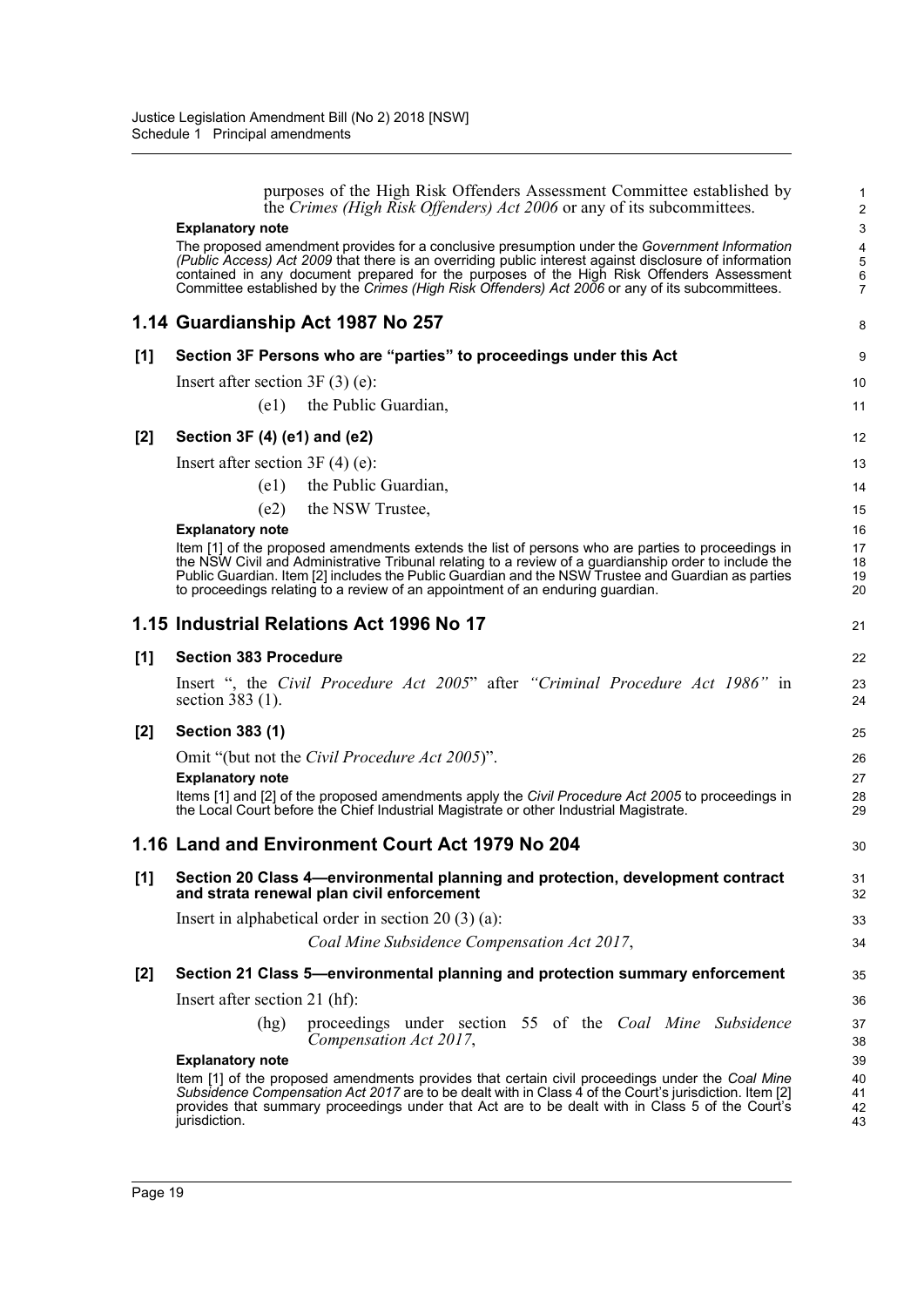|       |                 |                   | 1.17 Law Enforcement (Powers and Responsibilities) Act 2002 No 103                                                                                                                                                                                                                                                                                                    | 1                          |  |
|-------|-----------------|-------------------|-----------------------------------------------------------------------------------------------------------------------------------------------------------------------------------------------------------------------------------------------------------------------------------------------------------------------------------------------------------------------|----------------------------|--|
| $[1]$ |                 |                   | <b>Section 3 Interpretation</b>                                                                                                                                                                                                                                                                                                                                       | $\overline{2}$             |  |
|       |                 |                   | Insert "(including a knife blade, razor blade or any other blade)" after "knife" in<br>paragraph (b) of the definition of <i>dangerous implement</i> in section $3(1)$ .                                                                                                                                                                                              | $\sqrt{3}$<br>4            |  |
| $[2]$ |                 | <b>Section 23</b> |                                                                                                                                                                                                                                                                                                                                                                       | $\mathbf 5$                |  |
|       |                 |                   | Insert in Division 1 of Part 4, after section 22:                                                                                                                                                                                                                                                                                                                     | 6                          |  |
|       | 23              |                   | Power to search persons for dangerous implements without warrant in public<br>places and schools                                                                                                                                                                                                                                                                      | 7<br>8                     |  |
|       |                 | (1)               | A police officer may, without a warrant, stop, search and detain a person who<br>is in a public place or a school, and anything in the possession of or under the<br>control of the person, if the police officer suspects on reasonable grounds that<br>the person has a dangerous implement unlawfully in the person's possession<br>or under the person's control. | 9<br>10<br>11<br>12<br>13  |  |
|       |                 | (2)               | To avoid doubt, if the person is in a school and is a student at the school, the<br>police officer may also search the person's locker at the school and examine<br>any bag or other personal effect that is inside the locker.                                                                                                                                       | 14<br>15<br>16             |  |
|       |                 | (3)               | For the purposes of this section, the fact that a person is present in a location<br>with a high incidence of violent crime may be taken into account in<br>determining whether there are reasonable grounds to suspect that the person<br>has a dangerous implement in the person's possession or under the person's<br>control.                                     | 17<br>18<br>19<br>20<br>21 |  |
|       |                 | (4)               | In conducting a search of a student in a school under this section, a police<br>officer must, if reasonably possible to do so, allow the student to nominate an<br>adult who is on the school premises to be present during the search.                                                                                                                               | 22<br>23<br>24             |  |
|       |                 | (5)               | A police officer may seize and detain anything found as a result of a search<br>under this section that the police officer has reasonable grounds to suspect is a<br>dangerous implement that is unlawfully in the person's possession or under the<br>person's control.                                                                                              | 25<br>26<br>27<br>28       |  |
|       |                 | (6)               | For the purposes of this section:                                                                                                                                                                                                                                                                                                                                     | 29                         |  |
|       |                 |                   | <b>locker</b> includes any facility for the storage of a student's personal<br>(a)<br>effects, and                                                                                                                                                                                                                                                                    | 30<br>31                   |  |
|       |                 |                   | anything inside a person's locker is taken to be under the control of the<br>(b)<br>person.                                                                                                                                                                                                                                                                           | 32<br>33                   |  |
| $[3]$ | schools         |                   | Part 4, Division 2 Additional personal search and seizure powers in public places and                                                                                                                                                                                                                                                                                 | 34<br>35                   |  |
|       |                 |                   | Omit the Division.                                                                                                                                                                                                                                                                                                                                                    | 36                         |  |
| [4]   |                 |                   | <b>Section 82 Entry by invitation</b>                                                                                                                                                                                                                                                                                                                                 | 37                         |  |
|       |                 |                   | Omit "subsection (1)" from section 82 (3A). Insert instead "this section".                                                                                                                                                                                                                                                                                            | 38                         |  |
| $[5]$ | warrant         |                   | Section 94A Application by occupier for review by a Magistrate of crime scene                                                                                                                                                                                                                                                                                         | 39<br>40                   |  |
|       |                 |                   | Omit "an authorised officer" from section 94A (2). Insert instead "a Magistrate".                                                                                                                                                                                                                                                                                     | 41                         |  |
| [6]   | Section 94A (4) |                   |                                                                                                                                                                                                                                                                                                                                                                       |                            |  |
|       |                 |                   | Omit "the authorised officer". Insert instead "the Magistrate".                                                                                                                                                                                                                                                                                                       | 43                         |  |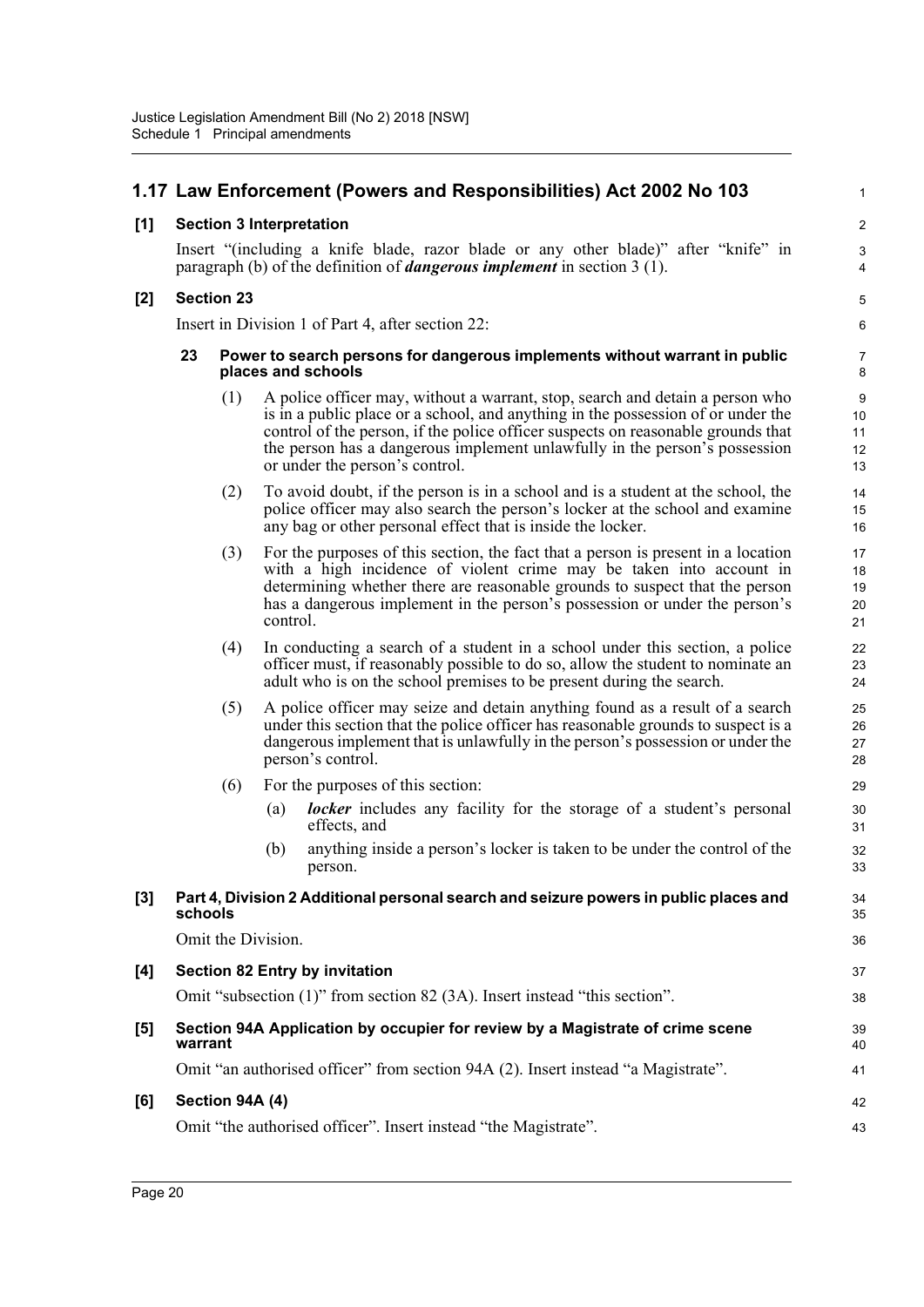# **[7] Section 117 Certain times to be disregarded in calculating investigation period**

Insert after section 117 (1) (n):

(o) any time that is reasonably required for the person to undertake a breath test or breath analysis or to provide a blood or urine sample under Division 4 of Part 10.

33

34 35

### **[8] Section 198A Giving of directions to groups of persons**

Insert "(or the warning referred to in section 198 (6) in the case of a direction given under section 198)" after "the direction" in section 198A (2).

#### **Explanatory note**

Item [2] of the proposed amendments amends an existing police power to require a person in a public place or a school to submit to a search of the person (or a student's locker) if the police officer suspects on reasonable grounds that the person has a dangerous implement. A police officer will be able to stop, search and detain a person who is in a public place or a school (and to search a school student's locker) in those circumstances. The police officer will also be able to seize and detain any dangerous implement found during a search, instead of the existing power to require the person to produce any dangerous implement or other metal object. Item [3] removes the offence of failing to comply with a police officer's requirements relating to a search and removes a power to confiscate dangerous implements, which are no longer necessary because of the amended powers. Item [1] is a consequential amendment.

Item [5] provides that an occupier of premises in respect of which a crime scene warrant is issued may apply to a Magistrate (and no longer to a registrar of the Local Court) for a review of the warrant. Item [6] is a consequential amendment.

Item [7] provides that the time taken for a person to undertake a breath test or breath analysis or to provide a blood or urine sample under Division 4 of Part 10 (which applies in relation to an alleged offence under section 25A (2) of the *Crimes Act 1900*) is not to be included when calculating the investigation period that begins when a person is arrested and is limited to 6 hours (unless extended by a warrant).

Item [8] provides that when a police officer gives a move on direction to a group of intoxicated persons in a public place, the police officer is not required to repeat the associated warning (a warning that it is an offence to be intoxicated and disorderly in a public place at any time within 6 hours after the move on direction is given) to each person in the group.

Item [4] corrects a cross-reference.

# **1.18 Mental Health (Forensic Provisions) Act 1990 No 10**

# **[1] Section 33 Mentally ill persons**

Omit "employed in the Department of Justice" from section 33 (5A) (a).

# **[2] Section 33 (5AA) and (5AB)**

Insert after section 33 (5A):

- (5AA) A function conferred on a juvenile justice officer by an order under this section is taken to be a function under the *Children (Detention Centres) Act 1987* and the juvenile justice officer has the same functions in respect of the defendant as the officer has in respect of a detainee under that Act and the regulations under that Act.
- (5AB) If a correctional officer has power under an order under this section to take a defendant to or from a place, that power is taken to be a function under the *Crimes (Administration of Sentences) Act 1999* and the correctional officer has the same functions in respect of the defendant as the officer has in respect of an inmate under that Act and the regulations under that Act. 43 44 45 46 47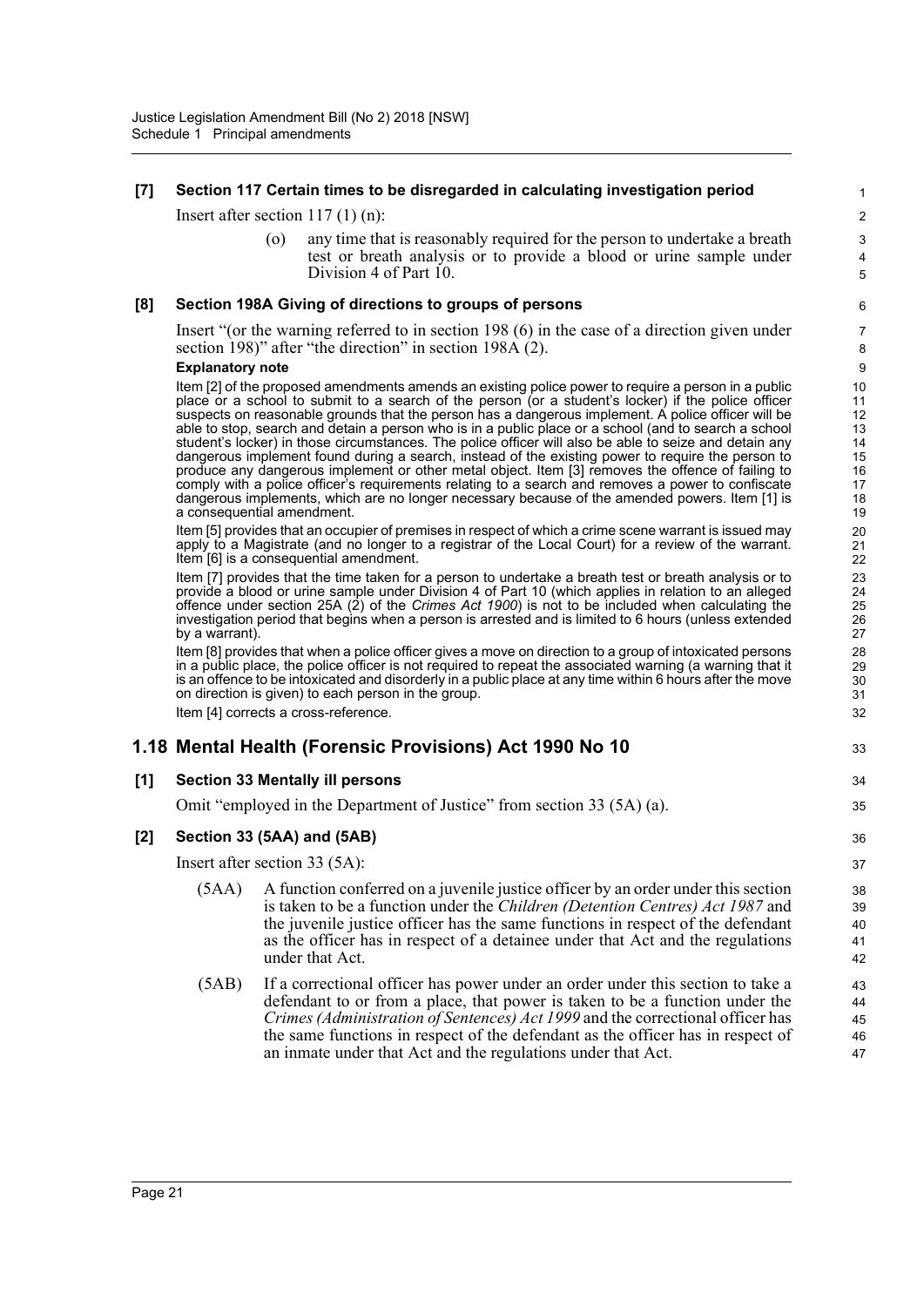### **[3] Section 33 (5C) and (5D)**

Insert after section 33 (5B):

(5C) An order under subsection (1) (b) or (1D) (b) that a defendant be brought back before a Magistrate or authorised officer may be satisfied by taking the defendant to an appropriate police officer for the making of a bail decision in respect of the defendant.

(5D) An appropriate police officer may make a bail decision in respect of a defendant brought before the appropriate police officer under this section (despite section 43 (3) of the *Bail Act 2013*).

### **[4] Section 33 (6)**

Omit the subsection. Insert instead:

(6) In this section:

*appropriate police officer* means a police officer who may make a bail decision under the *Bail Act 2013* in respect of a person accused of an offence who is present at a police station.

*authorised officer* has the same meaning as in the *Criminal Procedure Act 1986*.

*correctional officer* has the same meaning as in the *Crimes Administration of Sentences) Act 1999*.

*juvenile justice officer* has the same meaning as in the *Children (Detention Centres) Act 1987*.

#### **[5] Section 39 Effect of finding and declaration of mental illness**

Omit "the Minister for Health and" from section 39 (3).

#### **Explanatory note**

Item [2] provides that a juvenile justice officer or correctional officer who is ordered to take a defendant to a mental health facility for a mental health assessment has the same functions in respect of the defendant (including powers to restrain, search and use reasonable force and safeguards applying to the use of those powers) as the officer otherwise has in respect of a juvenile detainee or adult inmate. Item [3] enables a defendant, following a mental health assessment, to be taken to a police station for a police officer to decide whether or not to grant the defendant bail, instead of being taken before a Magistrate or authorised officer.

Item [4] inserts relevant definitions and item [1] is a consequential amendment.

Item [5] removes the requirement for the District or Supreme Court to notify the Minister for Health of the making of an order detaining or releasing an accused person following a jury's return of a special verdict that the person was not guilty of an offence by reason of mental illness.

# **1.19 Powers of Attorney Act 2003 No 53**

#### **Section 35 Who are interested persons and parties in relation to applications**

Insert after section 35 (2) (c):

(c1) the NSW Trustee and Guardian,

#### **Explanatory note**

The proposed amendment extends the list of persons who are parties to proceedings in the Supreme Court or the NSW Civil and Administrative Tribunal relating to a review of an enduring power of attorney to include the NSW Trustee and Guardian.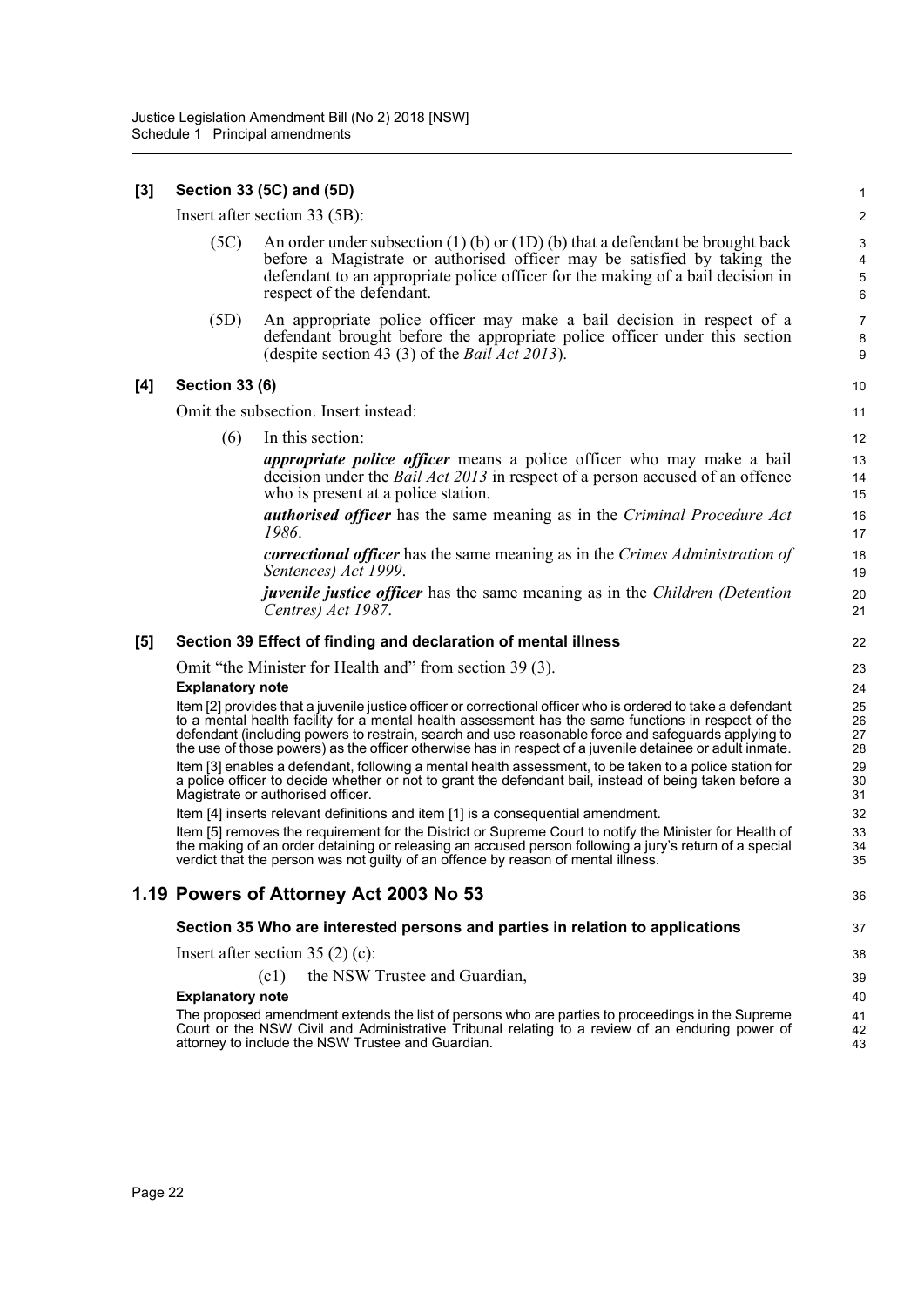|       |                              |     | 1.20 Succession Act 2006 No 80                                                                                                                                                                                                                                                                                                                                                                                                                                                                                            | 1                              |
|-------|------------------------------|-----|---------------------------------------------------------------------------------------------------------------------------------------------------------------------------------------------------------------------------------------------------------------------------------------------------------------------------------------------------------------------------------------------------------------------------------------------------------------------------------------------------------------------------|--------------------------------|
| [1]   |                              |     | Section 22 Court must be satisfied about certain matters                                                                                                                                                                                                                                                                                                                                                                                                                                                                  | $\overline{2}$                 |
|       |                              |     | Omit "allow representation of all persons" from section 22 (e).                                                                                                                                                                                                                                                                                                                                                                                                                                                           | 3                              |
|       |                              |     | Insert instead "allow representation, as the Court considers appropriate, of persons".                                                                                                                                                                                                                                                                                                                                                                                                                                    | 4                              |
| $[2]$ |                              |     | Section 91 Grant of probate or administration to enable application to be dealt with                                                                                                                                                                                                                                                                                                                                                                                                                                      | 5                              |
|       |                              |     | Omit "the applicant" from section 91 (2).                                                                                                                                                                                                                                                                                                                                                                                                                                                                                 | 6                              |
|       |                              |     | Insert instead "any person the Court considers appropriate".                                                                                                                                                                                                                                                                                                                                                                                                                                                              | 7                              |
|       | <b>Explanatory note</b>      |     | Item [1] of the proposed amendments clarifies an existing provision that applies in an application by<br>a person to make, alter or revoke a will of a person who lacks testamentary capacity. The Supreme<br>Court (the Court) is currently required to be satisfied that adequate steps have been taken to allow<br>representation of all persons with a legitimate interest in the application. The amendment makes it<br>clear that the Court can determine the appropriate level of representation of those persons. | 8<br>9<br>10<br>11<br>12<br>13 |
|       |                              |     | Item [2] provides that, when there is an application before the Court for a family provision order or a<br>notional estate order in respect of an estate, the Court may grant interim administration of the estate<br>to any person the Court considers appropriate, rather than only to the person applying for the family<br>provision order or notional estate order.                                                                                                                                                  | 14<br>15<br>16<br>17           |
|       |                              |     | 1.21 Supreme Court Act 1970 No 52                                                                                                                                                                                                                                                                                                                                                                                                                                                                                         | 18                             |
|       |                              |     | <b>Section 69 Proceedings in lieu of writs</b>                                                                                                                                                                                                                                                                                                                                                                                                                                                                            | 19                             |
|       |                              |     | Omit section 69 (3). Insert instead:                                                                                                                                                                                                                                                                                                                                                                                                                                                                                      | 20                             |
|       | (3)                          |     | The jurisdiction of the Court to grant any relief or remedy in the nature of a<br>writ of certiorari includes, if the Court is satisfied that the ultimate<br>determination of a court or tribunal in any proceedings has been made on the<br>basis of an error of law that appears on the face of the record of the<br>proceedings:                                                                                                                                                                                      | 21<br>22<br>23<br>24<br>25     |
|       |                              | (a) | jurisdiction to quash the ultimate determination of the court or tribunal,<br>and                                                                                                                                                                                                                                                                                                                                                                                                                                         | 26<br>27                       |
|       |                              | (b) | if the Court determines that, as a matter of law, only one particular<br>determination should have been made by the court or tribunal,<br>jurisdiction to make such judgment or orders as are required for the<br>purpose of finally determining the proceedings.                                                                                                                                                                                                                                                         | 28<br>29<br>30<br>31           |
|       | <b>Explanatory note</b>      |     |                                                                                                                                                                                                                                                                                                                                                                                                                                                                                                                           | 32                             |
|       |                              |     | The proposed amendment makes it clear that the Supreme Court may, if it determines that a court or<br>tribunal has made its ultimate determination on the basis of an error of law that appears on the face<br>of the record of the proceedings:                                                                                                                                                                                                                                                                          | 33<br>34<br>35                 |
|       | (a)                          |     | quash the determination of the court or tribunal, and                                                                                                                                                                                                                                                                                                                                                                                                                                                                     | 36                             |
|       | (b)                          |     | if the Supreme Court determines that, as a matter of law, only one particular determination<br>should have been made by the court or tribunal, make such judgment or orders as are required<br>to finally determine the proceedings.                                                                                                                                                                                                                                                                                      | 37<br>38<br>39                 |
|       |                              |     | The amendment addresses a concern raised in Morgan v District Court of New South Wales [2017]<br>NSWCA 105 relating to the limitation on the power of the Court of Appeal to make orders finally<br>disposing of a matter (rather than remitting the matter to the lower court concerned).                                                                                                                                                                                                                                | 40<br>41<br>42                 |
|       |                              |     | 1.22 Terrorism (High Risk Offenders) Act 2017 No 68                                                                                                                                                                                                                                                                                                                                                                                                                                                                       | 43                             |
| [1]   | <b>Section 4 Definitions</b> |     |                                                                                                                                                                                                                                                                                                                                                                                                                                                                                                                           | 44                             |
|       |                              |     | Insert "or the capacity of intelligence agencies (for example, the Australian Security<br>Intelligence Organisation) to carry out their functions" after "such acts" in paragraph (a) of<br>the definition of <i>terrorism intelligence</i> in section $4(1)$ .                                                                                                                                                                                                                                                           | 45<br>46<br>47                 |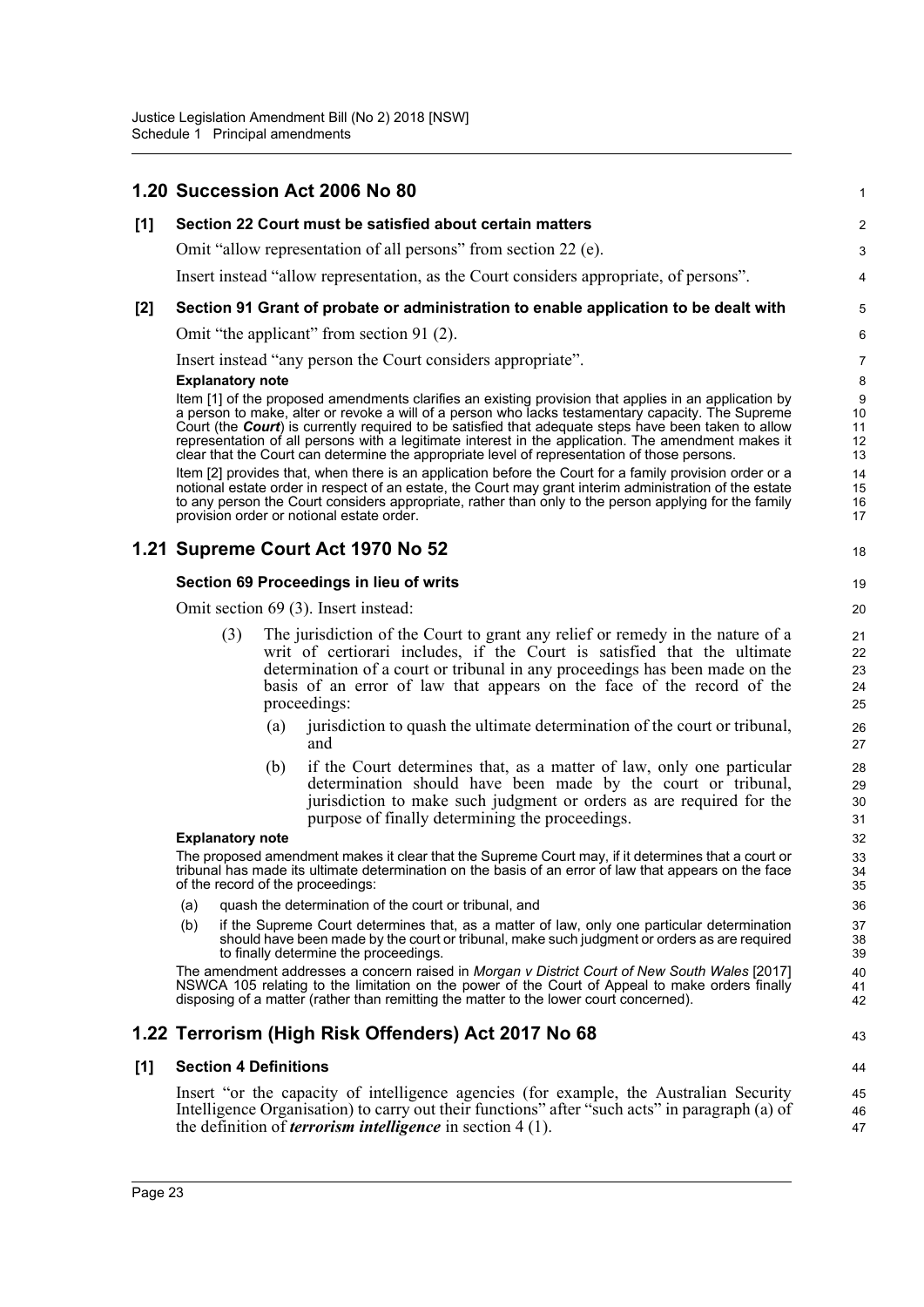|     |     |                                                                                                                                                                                                                                                                                                                                                                           | $\mathbf{1}$                                                                                                                                                                                                                                                                                                                                                                                                                                                                                                                                                                                                                                                                                                                                                                                                                                                                                                                                                                                                                                                                                            |
|-----|-----|---------------------------------------------------------------------------------------------------------------------------------------------------------------------------------------------------------------------------------------------------------------------------------------------------------------------------------------------------------------------------|---------------------------------------------------------------------------------------------------------------------------------------------------------------------------------------------------------------------------------------------------------------------------------------------------------------------------------------------------------------------------------------------------------------------------------------------------------------------------------------------------------------------------------------------------------------------------------------------------------------------------------------------------------------------------------------------------------------------------------------------------------------------------------------------------------------------------------------------------------------------------------------------------------------------------------------------------------------------------------------------------------------------------------------------------------------------------------------------------------|
|     |     |                                                                                                                                                                                                                                                                                                                                                                           | $\overline{2}$                                                                                                                                                                                                                                                                                                                                                                                                                                                                                                                                                                                                                                                                                                                                                                                                                                                                                                                                                                                                                                                                                          |
|     |     |                                                                                                                                                                                                                                                                                                                                                                           | $\ensuremath{\mathsf{3}}$                                                                                                                                                                                                                                                                                                                                                                                                                                                                                                                                                                                                                                                                                                                                                                                                                                                                                                                                                                                                                                                                               |
|     |     |                                                                                                                                                                                                                                                                                                                                                                           | 4                                                                                                                                                                                                                                                                                                                                                                                                                                                                                                                                                                                                                                                                                                                                                                                                                                                                                                                                                                                                                                                                                                       |
|     |     |                                                                                                                                                                                                                                                                                                                                                                           | 5                                                                                                                                                                                                                                                                                                                                                                                                                                                                                                                                                                                                                                                                                                                                                                                                                                                                                                                                                                                                                                                                                                       |
|     |     |                                                                                                                                                                                                                                                                                                                                                                           | 6                                                                                                                                                                                                                                                                                                                                                                                                                                                                                                                                                                                                                                                                                                                                                                                                                                                                                                                                                                                                                                                                                                       |
| 17A |     |                                                                                                                                                                                                                                                                                                                                                                           | $\overline{7}$                                                                                                                                                                                                                                                                                                                                                                                                                                                                                                                                                                                                                                                                                                                                                                                                                                                                                                                                                                                                                                                                                          |
|     |     | Nothing in this Act operates to abrogate public interest immunity.                                                                                                                                                                                                                                                                                                        | 8                                                                                                                                                                                                                                                                                                                                                                                                                                                                                                                                                                                                                                                                                                                                                                                                                                                                                                                                                                                                                                                                                                       |
|     |     |                                                                                                                                                                                                                                                                                                                                                                           | 9<br>10                                                                                                                                                                                                                                                                                                                                                                                                                                                                                                                                                                                                                                                                                                                                                                                                                                                                                                                                                                                                                                                                                                 |
|     |     |                                                                                                                                                                                                                                                                                                                                                                           | 11<br>12                                                                                                                                                                                                                                                                                                                                                                                                                                                                                                                                                                                                                                                                                                                                                                                                                                                                                                                                                                                                                                                                                                |
|     |     |                                                                                                                                                                                                                                                                                                                                                                           | 13<br>14                                                                                                                                                                                                                                                                                                                                                                                                                                                                                                                                                                                                                                                                                                                                                                                                                                                                                                                                                                                                                                                                                                |
|     |     |                                                                                                                                                                                                                                                                                                                                                                           | 15<br>16                                                                                                                                                                                                                                                                                                                                                                                                                                                                                                                                                                                                                                                                                                                                                                                                                                                                                                                                                                                                                                                                                                |
|     |     |                                                                                                                                                                                                                                                                                                                                                                           | 17                                                                                                                                                                                                                                                                                                                                                                                                                                                                                                                                                                                                                                                                                                                                                                                                                                                                                                                                                                                                                                                                                                      |
|     |     |                                                                                                                                                                                                                                                                                                                                                                           | 18                                                                                                                                                                                                                                                                                                                                                                                                                                                                                                                                                                                                                                                                                                                                                                                                                                                                                                                                                                                                                                                                                                      |
| 60  |     |                                                                                                                                                                                                                                                                                                                                                                           | 19                                                                                                                                                                                                                                                                                                                                                                                                                                                                                                                                                                                                                                                                                                                                                                                                                                                                                                                                                                                                                                                                                                      |
|     | (1) | Making of terrorism intelligence applications                                                                                                                                                                                                                                                                                                                             | 20                                                                                                                                                                                                                                                                                                                                                                                                                                                                                                                                                                                                                                                                                                                                                                                                                                                                                                                                                                                                                                                                                                      |
|     |     | The Attorney General or a prescribed terrorism intelligence authority may<br>make an application (a <i>terrorism intelligence application</i> ) to the Supreme<br>Court in any proceedings before the Court under this Act (the <i>substantive</i><br><i>proceedings</i> ) for particular information to be dealt with as terrorism<br>intelligence in those proceedings. | 21<br>22<br>23<br>24<br>25                                                                                                                                                                                                                                                                                                                                                                                                                                                                                                                                                                                                                                                                                                                                                                                                                                                                                                                                                                                                                                                                              |
|     | (2) | The Supreme Court must grant a terrorism intelligence application if the Court<br>is satisfied that:                                                                                                                                                                                                                                                                      | 26<br>27                                                                                                                                                                                                                                                                                                                                                                                                                                                                                                                                                                                                                                                                                                                                                                                                                                                                                                                                                                                                                                                                                                |
|     |     | the information to which the application relates was provided to the<br>(a)<br>Attorney General under this Part, and                                                                                                                                                                                                                                                      | 28<br>29                                                                                                                                                                                                                                                                                                                                                                                                                                                                                                                                                                                                                                                                                                                                                                                                                                                                                                                                                                                                                                                                                                |
|     |     | the information is terrorism intelligence.<br>(b)                                                                                                                                                                                                                                                                                                                         | 30                                                                                                                                                                                                                                                                                                                                                                                                                                                                                                                                                                                                                                                                                                                                                                                                                                                                                                                                                                                                                                                                                                      |
|     | (3) | If the Supreme Court is not satisfied that information to which a terrorism<br>intelligence application relates is terrorism intelligence, the Court must, before<br>determining the application, give each of the following an opportunity to<br>withdraw the information from consideration by the Court:                                                               | 31<br>32<br>33<br>34                                                                                                                                                                                                                                                                                                                                                                                                                                                                                                                                                                                                                                                                                                                                                                                                                                                                                                                                                                                                                                                                                    |
|     |     | the applicant for the terrorism intelligence application,<br>(a)                                                                                                                                                                                                                                                                                                          | 35                                                                                                                                                                                                                                                                                                                                                                                                                                                                                                                                                                                                                                                                                                                                                                                                                                                                                                                                                                                                                                                                                                      |
|     |     | any prescribed terrorism intelligence authority that provided the<br>(b)<br>information.                                                                                                                                                                                                                                                                                  | 36<br>37                                                                                                                                                                                                                                                                                                                                                                                                                                                                                                                                                                                                                                                                                                                                                                                                                                                                                                                                                                                                                                                                                                |
|     | (4) | Any information that is withdrawn from consideration by the Supreme Court<br>must not be:                                                                                                                                                                                                                                                                                 | 38<br>39                                                                                                                                                                                                                                                                                                                                                                                                                                                                                                                                                                                                                                                                                                                                                                                                                                                                                                                                                                                                                                                                                                |
|     |     | disclosed to a party to the substantive proceedings who is an eligible<br>(a)<br>offender or the offender's legal representatives, or                                                                                                                                                                                                                                     | 40<br>41                                                                                                                                                                                                                                                                                                                                                                                                                                                                                                                                                                                                                                                                                                                                                                                                                                                                                                                                                                                                                                                                                                |
|     |     | <b>Section 60</b>                                                                                                                                                                                                                                                                                                                                                         | Section 4 (1), paragraph (b) of the definition of "terrorism intelligence"<br>Insert "or investigations by intelligence agencies" after "investigations".<br>Section 4 (1), paragraph (c) of the definition of "terrorism intelligence"<br>Insert "or the functions of intelligence agencies" after "enforcement".<br><b>Section 17A</b><br>Insert after section 17:<br>Public interest immunity not abrogated<br>Section 20 Supreme Court may make extended supervision orders against eligible<br>offenders if unacceptable risk<br>Insert "(or was in custody or under supervision at the time the original application for the<br>order was filed)" after "under supervision" in section 20 (a).<br>Section 34 Supreme Court may make continuing detention orders against eligible<br>offenders if unacceptable risk<br>Insert "(or was a detained offender or supervised offender at the time the original<br>application for the order was filed)" after "supervised offender" in section 34 (1) (a).<br>Omit the section. Insert instead:<br>Use of information involving terrorism intelligence |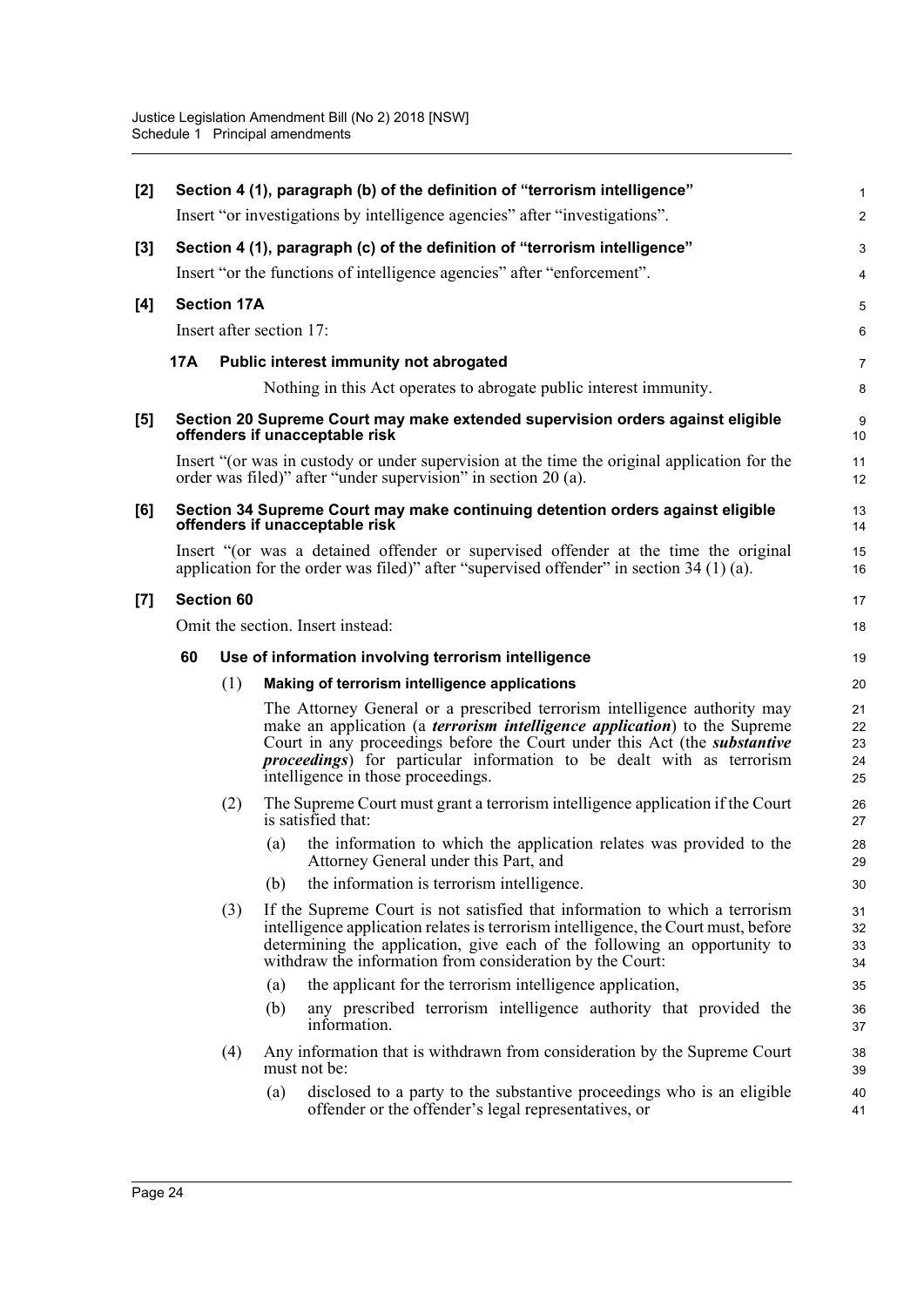(b) taken into consideration by the Supreme Court in determining the substantive proceedings.

### (5) **Unrepresented eligible offenders**

If a party to the substantive proceedings is an eligible offender who does not have any legal representatives in those proceedings, the Supreme Court is to appoint a qualified person (an *independent third party representative*) to represent the party for the purposes of a terrorism intelligence application made in the proceedings or the granting of access to terrorism intelligence under this section.

- (6) A person is a qualified person for the purposes of subsection (5) if the person is a person of a kind prescribed by the regulations as being qualified to provide independent and impartial representation for eligible offenders for the purposes of this section.
- (7) An independent third party representative for an eligible offender:
	- (a) is to be allowed access to information or terrorism intelligence in respect of which the representative has been appointed by being provided with either a copy of the information or intelligence or being allowed to view it, and
	- (b) may make such submissions to the Court on behalf of the eligible offender as the representative considers to be in the best interests of the offender concerning:
		- (i) whether or not information is terrorism intelligence, or
		- (ii) the level of access to terrorism intelligence that should be given to the offender under this section.
- (8) The applicant in the terrorism intelligence application concerning the information or terrorism intelligence in respect of which an independent third party representative has been appointed is responsible for the payment of the costs of the services provided by the representative.

#### (9) **Steps to maintain confidentiality**

If the Supreme Court grants a terrorism intelligence application, the Supreme Court is to take steps to maintain the confidentiality of the terrorism intelligence concerned in the substantive proceedings, including steps to receive evidence and hear argument about the intelligence in private.

- (10) The Supreme Court is to allow one of the following forms of access to the terrorism intelligence to be given to a party to the substantive proceedings and the party's legal representatives in those proceedings (having regard to what the Court considers appropriate because of the nature of the intelligence and the degree of risk of disclosure to non-parties by the party or the legal representatives and any other matter the Court considers relevant):
	- (a) providing both the party and the party's legal representatives with a copy of the intelligence,
	- (b) providing the party's legal representatives with a copy of the intelligence and allowing the party to view (but not have a copy of) that intelligence,
	- (c) providing the party's legal representatives with a copy of the intelligence, but denying the party any form of access to that intelligence,
	- (d) allowing both the party and the party's legal representatives to view (but not have a copy of) the intelligence,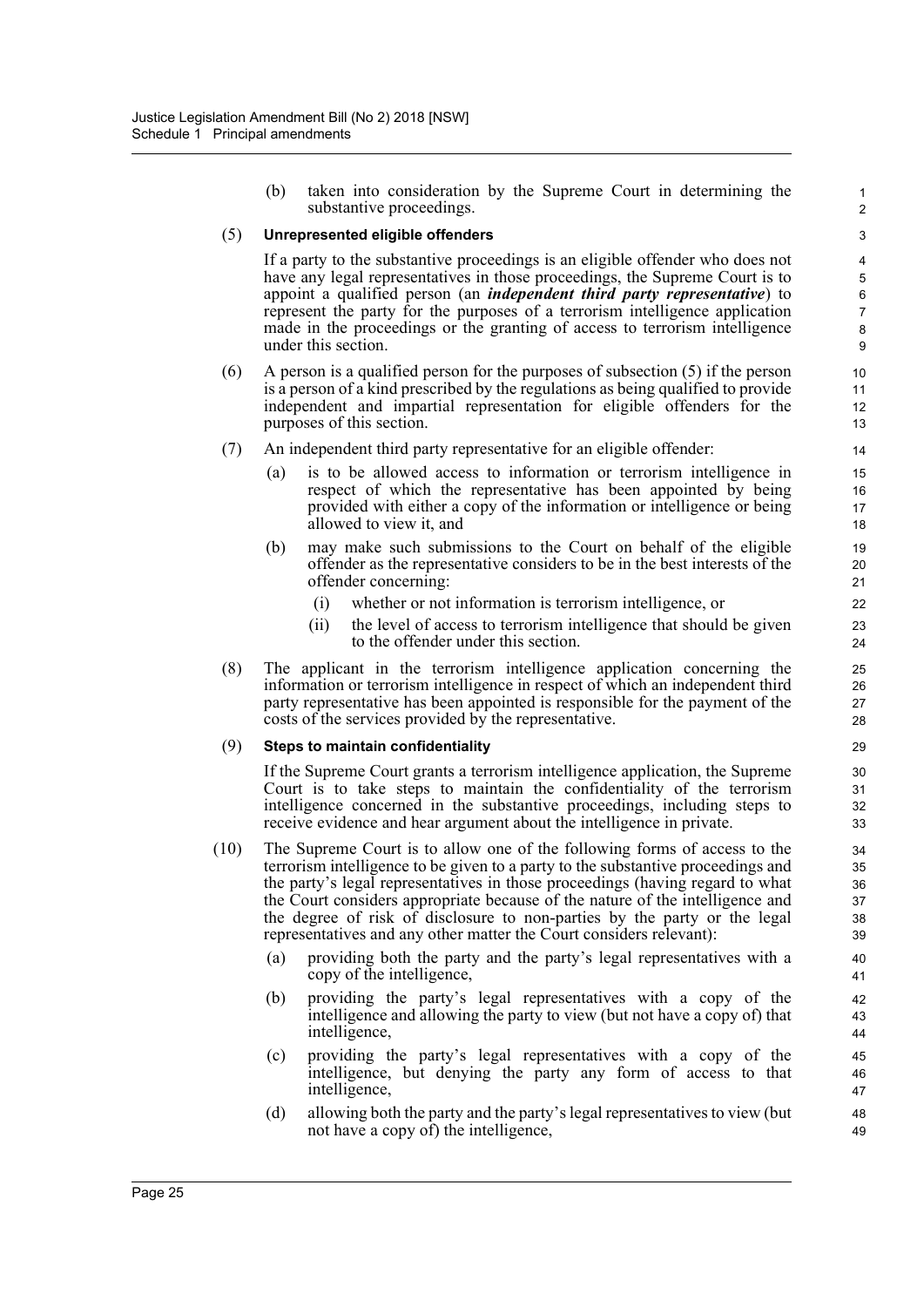(e) allowing the party's legal representatives to view (but not have a copy of) the intelligence, but denying the party any form of access to that intelligence.

- (11) Without limiting subsection (10), the Supreme Court may allow one of the following forms of access to be given to a party to the substantive proceedings who is an eligible offender without any legal representatives in those proceedings instead of a form of access specified by subsection (10) (having regard to what the Court considers appropriate because of the nature of the intelligence and the degree of risk of disclosure to non-parties by the party and any other matter the Court considers relevant):
	- (a) providing the party with access to or a copy of the document containing the intelligence that has been redacted to the extent necessary to prevent the disclosure of the intelligence,
	- (b) providing the party with both access to or a copy of the document containing the intelligence that has been redacted to the extent necessary to prevent the disclosure of the intelligence and a written summary of the nature of the redacted intelligence,
	- (c) providing the party with both access to or a copy of the document containing the intelligence that has been redacted to the extent necessary to prevent the disclosure of the intelligence and a written statement of the facts that the intelligence would (or would be likely) to establish.
- (12) Subsections (10) and (11) are subject to any agreement under subsection (13) and the regulations.

# (13) **Agreements concerning dealing with terrorism intelligence under section**

An agreement may be entered at any time in the substantive proceedings by the following persons as to arrangements about the disclosure, protection, storage, handling or destruction of the terrorism intelligence in the proceedings:

- (a) the Attorney General on behalf of the State,
- (b) if the terrorism intelligence is provided by a prescribed terrorism intelligence authority—the authority,
- (c) one or more other parties to the proceedings (or their legal representatives on their behalf).

# (14) **Orders by Supreme Court for purposes of section**

The Supreme Court may make such orders that it considers appropriate:

- (a) to prohibit or restrict access to, or the disclosure or publication of, the terrorism intelligence for the purposes of this section, or
- (b) to give effect to an agreement under subsection (13).
- (15) A person is guilty of an offence if the person contravenes an order under this section.

Maximum penalty:

- (a) in the case of a corporation—100 penalty units, or
- (b) in the case of an individual—100 penalty units or imprisonment for 2 years (or both).
- (16) A person is guilty of an offence against this subsection if the person commits an offence against subsection (15) in circumstances in which the person: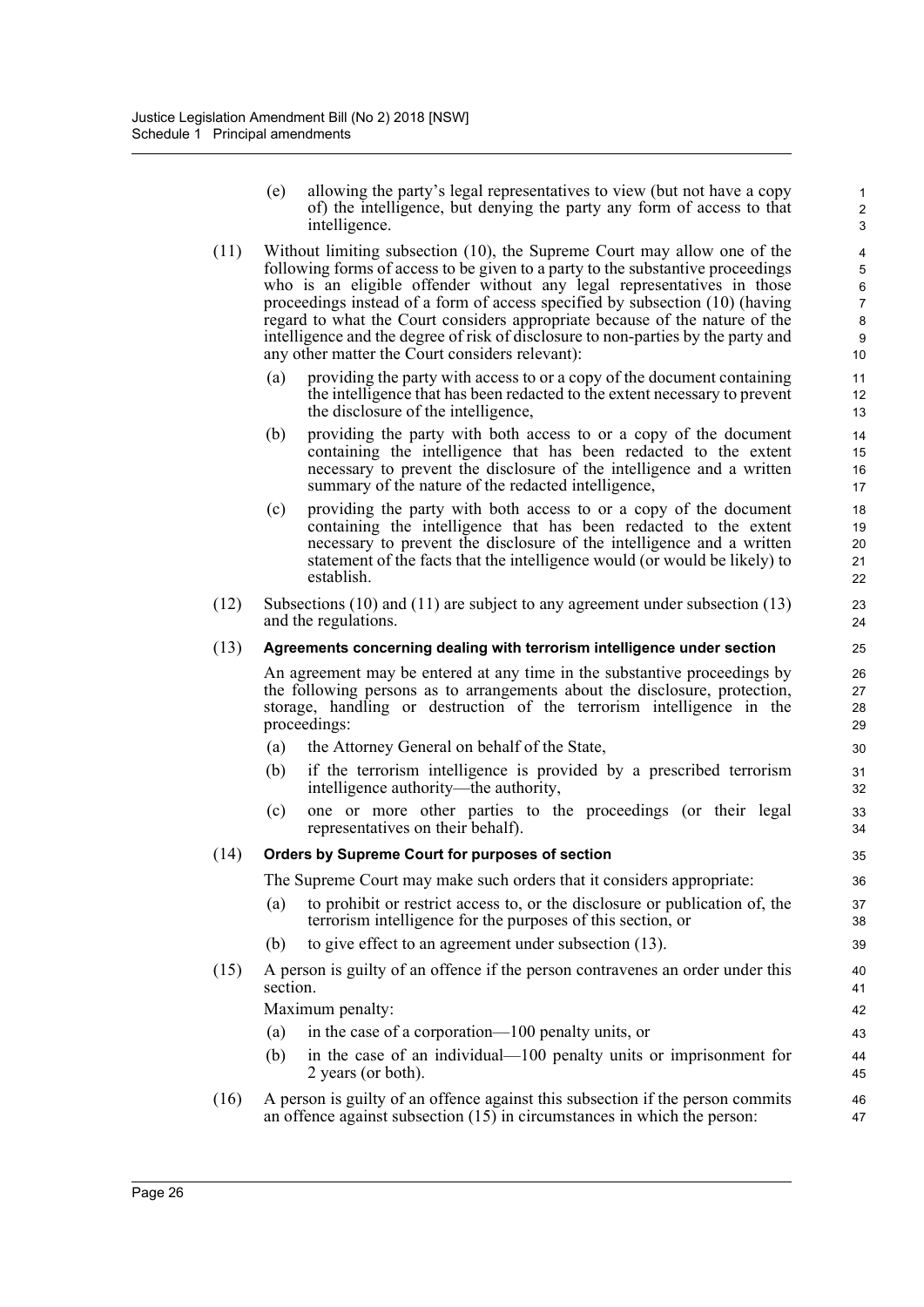|     |     |                    | intends to endanger the health or safety of any person or prejudice the<br>(a)<br>effective conduct of an investigation into a relevant indictable offence,<br><b>or</b>                                                                                                                                                                       | $\mathbf{1}$<br>2<br>3     |
|-----|-----|--------------------|------------------------------------------------------------------------------------------------------------------------------------------------------------------------------------------------------------------------------------------------------------------------------------------------------------------------------------------------|----------------------------|
|     |     |                    | (b)<br>knows that, or is reckless as to whether, the disclosure of the<br>information:                                                                                                                                                                                                                                                         | 4<br>5                     |
|     |     |                    | endangers or will endanger the health or safety of any person, or<br>(i)                                                                                                                                                                                                                                                                       | 6                          |
|     |     |                    | prejudices or will prejudice the effective conduct of an<br>(ii)                                                                                                                                                                                                                                                                               | $\overline{7}$             |
|     |     |                    | investigation into a relevant indictable offence.<br>Maximum penalty: imprisonment for 7 years.                                                                                                                                                                                                                                                | 8<br>9                     |
|     |     | (17)               | Regulations concerning dealing with terrorism intelligence under section                                                                                                                                                                                                                                                                       | 10                         |
|     |     |                    | The regulations may make provision for or with respect to:                                                                                                                                                                                                                                                                                     | 11                         |
|     |     |                    | the ways in which terrorism intelligence to which this section applies is<br>(a)<br>to be stored, handled or destroyed, and                                                                                                                                                                                                                    | 12<br>13                   |
|     |     |                    | the ways in which, and places at which, terrorism intelligence to which<br>(b)<br>this section applies may be accessed and documents or records relating<br>to such intelligence may be prepared.                                                                                                                                              | 14<br>15<br>16             |
|     |     | (18)               | <b>Definition</b>                                                                                                                                                                                                                                                                                                                              | 17                         |
|     |     |                    | In this section:                                                                                                                                                                                                                                                                                                                               | 18                         |
|     |     |                    | relevant indictable offence means an offence against a law of this State or any<br>other Australian jurisdiction that may be prosecuted on indictment.                                                                                                                                                                                         | 19<br>20                   |
| [8] |     | <b>Section 60A</b> |                                                                                                                                                                                                                                                                                                                                                | 21                         |
|     |     |                    | Insert after section 60:                                                                                                                                                                                                                                                                                                                       | 22                         |
|     |     |                    |                                                                                                                                                                                                                                                                                                                                                |                            |
|     | 60A |                    | Withdrawal from consideration of documents or reports for which public<br>interest immunity claimed                                                                                                                                                                                                                                            | 23<br>24                   |
|     |     | (1)                | This section applies in respect of a document or report provided to the<br>Attorney General under this Part if the State, or a prescribed terrorism<br>intelligence authority that provided it, makes a claim in proceedings before the<br>Supreme Court under this Act that the document or report is subject to public<br>interest immunity. | 25<br>26<br>27<br>28<br>29 |
|     |     | (2)                | If the Supreme Court is not satisfied that the document or report is subject to<br>public interest immunity, the Court must, before determining the claim for<br>immunity, give the claimant an opportunity to withdraw the document or<br>report from consideration by the Court in the proceedings.                                          | 30<br>31<br>32<br>33       |
|     |     | (3)                | However, the Supreme Court is not required to allow the document or report<br>to be withdrawn from consideration in the proceedings if the Court considers<br>that its withdrawal would be manifestly unfair to a party to the proceedings<br>who is an eligible offender.                                                                     | 34<br>35<br>36<br>37       |
|     |     | (4)                | A document that is withdrawn from consideration by the Supreme Court must<br>not be:                                                                                                                                                                                                                                                           | 38<br>39                   |
|     |     |                    | (a)<br>disclosed to a party to the proceedings who is an eligible offender or the<br>offender's legal representatives, or                                                                                                                                                                                                                      | 40<br>41                   |
|     |     |                    | taken into consideration by the Supreme Court in determining any<br>(b)<br>proceedings under this Act.                                                                                                                                                                                                                                         | 42<br>43                   |
| [9] |     |                    | <b>Section 68 Proceedings for offences</b>                                                                                                                                                                                                                                                                                                     | 44                         |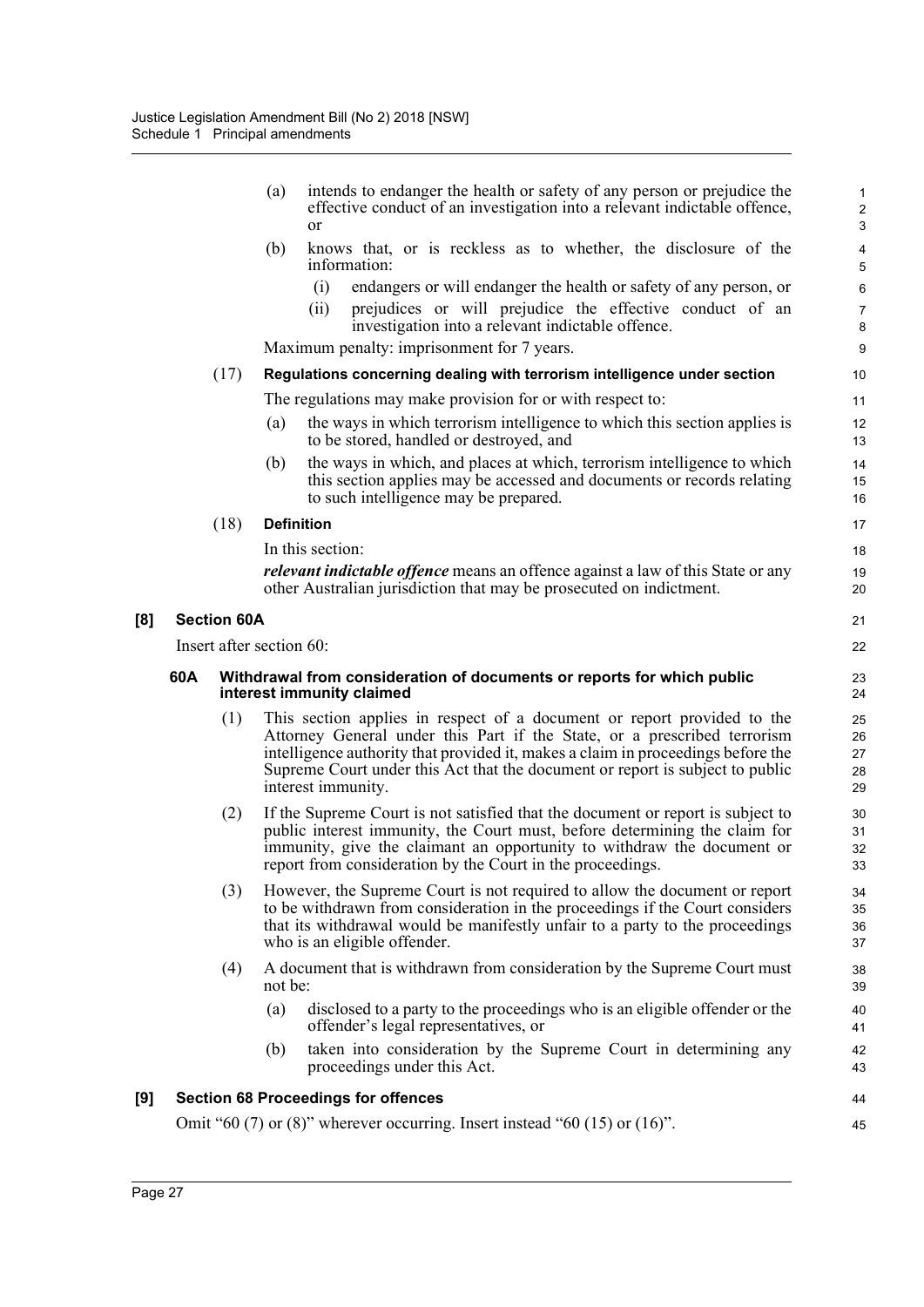|             |                         |     | Insert at the end of the Schedule, with appropriate Part and clause numbering:                                                                                                                                                                                                                                                                                                                    |
|-------------|-------------------------|-----|---------------------------------------------------------------------------------------------------------------------------------------------------------------------------------------------------------------------------------------------------------------------------------------------------------------------------------------------------------------------------------------------------|
| <b>Part</b> |                         |     | Provisions consequent on enactment of Justice                                                                                                                                                                                                                                                                                                                                                     |
|             |                         |     | <b>Legislation Amendment Act (No 2) 2018</b>                                                                                                                                                                                                                                                                                                                                                      |
|             |                         |     | <b>Application of amendments</b>                                                                                                                                                                                                                                                                                                                                                                  |
|             | (1)                     |     | An amendment to this Act made by the amending Act extends to proceedings<br>that were begun (but had not yet been determined) before the amendment<br>commenced.                                                                                                                                                                                                                                  |
|             | (2)                     |     | Without limiting subclause (1):                                                                                                                                                                                                                                                                                                                                                                   |
|             |                         | (a) | an application that was made under section 60 (but had not yet been<br>determined) before the substitution of that section by the amending Act<br>may be determined by reference to the section as substituted and the<br>definition of <i>terrorism intelligence</i> in section $4(1)$ (as amended by the<br>amending Act), and                                                                  |
|             |                         | (b) | if access to terrorism intelligence had not yet been provided under<br>section 60 before its substitution, it may be provided by reference to<br>section 60 as substituted, and                                                                                                                                                                                                                   |
|             |                         | (c) | any order made by the Supreme Court under section 60 in force<br>immediately before the substitution of the section continues in force as<br>an order under that section as substituted, and                                                                                                                                                                                                      |
|             |                         | (d) | any agreement in force under section 60 immediately before the<br>substitution of the section continues in force as an agreement under that<br>section as substituted.                                                                                                                                                                                                                            |
|             | (3)                     |     | However, section 68 and clause 10H in Part 6 of Table 2 of Schedule 1 to the<br>Criminal Procedure Act 1986, as in force immediately before the amendment<br>of section 68 by the amending Act, continue to apply in respect of offences<br>against section 60 committed before the commencement of the amendment.                                                                                |
|             | (4)                     |     | In this clause:                                                                                                                                                                                                                                                                                                                                                                                   |
|             |                         |     | <b>amending Act</b> means the Justice Legislation Amendment Act (No 2) 2018.                                                                                                                                                                                                                                                                                                                      |
|             | <b>Explanatory note</b> |     | Items [1]-[3] of the proposed amendments make it clear that terrorism intelligence for the purposes<br>of the Terrorism (High Risk Offenders) Act 2017 includes information relating to actual or suspected<br>terrorism activity (whether in the State or elsewhere) the disclosure of which could reasonably be<br>expected to have certain impacts on the operations of intelligence agencies. |
|             |                         |     | Item [4] makes it clear that the Act does not abrogate public interest immunity.                                                                                                                                                                                                                                                                                                                  |
|             |                         |     | Items [5] and [6] provide that an extended supervision order or a continuing detention order can be<br>made in respect of an eligible offender who was in custody or under supervision at the time the<br>application for the order was filed, but has since ceased to be in custody or under supervision.                                                                                        |
|             |                         |     | Item [7] substitutes section 60 of the Act with the following changes:                                                                                                                                                                                                                                                                                                                            |
| (a)         |                         |     | an application to the Supreme Court (a <i>terrorism intelligence application</i> ) for information in<br>proceedings before the Supreme Court under the Act (the <b>substantive proceedings</b> ) to be<br>dealt with as terrorism intelligence will not be limited to information that is offender information,                                                                                  |
| (b)         |                         |     | the Supreme Court must grant a terrorism intelligence application if the Court is satisfied that<br>the information to which the application relates was provided under Part 5 of the Act and the<br>information was terrorism intelligence,                                                                                                                                                      |
| (c)         |                         |     | the Supreme Court will be required to allow an applicant in a terrorism intelligence application,<br>or the prescribed terrorism intelligence authority providing the information to which the<br>application relates, to withdraw the information from consideration by the Court if the Court is<br>not satisfied that the information is terrorism intelligence,                               |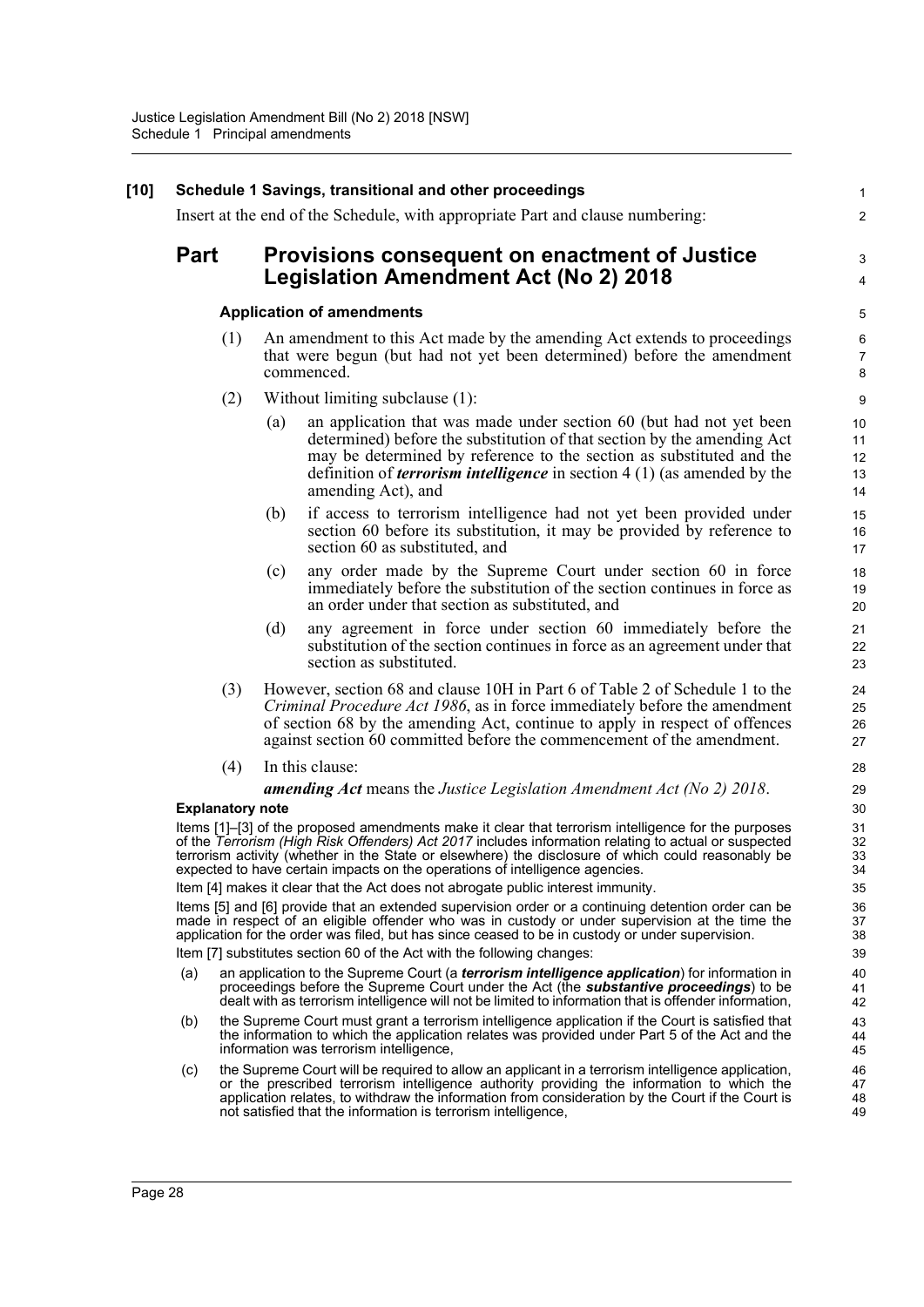- (d) the Supreme Court will be required to appoint a representative for a party to the substantive proceedings who is an eligible offender without any legal representatives in those proceedings for the purposes of making representations for the offender concerning the classification of information as terrorism intelligence and access to such intelligence,
- (e) the Supreme Court will be permitted to allow more limited forms of access to terrorism intelligence to be given to a party to the substantive proceedings who is an eligible offender with no legal representatives in those proceedings.

Item [8] requires the Supreme Court to allow the State or a prescribed terrorism intelligence authority to withdraw a document or report provided under Part 5 of the Act from consideration by the Court if public interest immunity is claimed over it and the Court is not satisfied that the document or report is subject to the immunity.

Item [9] is a consequential amendment and item [10] contains savings and transitional provisions.

# **1.23 Young Offenders Act 1997 No 54**

#### **Section 66 Disclosure of records**

Insert after section 66 (2A):

- (2B) Despite subsection (1), information (including records) referred to in that subsection that is in the form of statistical data and does not identify any person to whom the information relates may:
	- (a) be divulged to the Minister or a person employed in the Department of Justice who is involved in the administration or execution of this Act, and
	- (b) be included in any report to Parliament.

#### **Explanatory note**

The proposed amendment allows statistical information about warnings, cautions and conferences given to young people under the *Young Offenders Act 1997* to be divulged to the Attorney General and persons employed in the Department of Justice involved in the administration or execution of that Act and to be included in reports to Parliament.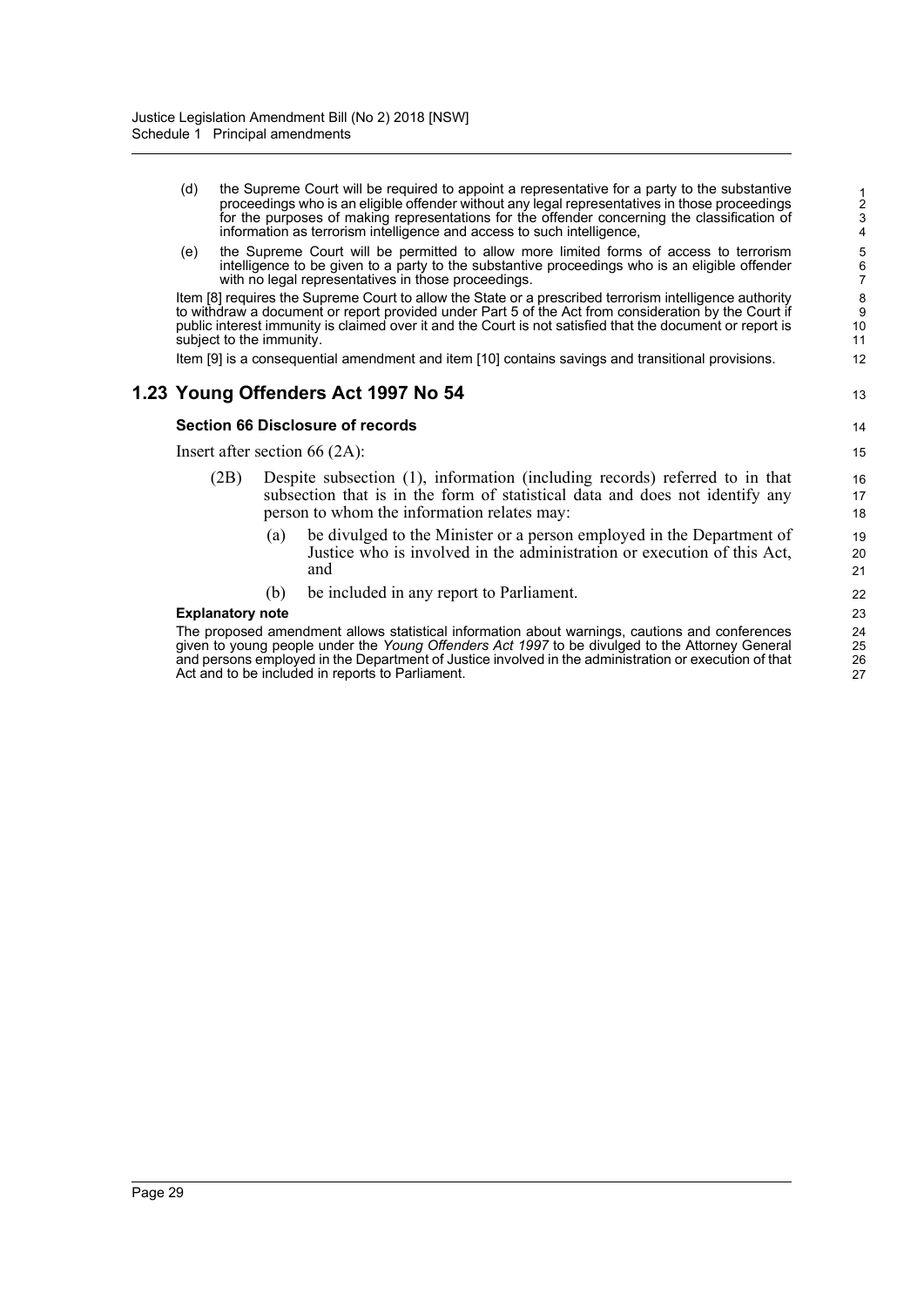<span id="page-35-0"></span>

| <b>Schedule 2</b> |                              | <b>Consequential and statute law revision</b><br>amendments                                                                                                                                                                                                                                                                                                         |                     |  |
|-------------------|------------------------------|---------------------------------------------------------------------------------------------------------------------------------------------------------------------------------------------------------------------------------------------------------------------------------------------------------------------------------------------------------------------|---------------------|--|
| 2.1               |                              | <b>Children (Community Service Orders) Act 1987 No 56</b>                                                                                                                                                                                                                                                                                                           | 3                   |  |
|                   | <b>Section 3 Definitions</b> |                                                                                                                                                                                                                                                                                                                                                                     | 4                   |  |
|                   |                              | Omit the definition of <i>officer</i> from section $3(1)$ . Insert instead:                                                                                                                                                                                                                                                                                         | 5                   |  |
|                   |                              | officer means a person employed in Juvenile Justice NSW, Department of<br>Justice.                                                                                                                                                                                                                                                                                  | 6<br>$\overline{7}$ |  |
|                   | <b>Explanatory note</b>      |                                                                                                                                                                                                                                                                                                                                                                     | 8                   |  |
|                   |                              | The proposed amendment clarifies that only those persons employed within Juvenile Justice NSW<br>within the Department of Justice may perform the functions of officers under the Children (Community<br>Service Orders) Act 1987 (rather than persons employed in the Department of Justice generally), as<br>a consequence of past administrative changes orders. | 9<br>10<br>11<br>12 |  |
| 2.2               |                              | <b>Court Security Act 2005 No 1</b>                                                                                                                                                                                                                                                                                                                                 | 13                  |  |
| [1]               |                              | Section 12 Power to confiscate restricted items and other things                                                                                                                                                                                                                                                                                                    | 14                  |  |
|                   |                              | Omit "Local Area Commander of Police" wherever occurring in section 12 (2) (b), (3), (4),                                                                                                                                                                                                                                                                           | 15                  |  |
|                   | $(7)$ and $(11)$ .           |                                                                                                                                                                                                                                                                                                                                                                     | 16                  |  |
|                   |                              | Insert instead "Police Area Commander or Police District Commander".                                                                                                                                                                                                                                                                                                | 17                  |  |
| [2]               | Section 12 (2) (b)           |                                                                                                                                                                                                                                                                                                                                                                     | 18                  |  |
|                   |                              | Insert "or district" after "for the area".                                                                                                                                                                                                                                                                                                                          | 19                  |  |
|                   | <b>Explanatory note</b>      | Item [1] of the proposed amendments updates references to a police commander as a consequence<br>of changes to the NSW Police Force. Item [2] is a consequential amendment.                                                                                                                                                                                         | 20<br>21<br>22      |  |
| 2.3               |                              | Crimes Act 1900 No 40                                                                                                                                                                                                                                                                                                                                               | 23                  |  |
| [1]               |                              | Section 428B Offences of specific intent to which Part applies                                                                                                                                                                                                                                                                                                      | 24                  |  |
|                   |                              | Omit the matter relating to sections 38, 41, 48, 55, 158, 172, 174, 175, 176, 178BB, 179,<br>180, 181, 184, 185, 298, 300, 301, 302 and 302A from paragraph (a) of the Table.                                                                                                                                                                                       | 25<br>26            |  |
|                   |                              | Insert in appropriate order:                                                                                                                                                                                                                                                                                                                                        | 27                  |  |
|                   | 38                           | Using intoxicating substance to commit an indictable offence                                                                                                                                                                                                                                                                                                        |                     |  |
|                   | 38A                          | Spiking drink or food                                                                                                                                                                                                                                                                                                                                               |                     |  |
|                   | 41                           | Using poison etc to injure or to cause distress or pain                                                                                                                                                                                                                                                                                                             |                     |  |
|                   | 48                           | Causing explosives to be placed in or near building, conveyance or public place                                                                                                                                                                                                                                                                                     |                     |  |
|                   | 51A                          | Predatory driving                                                                                                                                                                                                                                                                                                                                                   |                     |  |
|                   | 55                           | Possessing or making explosives or other things with intent to injure                                                                                                                                                                                                                                                                                               |                     |  |
|                   | 60C                          | Obtaining of personal information about law enforcement officers                                                                                                                                                                                                                                                                                                    |                     |  |

- 91M Installing device to facilitate observation or filming
- 93L Threatening to contaminate goods with intent to cause public alarm or economic loss
- 93M Making false statements concerning contamination of goods with intent to cause public alarm or economic loss
- 93R Leaving or sending an article with intent to cause alarm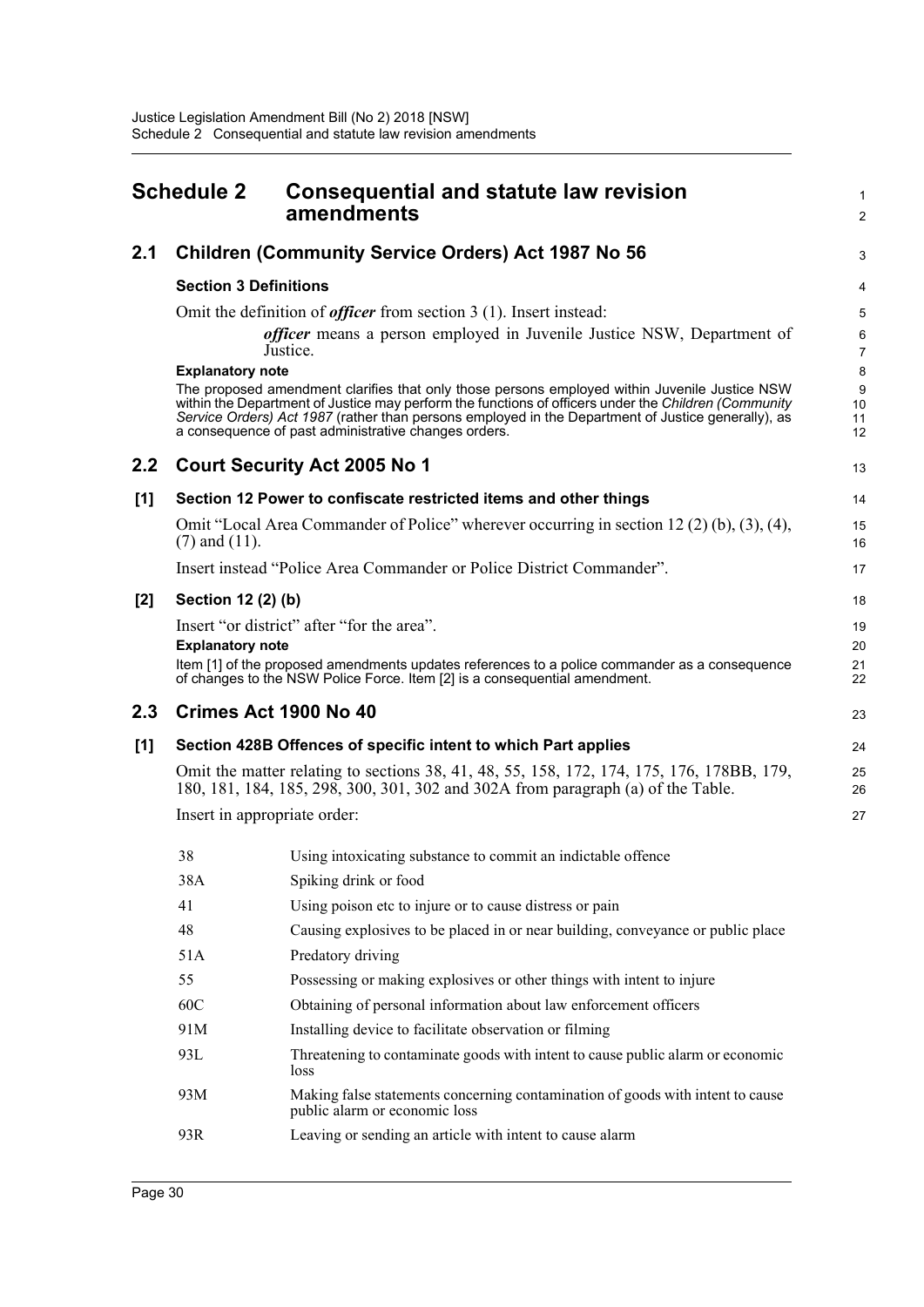| 192F                | Intention to defraud by destroying or concealing accounting records                                      |
|---------------------|----------------------------------------------------------------------------------------------------------|
| 192G                | Intention to defraud by false or misleading statement                                                    |
| 192H                | Intention to deceive members or creditors by false or misleading statement of<br>officer of organisation |
| 192J                | Dealing with identification information                                                                  |
| 192K                | Possession of identification information                                                                 |
| 192L                | Possession of equipment etc to make identification documents or things                                   |
| 193B(1)             | Money laundering                                                                                         |
| 193D(1)             | Dealing with property that subsequently becomes an instrument of crime                                   |
| 203B                | Sabotage                                                                                                 |
| 203C                | Threaten sabotage                                                                                        |
| 249K                | Blackmail offence                                                                                        |
| 253                 | Forgery-making false document                                                                            |
| 254                 | Using false document                                                                                     |
| 255                 | Possession of false document                                                                             |
| $256(1)$ and $(3)$  | Making or possession of equipment etc for making false documents                                         |
| 308C                | Unauthorised access, modification or impairment with intent to commit serious<br>indictable offence      |
| 308D                | Unauthorised modification of data with intent to cause impairment                                        |
| 308F                | Possession of data with intent to commit serious computer offence                                        |
| 308G                | Producing, supplying or obtaining data with intent to commit serious computer<br>offence                 |
| 308H                | Unauthorised access to or modification of restricted data held in computer                               |
| 308I                | Unauthorised impairment of data held in computer disk, credit card or other<br>device                    |
| 530 $(1)$           | Serious animal cruelty                                                                                   |
| Section 428B, Table |                                                                                                          |
|                     | Omit the matter relating to sections 78I, 78L, 78O and 91 from paragraph (b).                            |
|                     |                                                                                                          |

#### **Explanatory note**

Items [1] and [2] of the proposed amendments omit references to repealed offences and update references to current offences in the *Crimes Act 1900*, being offences that are examples of offences of specific intent for the purpose of provisions relating to the use of intoxication as a defence.

7

# **2.4 Crimes (Domestic and Personal Violence) Act 2007 No 80**

# **Sections 28A (3) and 33A (4)**

Omit "Local Area Commander of Police" wherever occurring.

### Insert instead "Police Area Commander or Police District Commander".

#### **Explanatory note**

The proposed amendment updates references to a police commander as a consequence of changes to the NSW Police Force.

[2]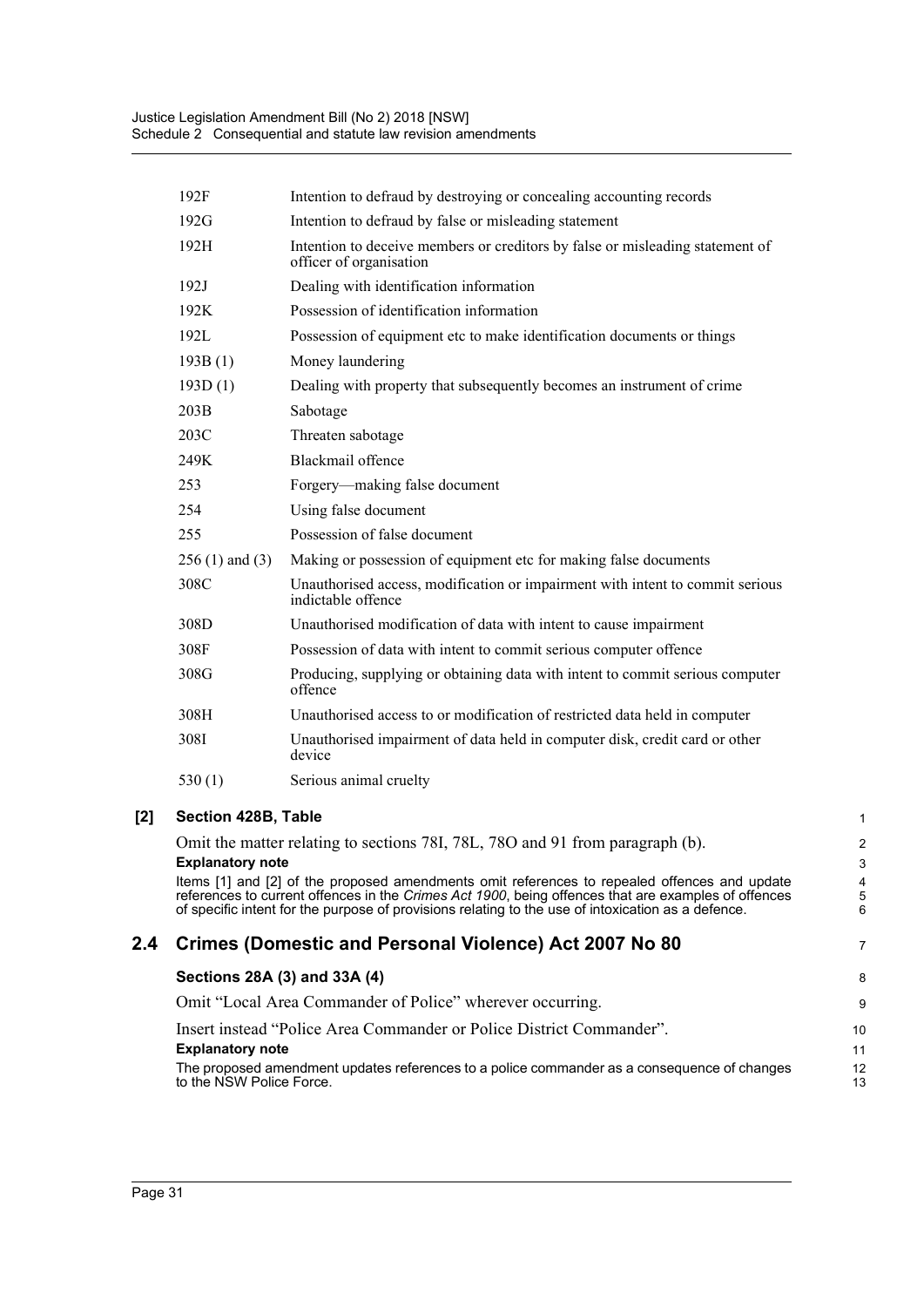| 2.5   | Crimes (Forensic Procedures) Act 2000 No 59                                                                                                                                                     | 1        |
|-------|-------------------------------------------------------------------------------------------------------------------------------------------------------------------------------------------------|----------|
|       | <b>Section 3 Interpretation</b>                                                                                                                                                                 | 2        |
|       | Omit the definition of <i>under arrest</i> in section $3(1)$ .                                                                                                                                  | 3        |
|       | <b>Explanatory note</b>                                                                                                                                                                         | 4        |
|       | The proposed amendment removes a redundant definition.                                                                                                                                          | 5        |
| 2.6   | <b>Criminal Procedure Act 1986 No 209</b>                                                                                                                                                       | 6        |
| [1]   | <b>Section 332 Definitions</b>                                                                                                                                                                  | 7        |
|       | Omit paragraph (a) of the definition of <i>senior police officer</i> in section 332 (1).                                                                                                        | 8        |
|       | Insert instead:                                                                                                                                                                                 | 9        |
|       | a Police Area Commander, or<br>(a)                                                                                                                                                              | 10       |
|       | a Police District Commander, or<br>(a1)                                                                                                                                                         | 11       |
| $[2]$ | Schedule 1 Indictable offences triable summarily                                                                                                                                                | 12       |
|       | Omit "60 (7) or (8)" from clause 10H in Part 6 of Table 2. Insert instead "60 (15) or (16)".                                                                                                    | 13       |
|       | <b>Explanatory note</b>                                                                                                                                                                         | 14       |
|       | Item [1] of the proposed amendments updates a reference to a police commander as a consequence<br>of changes to the NSW Police Force.                                                           | 15<br>16 |
|       | Item [2] is consequential on the amendments made to the Terrorism (High Risk Offenders) Act 2017<br>by Schedule 1 to the proposed Act.                                                          | 17<br>18 |
|       |                                                                                                                                                                                                 |          |
| 2.7   | <b>Criminal Procedure Regulation 2017</b>                                                                                                                                                       | 19       |
| [1]   | Clause 28, heading                                                                                                                                                                              | 20       |
|       | Omit "spouses". Insert instead "family members".                                                                                                                                                | 21       |
| $[2]$ | <b>Schedule 1 Forms</b>                                                                                                                                                                         | 22       |
|       | Omit "a spouse" from Form 2. Insert instead "a family member".                                                                                                                                  | 23       |
| $[3]$ | Schedule 1, Form 2                                                                                                                                                                              | 24       |
|       | Omit "the spouse of the accused person".                                                                                                                                                        | 25       |
|       | Insert instead "a member of the accused person's family".                                                                                                                                       | 26       |
|       | <b>Explanatory note</b>                                                                                                                                                                         | 27       |
|       | Items [1]-[3] of the proposed amendments update terminology as a consequence of the amendments<br>to the Criminal Procedure Act 1986 in Schedule 1 to the proposed Act. Those amendments make a | 28<br>29 |
|       | parent or child of an accused person compellable to give evidence in proceedings for a domestic                                                                                                 | 30       |
|       | violence or child assault offence (other than where the accused person is under the age of 18 years),<br>as is currently the case for the spouse or de facto partner of an accused person.      | 31<br>32 |
| 2.8   | Evidence Act 1995 No 25                                                                                                                                                                         | 33       |
|       | Section 19 Compellability of spouses and others in certain criminal proceedings                                                                                                                 | 34       |
|       | Omit "spouses" from section 19 (b). Insert instead "family members".                                                                                                                            | 35       |
|       | <b>Explanatory note</b>                                                                                                                                                                         | 36       |
|       | The proposed amendment updates a reference to a provision of the Criminal Procedure Act 1986<br>amended by Schedule 1 to the proposed Act.                                                      | 37<br>38 |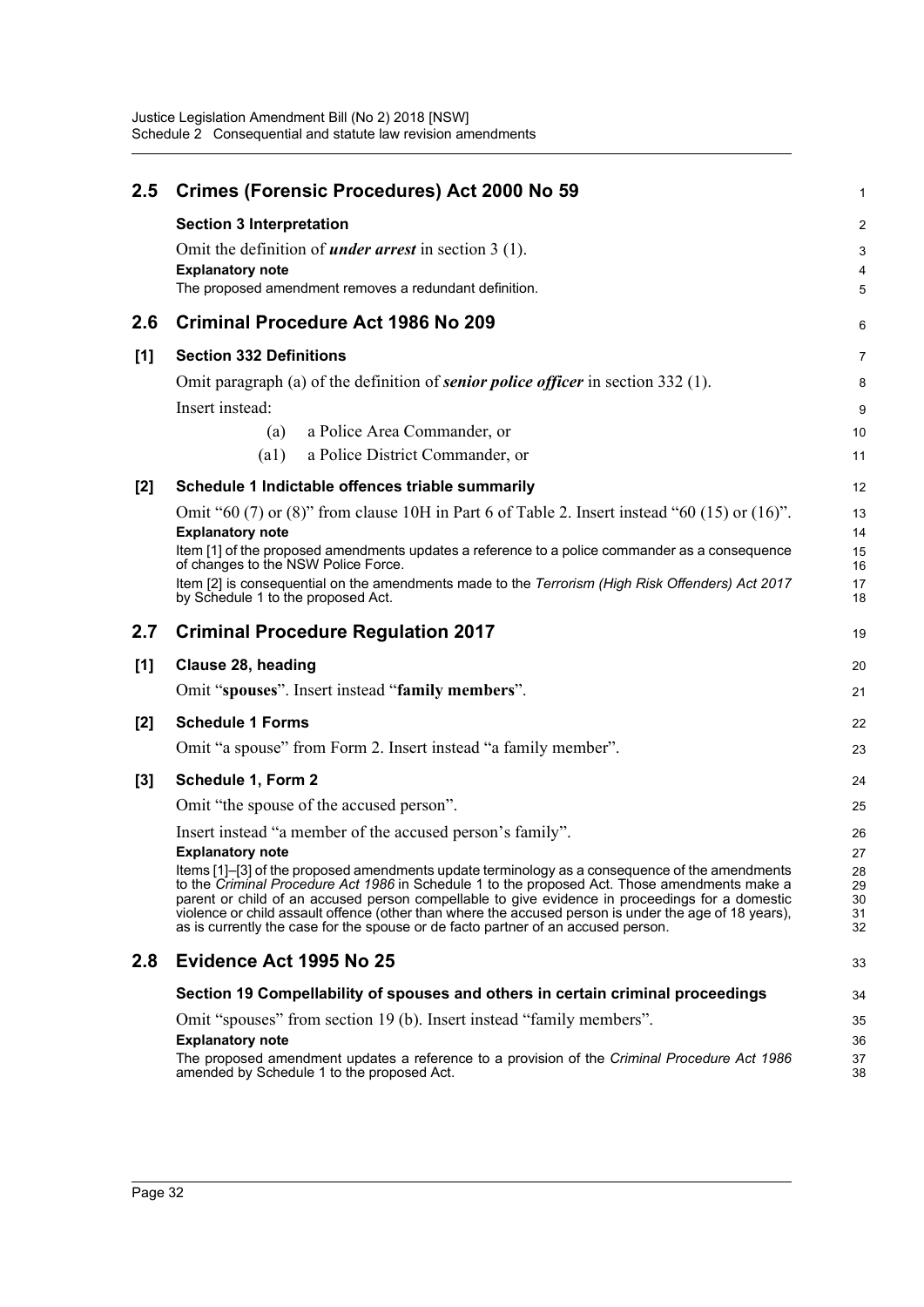| 2.9   | <b>Gaming and Liquor Administration Act 2007 No 91</b>                                                                                                                                                                                                                                                                                                                                           | 1                    |
|-------|--------------------------------------------------------------------------------------------------------------------------------------------------------------------------------------------------------------------------------------------------------------------------------------------------------------------------------------------------------------------------------------------------|----------------------|
|       | <b>Section 3 Definitions</b>                                                                                                                                                                                                                                                                                                                                                                     | $\overline{c}$       |
|       | Omit "Local Area Commander" from paragraph (f) of the definition of key official in<br>section $3(1)$ .                                                                                                                                                                                                                                                                                          | 3<br>4               |
|       | Insert instead "Police Area Commander or Police District Commander".<br><b>Explanatory note</b>                                                                                                                                                                                                                                                                                                  | 5<br>6               |
|       | The proposed amendment updates a reference to a police commander as a consequence of changes<br>to the NSW Police Force.                                                                                                                                                                                                                                                                         | 7<br>8               |
|       | 2.10 Law Enforcement (Powers and Responsibilities) Act 2002 No 103                                                                                                                                                                                                                                                                                                                               | 9                    |
| [1]   | <b>Section 3 Interpretation</b>                                                                                                                                                                                                                                                                                                                                                                  | 10                   |
|       | Omit paragraph (a) of the definition of <b>senior police officer</b> in section 3 (1).                                                                                                                                                                                                                                                                                                           | 11                   |
|       | Insert instead:                                                                                                                                                                                                                                                                                                                                                                                  | 12                   |
|       | a Police Area Commander, or<br>(a)                                                                                                                                                                                                                                                                                                                                                               | 13                   |
|       | a Police District Commander, or<br>$\left( a1\right)$                                                                                                                                                                                                                                                                                                                                            | 14                   |
| $[2]$ | Sections 45C (2), 212 (1), 213 (1) and 214 (2)                                                                                                                                                                                                                                                                                                                                                   | 15                   |
|       | Omit "Local Area Commander of Police" wherever occurring.                                                                                                                                                                                                                                                                                                                                        | 16                   |
|       | Insert instead "Police Area Commander or Police District Commander".                                                                                                                                                                                                                                                                                                                             | 17                   |
| $[3]$ | <b>Section 212 (1)</b>                                                                                                                                                                                                                                                                                                                                                                           | 18                   |
|       | Insert "or district" after "area".                                                                                                                                                                                                                                                                                                                                                               | 19                   |
| [4]   | <b>Section 212 (4)</b>                                                                                                                                                                                                                                                                                                                                                                           | 20                   |
|       | Omit "Local Area Commander".                                                                                                                                                                                                                                                                                                                                                                     | 21                   |
|       | Insert instead "Police Area Commander or Police District Commander".                                                                                                                                                                                                                                                                                                                             | 22                   |
|       | <b>Explanatory note</b>                                                                                                                                                                                                                                                                                                                                                                          | 23                   |
|       | Items [1], [2] and [4] of the proposed amendments update references to a police commander as a<br>consequence of changes to the NSW Police Force. Item [3] is a consequential amendment.                                                                                                                                                                                                         | 24<br>25             |
|       | 2.11 Law Enforcement (Powers and Responsibilities) Regulation 2016                                                                                                                                                                                                                                                                                                                               | 26                   |
|       | <b>Schedule 1 Forms</b>                                                                                                                                                                                                                                                                                                                                                                          | 27                   |
|       | Omit "to apply to an authorised officer" from Form 26.                                                                                                                                                                                                                                                                                                                                           | 28                   |
|       | Insert instead "to apply to a Magistrate".                                                                                                                                                                                                                                                                                                                                                       | 29                   |
|       | <b>Explanatory note</b>                                                                                                                                                                                                                                                                                                                                                                          | 30                   |
|       | The proposed amendment updates a form as a consequence of an amendment to section 94A of the<br>Law Enforcement (Powers and Responsibilities) Act 2002 in Schedule 1 to the proposed Act, which<br>allows an occupier of premises in respect of which a crime scene warrant is issued to apply to a<br>Magistrate (and no longer to a registrar of the Local Court) for a review of the warrant. | 31<br>32<br>33<br>34 |
|       | 2.12 Local Government Act 1993 No 30                                                                                                                                                                                                                                                                                                                                                             | 35                   |
| [1]   | Section 632A Confiscation of alcohol in certain public and other places                                                                                                                                                                                                                                                                                                                          | 36                   |
|       | Omit "Local Area Commander of Police" from section 632A (8).                                                                                                                                                                                                                                                                                                                                     | 37                   |
|       | Insert instead "Police Area Commander or Police District Commander".                                                                                                                                                                                                                                                                                                                             | 38                   |